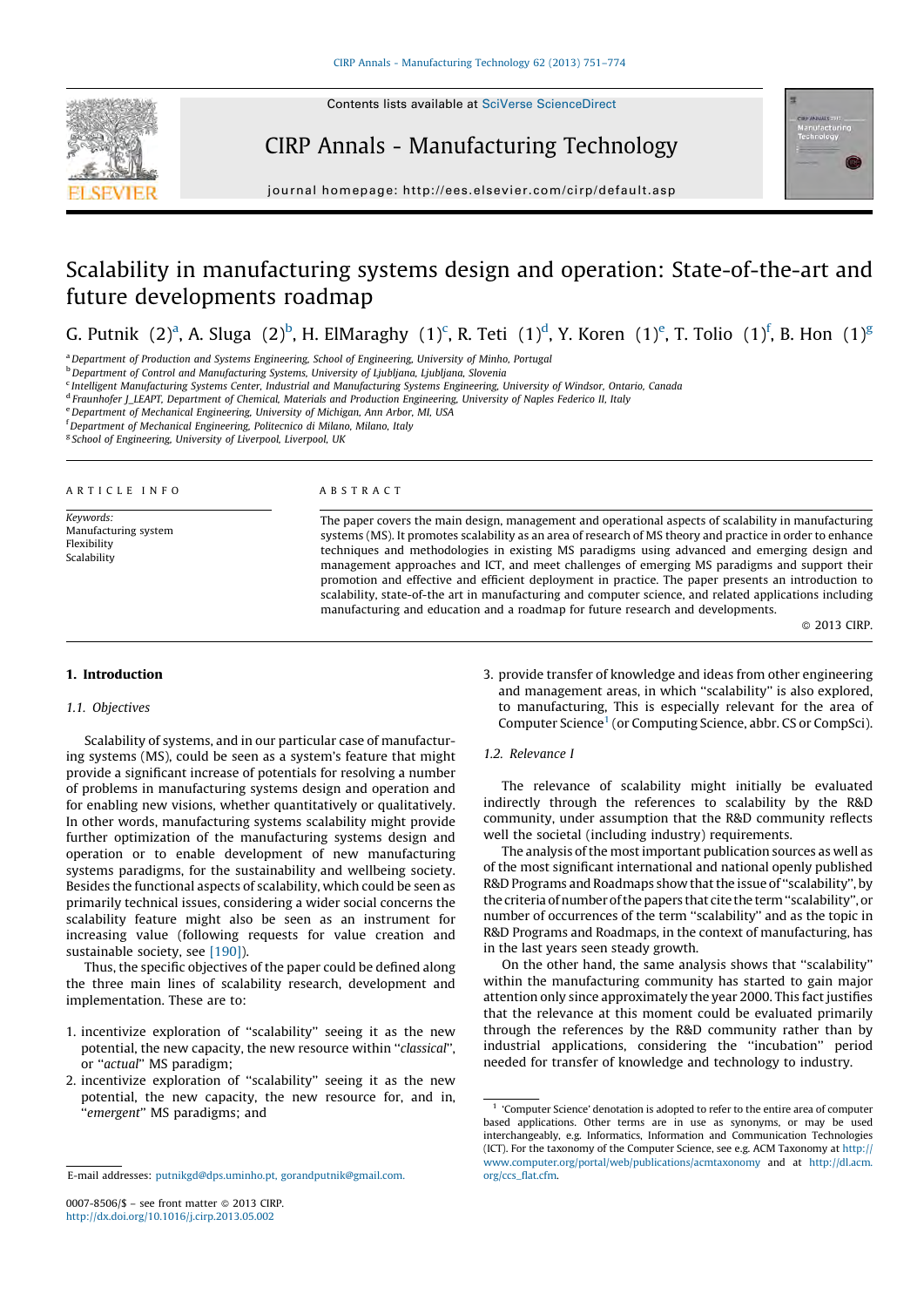

Fig. 1. Number of papers by the search terms 'scalability AND manufacturing' in world leading publishers' collections.

Thus, the number of papers in collections of world leading publishers (Elsevier, Springer, T&F, Wiley, Emerald, JSTOR, ACM, IEEE) per year, in which the term ''scalability AND manufacturing'' occur is given in Fig. 1.

Concerning the CIRP community, the number of papers per year in CIRP Journals, i.e. ''CIRP Annals: Manufacturing Technology'' and ''CIRP Journal of Manufacturing Science and Technology'' where the terms ''scalability'' or ''scalable'' occur, is given in Fig. 2.



Fig. 2. Number of papers by the search term 'scalability' in CIRP's journals.

In international and national Research & Development (R&D) Programs and Roadmaps, the occurrences of the topic and term 'scalability' could be assessed as regular, see e.g. [\[152,138,139,](#page-22-0) [63,64,151,65,66,67,68,107,57,69,106,71,72,73,74\]](#page-22-0).

## 1.3. Meta-theoretical frameworks for the scalability issue presentation

Scalability might be investigated following different metatheoretical frameworks. Meta-theory is a 'theory about theory', the theory treated by the meta-theory being designated 'objecttheory'. Following [\[134\]](#page-22-0):

''A meta-theoretical perspective, ...is) a critical framework for analysis, and create a structure that enables elements of different theories and concepts to be located relative to each other.''<sup>2</sup>

Concerning the scalability, the purpose of a Meta-theoretical framework for scalability research and implementation is to provide a better understanding of scalability as well as to improve

the capability for effective and efficient development, implementation and validation of scalability.

In the literature, no explicit reference can be found to any meta-theoretical framework, or taxonomy of problematics that refer to the issue of scalability investigation. Therefore, the meta-theoretical framework 'per se' that could be identified in the literature are only implicit and on an 'ad-hoc' basis.

Making this question explicit, as a first approach two criteria for structuring the scalability investigation meta-theoretical framework $3$  are analyzed:

1. scalability functional and application domains;

2. scalability abstractions hierarchy.

#### 1.3.1. Scalability functional and application domains framework

Manufacturing system (MS) scalability functional and application domains could be identified through analysis of MS models. One of the models, at a very high level of abstraction, that may however represent a global reference model for scalability investigation, could be illustrated as in Fig. 3. It is presented in IDEF0 graphical language depicting three main global processes of a manufacturing system and global ''input'', "output", "control" (i.e. control and/or management) and ''mechanism'' (i.e. instrument) entities. Each of these entities represents a possible functional area for scalability application. These are:



Fig. 3. Manufacturing System functional framework as a meta-theoretical framework for scalability investigation.

| • Processes           | 01 MS design<br>02 MS management/control<br>03 MS operation                                                                                                                                       |
|-----------------------|---------------------------------------------------------------------------------------------------------------------------------------------------------------------------------------------------|
| $\bullet$ Instruments | 1. MS architecture models<br>2. MS hardware/equipment<br>3. MS management/planning/control models<br>4. MS organizational models<br>5. MS ICT supporting technologies<br>6. Product design models |

''Transitive'' and ''reflexive'' ways of scalability applications: The 'MS design' process could define that the 'MS management/control' process will be executed and managed as scalable, but the same 'MS design' process could also define that this very process will be executed and managed as scalable. This is valid also for the 'MS

<span id="page-1-0"></span>

 $2$  Minor adaptations of the original text were made by the authors of this paper.  $3$  Other frameworks are possible too.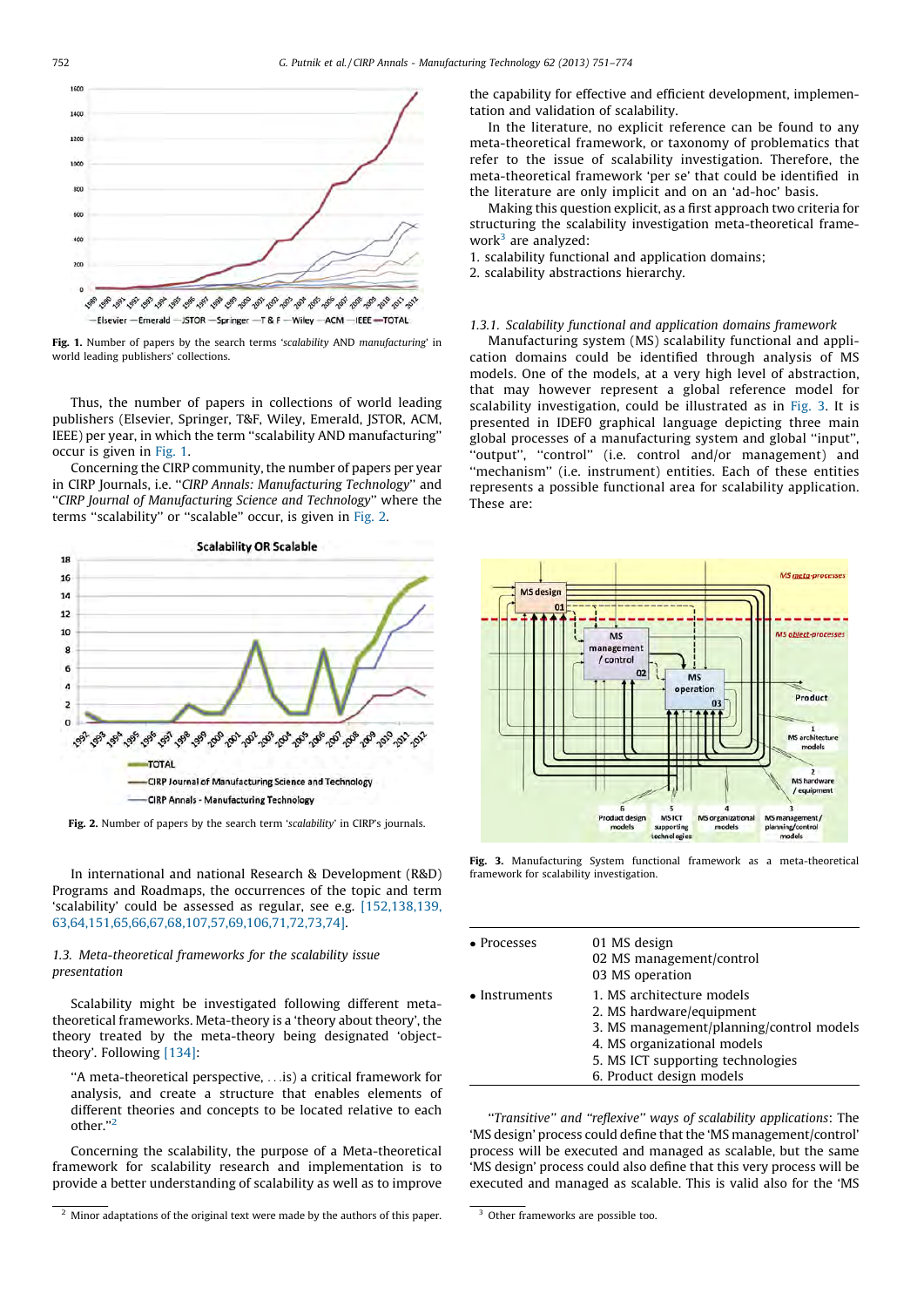operation' sub-processes. In other words, it is to say that for all 'processes' in the above process taxonomy, scalability could be applied/implemented, in a transitive or reflexive way, i.e. referencing (to the object system), and/or self-referencing (to itself). This is presented in [Fig. 3](#page-1-0) where for example the scalability solutions produced by the 'MS design' process are used as the instruments by the 'MS management/control' and 'MS operation' processes and their sub-processes, as well as the scalability solutions produced by the 'MS design' process are used by the 'MS design' process itself.

## 1.3.2. Scalability abstraction hierarchy framework

The abstraction levels hierarchy meta-theoretical framework, inspired by [\[134\]](#page-22-0), presents a taxonomy of abstractions and their hierarchical ordering with the intention to 'externalize many of the hidden dependencies between' underlying concepts, elements and constructs of a theory, in our case of scalability. Considering concepts, elements and constructs of a theory on one abstraction level means that the concepts, elements and constructs of the theory are considered independently of, i.e. abstracted from, their 'domainbased meanings associated with' other abstraction levels. It means that although each ''higher'' level includes the ''lower'' levels' objects and constructs, these (the ''lower'' levels' objects and constructs) are abstracted within (making them decoupled from) the consideration on the ''higher'' level. However, it is not always fully possible to do that, due to possible interpretations, e.g. some objects and constructs might be considered as belonging to two, or even more, levels (this case is referred in the first paragraph of Section [4](#page-10-0)).

In this paper, the scalability abstractions will be formulated on 5 hierarchical levels:

- Description: scalability definitions, terminology, elements and objects (referring to application areas).
- Models and behavior: models and functions, performance measures.
- Mechanisms of choice: scalability management.
- Methods and tools: scalability implementation instruments (hardware, equipment, architectures, strategies for implementation, design for scalability).
- Epistemology: how the knowledge on scalability is acquired and used, validity and coherence of knowledge on scalability in social context, scalability phenomenology, critique (e.g. limits and sense), human and social dimension (e.g. value), and other epistemological issues.

# 1.3.3. Selection of the meta-theoretical framework for the scalability issue presentation

The selection of the meta-theoretical framework for the scalability issue presentation might be important for some specific objectives of the presentations, otherwise it is an arbitrary choice. For this paper the scalability abstraction hierarchy based metatheoretical framework is selected.

## Limitations I:

In this paper the 'product' scalability will be not presented due to the limited space, although it might be considered as an issue of manufacturing systems in general and is presented as an entity of the functional model in [Fig. 3.](#page-1-0)

## 2. Description

# 2.1. Definitions and terminology

## 2.1.1. 'Scalability' general meaning

The term 'scalability' (noun) is derived from 'scalable' (adjective) which is derived from 'scale' (noun or verb). Etymologically 'scale', as a verb, means ''to climb,'' late 14c., from Latin scala, from scandere "to climb" (see scan (v.)). Modern use of the terms 'scalability', 'scalable', 'scale' provided other meanings, through the language change.

For our purpose more relevant meanings of 'scale', when verb, are "tr to make or draw (a model, plan, etc.) according to a particular ratio of proportionate reduction", "tr; usually followed by up or down to increase or reduce proportionately in size, etc.'' [\[38\].](#page-20-0) Relevant meanings of the adjective 'scalable' are "(computing) (of a network) able to be expanded to cope with increased use" [\[38\]](#page-20-0), "capable of being easily expanded or upgraded on demand  $\langle a \rangle$  scalable computer network $>$ " [\[144\]](#page-22-0) "a business or system that is scalable can successfully grow larger using the same methods'', ''used to describe a system that can be made larger, for example by adding extra hardware, or deal with extra work without affecting its performance'', ''used to describe computer graphics (= pictures) that can be increased or reduced in size'' [\[31\]](#page-20-0), and similar.

## 2.1.2. Two principles of scalability implementation in manufacturing systems

Concerning manufacturing systems, as well as Computer Science, new or derived meanings are created in order to accommodate the inherent needs. There are two relevant meanings/principles when referring to ''scalability in manufacturing systems'', as well as ''scalability'' in general, followed by scalability implementation principles in manufacturing systems, see Fig. 4a and b, respectively [\[82\]](#page-21-0):



Fig. 4. (a and b) Two principles of scalability implementation relevant for Manufacturing Systems. Adapted from [\[82\]](#page-21-0).

#### First principle:

''Several identical elements of the architecture may be linked together to provide scaled performance or functionality''.

#### Second principle:

''A single element of the architecture may be scaled by up/ downsizing its characteristic parameters''.

In the context of the 2nd principle, the characteristic parameters could be the 'size' or 'structural' parameters on various magnitudes of scale, from macro (large and very large) to micro and nano magnitudes of scale.

The theoretical foundations for analysis and implementations of the scalability for the two principles are rather different in nature (the theoretical foundations for scalability by the 2nd principle are based on the theories of dimensional analysis, scale analysis and similarity theory).

Similarly, both principles could be combined in an implementation, presented as in [Fig. 5](#page-3-0), in the context of CompSci using the terms 'replication' and 'upgrade' for the 1st and 2nd principles, respectively.

Following the first principle, the systems, in our case manufacturing systems, need to have ''the necessary capability for an unrestricted increase or decrease of total unit population within the system." [\[82\].](#page-21-0)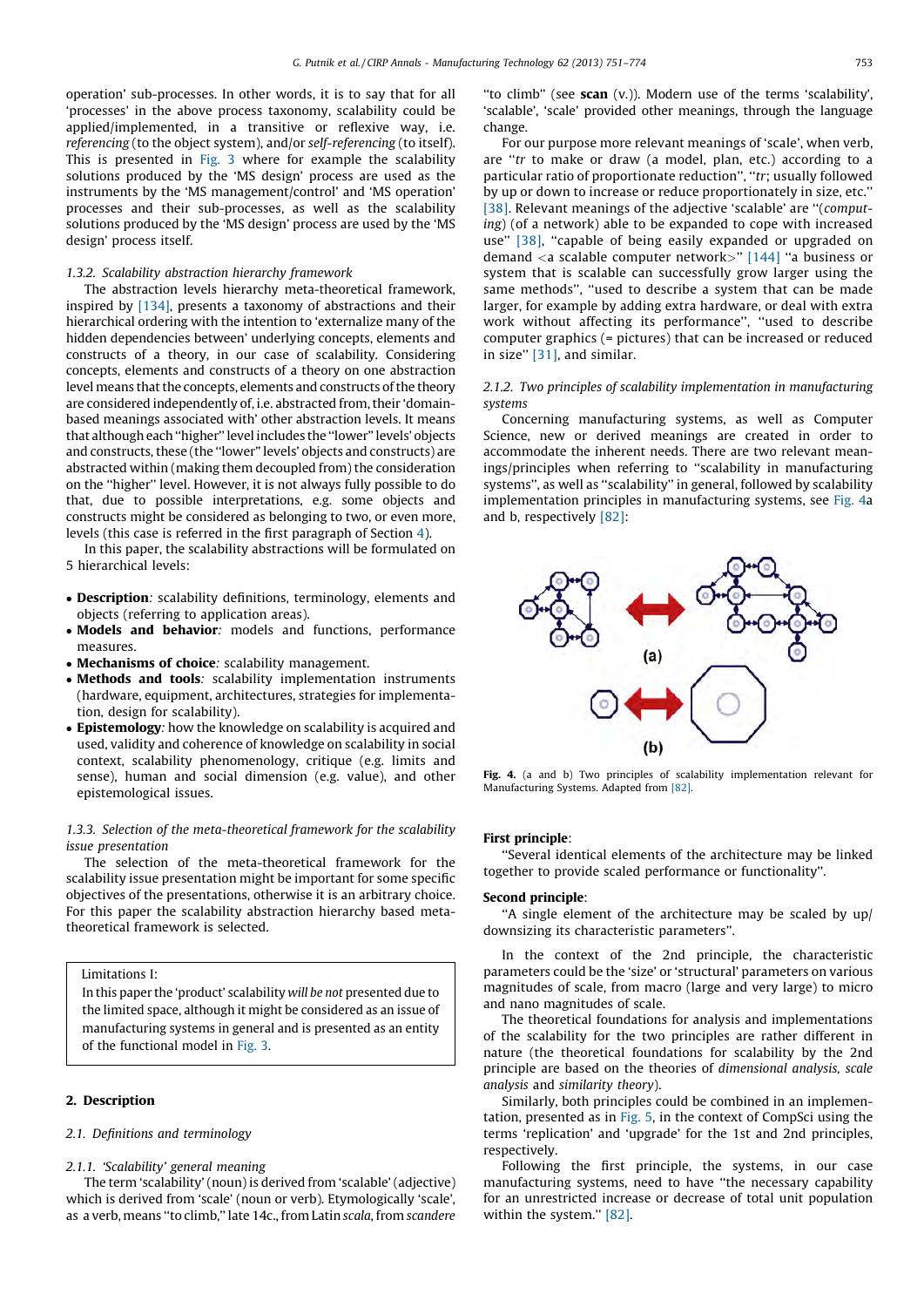<span id="page-3-0"></span>

Fig. 5. Upgrade tree of scaling options. Adapted from [\[27\].](#page-20-0)

Interpreting it in terms of manufacturing systems community, scalability (following the 1st principle) might be defined as:

Scalability is the capacity for adding or removing the resources in a cost-effective manner, in order to ''adjust the production capacity on a system in steps or stages''. [\[119\].](#page-22-0)

## Limitations II:

In this paper scalability by the 2nd principle will be not presented due to the limited space, although scalability applications by the 2nd principle cover a very large and well established domain in both theory and practice, i.e. industrial applications, and could represent a particular theme.

# 2.1.3. Terminology and definitions

Beside the above definition there are a number of other formulations. These definitions come from a great number of solutions presented in the literature and ''touted'' as ''scalable''. However, it could be observed that not all definitions are consistent in relation to each other. That is, ''Such claims to scalability are hard to refute (or prove) because scalability has no commonly accepted precise definition. There is, however, some consensus that as the size of a scalable machine is increased, a corresponding increase in performance is obtained.'' [\[154\]](#page-22-0). On the other hand, it is also observed that ''the increase in performance is related to communication patterns in applications programs and the communication infrastructure provided by the machine'' [\[154\].](#page-22-0)

In what follows, a (not exhaustive) list of definitions and terminology is presented, Box 2.1, demonstrating the richness of terminology, use and interpretations in different contexts.

#### Box 2.1. Scalability selected definitions and terminology

Scalability – "The ability to adjust the production capacity of a system through system reconfiguration with minimal cost in minimal time over a large capacity range at given capacity increments.'' [\[177\]](#page-23-0).

Scalability – "System scalability is defined as the design of a manufacturing system and its machines with adjustable structure that enable system adjustment in response to market demand changes. Structure may be adjusted at the system level (e.g., adding machines) and at the machine level (changing machine hardware and control software).'' [\[116\].](#page-22-0)

Scalability – ''The notion of scalability implies that where the problem size increases, the algorithm continues to apply and, by increasing the number of computational engines proportionately, the performance of the algorithm will continue to increase.'' [\[85\]](#page-21-0).

Scalability – the ability to grow the power or capacity of a system by adding components [\[50\].](#page-21-0)

Scalability – is a capacity of ''realizing evolutionary implementations that achieve minimum total-installed cost (TIC) per function deployed, and the minimum total-operating-cost (TOC) over the system's life cycle.'' [\[20\]](#page-20-0).

Scalability – ''of a given architecture'' is defined ''to be the fraction of the parallelism inherent in a given algorithm that can be exploited by any machine of that architecture as a function of problem size. For a given algorithm and problem size, we derive the inherent parallelism as the ratio of the serial execution time and the runtime on an ideal realization of a parallel random access machine (PRAM). For the same algorithm and problem size, we then derive the maximum speedup attainable by a machine of any size with the architecture of interest.'' [\[154\].](#page-22-0)

Scalability – "the ability to access services across the shop floor or around the world using the same" [\[90\].](#page-21-0)

Scalability - an architecture is scalable with respect to an IT profile and a range of desired capacities if it has a viable set of instantiations over that range [\[27\]](#page-20-0).

Scalability – in terms of user load, the application needs to be able to scale to a large number of users, potentially in the millions.

– in terms of data load, the application must be able to scale to a large amount of data, potentially in petabytes, either produced by a few or produced as the aggregate of many users [\[168\]](#page-22-0).

"Scalability is the ability to change the level of a parameter." [\[166\]](#page-22-0).

Scalability – means that ''applicability is independent of product, process, customers and supplier relationship complexity'' [\[202,60\].](#page-23-0)

Algorithms scalability – ''The algorithm is scalable in the sense that problems of equal size have the same speedup when the number of processors increase because the communication is reduced from global to local and, thus, the solution depends on direct neighboring processors.'' [\[16\]](#page-20-0).

Computational scalability – operations on the data should be able to scale for both an increasing number of users and increasing data sizes [\[168\]](#page-22-0).

Downward scalability – deals with parts of the NVE being connected to systems with large computational power, necessary for example to support the rapid transmission of massive data sets required by tele-immersive applications  $[17]$ .

Economic scalability – measuring system efficiency and capacity as a function of required resources. Efficiency represents the amount of resources needed to deliver a unit of service [\[96\].](#page-21-0) Elastic scalability – ''implying that the resources are put to use according to actual current requirements observing overarching requirement definitions – including both up- and down-ward scalability" [\[170\]](#page-23-0).

Geographic scalability – the ability to maintain performance, usefulness, or usability regardless of expansion from concentration in a local area to a more distributed geographic pattern [\[158\]](#page-22-0).

Horizontal scalability – the ability for a system to easily expand its resource pool to accommodate heavier load [\[158\]](#page-22-0).

Horizontal scalability – ''refers to the amount of instances to satisfy e.g. changing amount of requests'' or, ''instance replication'' [\[170\]](#page-23-0).

Ideal system scalability – constant efficiency and a linear rate of change in capacity [\[96\]](#page-21-0).

Qualitative scalability – ''depends, on the other hand, on scaling the complexity of social relationships from simple interactions to creating organizations or even further to forming artificial societies with increasing agent complexity, i.e. improving the abilities of agents to deal with complex situations, as well as increasing problem complexity, i.e. the complexity of the overall objective the MAS was designed for.'' [\[78\].](#page-21-0)

Quantitative scalability – ''depends on quantitative changes in parameters like resources and number of agents'' [\[78\]](#page-21-0).

Sideways scalability – enables the dynamic grouping of these participants into crowds or smaller awareness or interaction groups [\[17\].](#page-20-0)

Upward scalability – refers to the number of objects and users that the system can support [\[17\].](#page-20-0)

Vertical scalability – ''refers to the size of the instances themselves and thus implicit to the amount of resources required to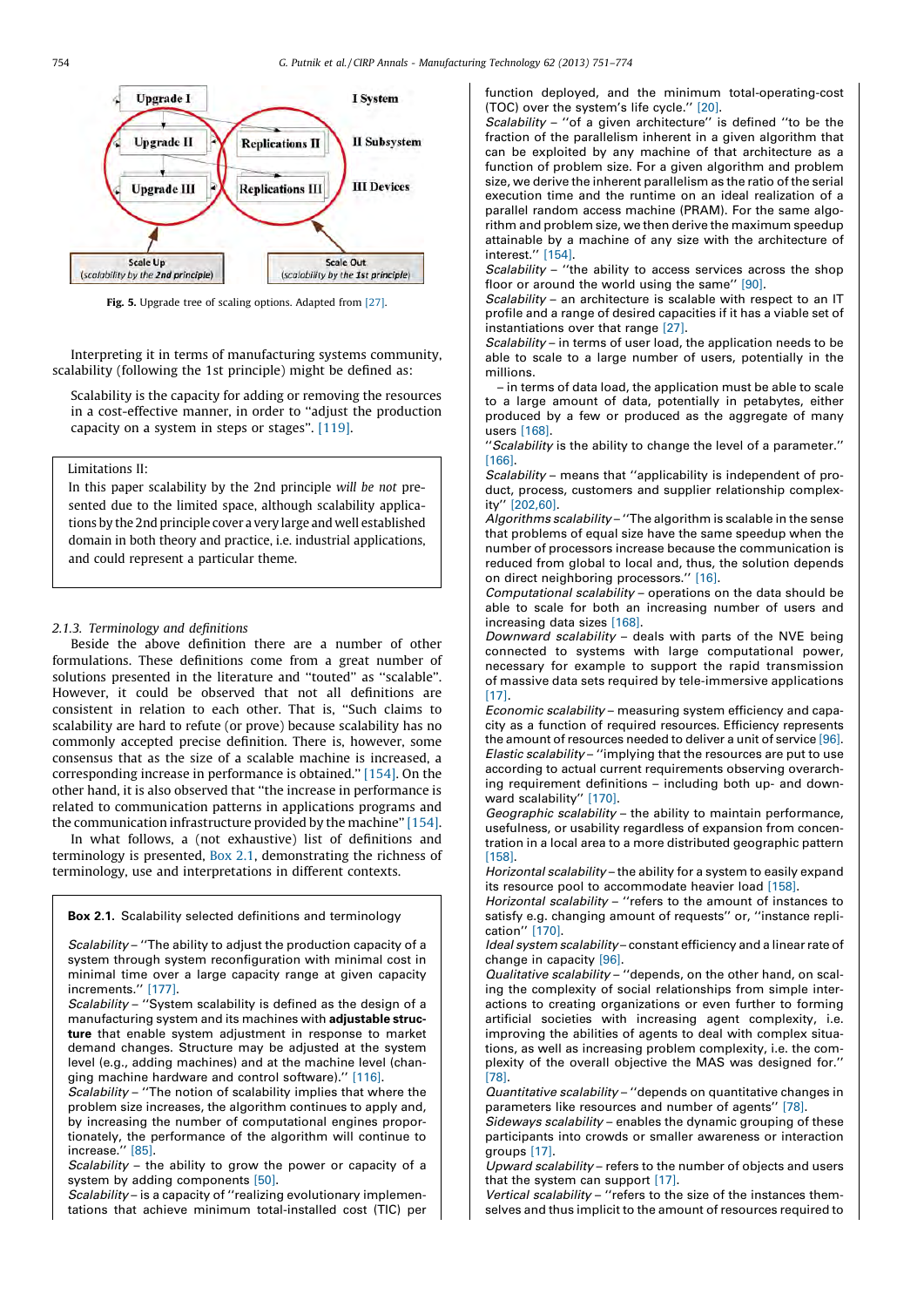maintain the size'' or, ''changes in the resource structure'' [\[170\].](#page-23-0)

Scale agility - in order to scale to increasing or decreasing application load, the architecture and operational environment should provide the ability to add or remove resources quickly, without application changes or impact on the availability of the application [\[168\]](#page-22-0).

Scale  $Up$  – expanding a system by incrementally adding more devices to an existing node, typically by adding cpus, disks, and NICs to a node [\[50\].](#page-21-0)

Scale Out - expanding a system by adding more nodes, complete with processors, storage, and bandwidth [\[50\]](#page-21-0).

## 2.2. Scalability in the context of adaptability, flexibility, reconfigurability, changeability and robustness

One pertinent question relates to the scalability relationship with adaptability, flexibility, reconfigurability, changeability and robustness. In other words, considering that the literature, at least for the issue of flexibility, is vast, the question could be formulated as if, e.g., flexibility subsumes scalability.

In this respect there are important works that provide a deeper view on the issue of scalability relationship to adaptability, flexibility, reconfigurability, changeability and robustness, e.g. [\[202,58,166,82\]](#page-23-0). By [\[82\]](#page-21-0) "Scalability ... is a key to flexibility, agility, and adaptability''. However, further inquiry of the issue is required.

Similar to many concepts (as for scalability, see above), there are different definitions of adaptability, flexibility, reconfigurability, changeability and robustness, which imply that scalability should be contextualized considering them. In what follows, three contexts will be presented (the number of contexts is virtually phenomenologically and practically unlimited).

#### 1st context

Within this context there is a clear difference in definitions of flexibility and reconfigurability. For example

''Traditionally flexibility is interpreted as the ability of a system to change its behaviour without changing its configuration. Conversely reconfigurability is interpreted as the ability to change the behaviour of a system by changing its configuration.'' (T. Tolio in [\[202\]](#page-23-0)).

Considering further the reconfigurability, changing behavior is possible without scalability. As scalability implies changing configuration by adding (or removing) the configuration elements, it is clear that scalability is a subset of reconfigurability, i.e. a subset with specific properties, and distinct from flexibility, Fig. 6.



Fig. 6. Scalability as a subset of reconfigurability and distinct form flexibility.

2nd context

Within the 2nd context, the definition of flexibility is a very wide, implying any kind of changes, including reconfigurability. In [\[202\]](#page-23-0) refers to 'conversion flexibility':

''Conversion flexibility is very much like reconfigurability. Here, complete workstations are exchanged and replaced, e.g. from automatic stations to manuals stations.''

By this view, scalability is clearly a subset of both, flexibility and reconfigurability, Fig. 7, being all part of Changeable Manufacturing.



Fig. 7. Scalability as a subset of both flexibility and reconfigurability.

In this context, scalability is one of the principle enablers of Changeable Manufacturing [\[202\]](#page-23-0).

It is possible to claim that scalability is one specific form of flexibility and reconfigurability, or changeability. Additionally, it should satisfy a specific requirement of linearity (or almost linearity) of the effect as a function of the scalability of resources. Actually, this property of the scalability is virtually the most important one.

An analysis of the literature on flexibility (in the first place) and changeability would show that virtually all other aspects of flexibility and changeability are much more investigated than its form of scalability, making scalability a major the topic of investigation by seeing it as a still unexplored potential.

#### 3rd context

Scalability may be analyzed in the context of changeability together with robustness and modifiability.

''The changeability of a system can be classified into three categories of effects: robustness, scalability, and modifiability, ... A system can be described in terms of sets of parameters, which capture physical, functional, and other performance aspects.

Robustness is the ability to remain ''constant'' in parameters in spite of system internal and external changes. Scalability is the ability to change the level of a parameter. Modifiability is the ability to change the membership of the parameter set.'' Fig. 8 [\[166\]](#page-22-0).



Fig. 8. Change effect for distinguishing between robustness, scalability, and modifiability [\[166\].](#page-22-0)

Considering that a ''constant'', fixed, unchanged, system is not an ultimate goal for a user, or society at the end, but rather to remain 'robust' in capacity of delivering 'value' (see [\[190\]](#page-23-0) too), changeability is seen as an instrument to achieve this goal, and, consequently, scalability is a specific instrument.

This provides us the perception of scalability as an active ''mean'' in providing the capacity of value creation. In this context, scalability could be also considered as a mean to use in co-creative systems for value creation.

## 2.3. Elements and objects/aplication areas

The number of scalability application areas is apparently under steady growth, as can be evaluated from the statistics of number of relevant papers published per year, see [Figs. 1 and 2](#page-1-0). In the following, some applications are listed, primarily for the global area of manufacturing systems, and then for CompSci of importance for manufacturing systems. The listed applications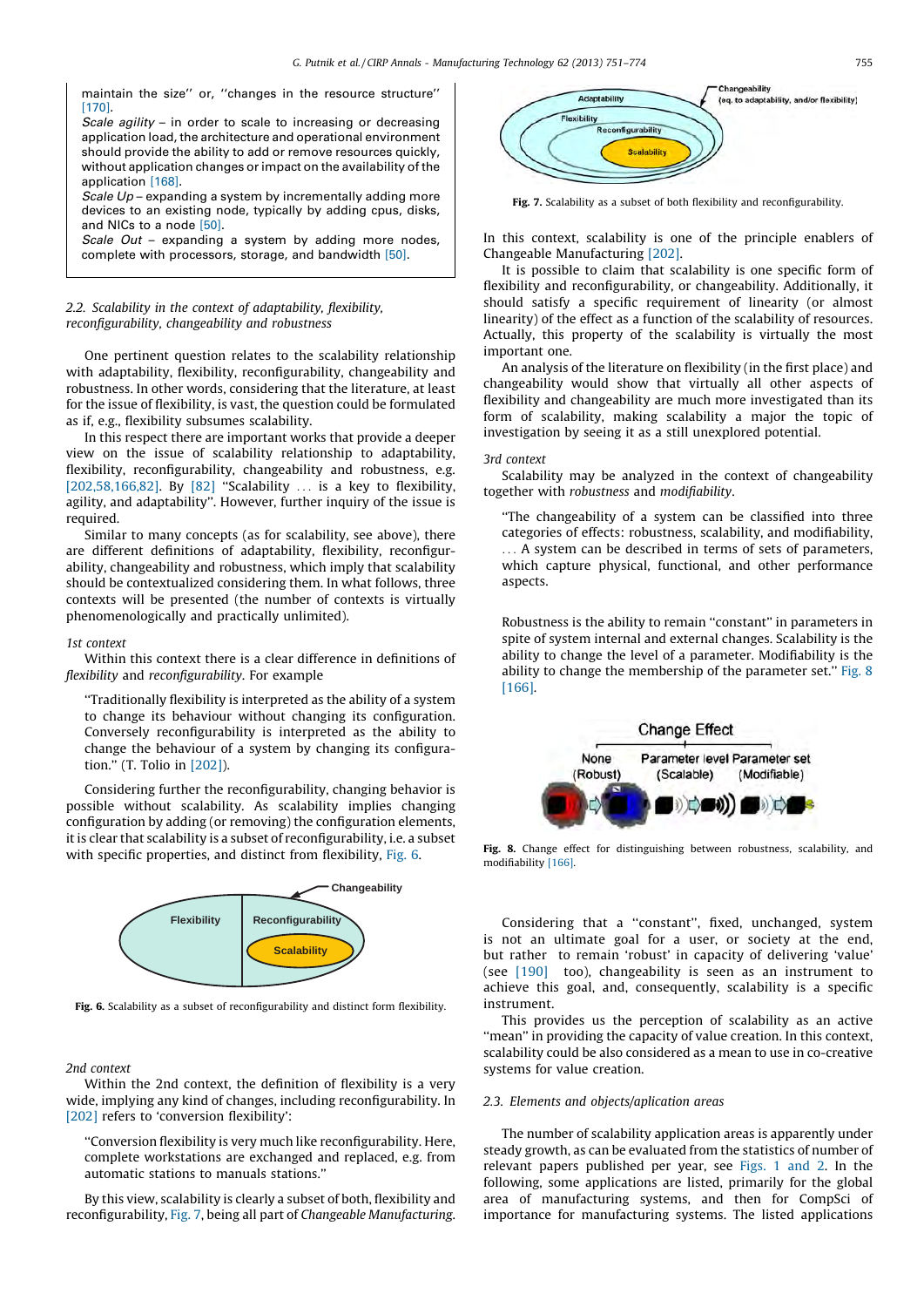<span id="page-5-0"></span>

Fig. 9. Reconfigurable manufacturing system – the illustration from the patent US 6,349,237 B1 [\[118\].](#page-22-0)

do not represent an exhaustive list but rather exemplify the concepts.

## 2.3.1. Manufacturing systems

Scalability is one of the key characteristics of reconfigurable manufacturing systems (RMS), figuratively presented in Fig. 9 [\[118\]](#page-22-0).

Scalability was introduced in a CIRP keynote paper as a core requirement of RMS. It was noted there that capacity scalability should be obtained by building the RMS with an adjustable structure [\[112\].](#page-22-0)

A discussion on paradigmatic aspects of flexible manufacturing systems and RMS, including a discussion on scalability, is presented in [\[58\].](#page-21-0) An overview of RMS is presented in e.g. [\[23\]](#page-20-0) and [\[137\]](#page-22-0).

In [\[119\]](#page-22-0) the impact of different manufacturing systems configurations on capacity scalability and its cost is evaluated.

Ref. [\[175\]](#page-23-0) explores scalability in the context of line balancing for RMS.

Ref. [\[176\]](#page-23-0) reports the scalable reconfigurable equipment design principles.

A rigorous mathematical design method for RMS with examples of scalability are presented in [\[115\].](#page-22-0)

Ref. [\[15\]](#page-20-0) refers to scalability as one of the issues related to concepts, research, and applications of RMS.

Scalability, as one of the conditions for guarantying the deadlock-free operation within flexible manufacturing systems (FMS) operation, is investigated in [\[124\].](#page-22-0)

Within the Holonic Manufacturing Control, by [\[29\],](#page-20-0) scalability is one of the implications when developing ''highly flexible manufacturing operations''.

Ref. [\[44\]](#page-21-0) reports a model related to capacity scalability policies in RMS. The same authors in  $[45]$  address the capacity scalability delay, as one of the sources of the operational complexity of dynamic capacity in multi-stage production. Furthermore, the optimal capacity scalability scheduling, in a cost effective manner, in a RMS is investigated in [\[46\]](#page-21-0).

Ref. [\[202\]](#page-23-0) refers to Changeable Manufacturing, and, more specifically to Production Planning and Control (PPC).

In [\[155\]](#page-22-0) scalability is one of the parameters within a ''method for evaluating the actual as well as the target transformability of a factory''.

Scalability is also referred to as one of the requirements for Additive Manufacturing whether directly referred, e.g. [\[24\]](#page-20-0) or by development of the equipment that could be instruments of (system, organizational, or business) scalability.

Scalability is also inherent in flexible, modular and reconfigurable Assembly Systems (AS), e.g. [\[12,11,76,212,22\]](#page-20-0). Although sometimes not referred explicitly as scalable, scalability is implicit as e.g. modularity of AS are in fact one of the scalability instruments and could be used for scaling up and down the AS, Fig. 10 [\[97\]](#page-21-0).



Fig. 10. Modular assembly system matrix [\[97\]](#page-21-0).

#### 2.3.2. ICT in manufacturing

Scalability in the area of ICT in manufacturing is a wide area that follows achievements in Computer Science. The scalability of the ICT in support of manufacturing is often implemented implicitly without explicit reference to the requirements and solutions for scalability.

Further, some examples of scalable ICT applications, which are explicitly referenced, are presented. The areas of Multi-agent System (MAS), e.g. [\[185\]](#page-23-0), sensor networks, e.g. [\[186\]](#page-23-0), and cyberphysical systems are selected as sub-areas where the scalability is investigated more systematically, or has a wider impact for the areas as a wholes.

## Multi-agent System (MAS)

The scalability in MAS refers primarily to the issues of (1) Number of Agents in the System/Host, (2) Resource Consumption of Agents and (3) Number of Messages [\[49,28\].](#page-21-0) Also, by [\[203\]](#page-23-0), ''the scalability of a network of agents is in fact a simple property of telecommunication networks''. By [\[129\]](#page-22-0) ''the scalability of a multiagent system depends on whether the worst-case performance of the system (i.e. its overall algorithmic complexity) is bounded by a polynomial function of the load''. Ref. [\[189\]](#page-23-0) identifies that the ''MASs should be self-building (able to determine the most appropriate organizational structure for the system by themselves at run time) and adaptive'' and presents too an overview of the scalability research themes.

## Sensor networks

Sensor networks is another growing area in which the scalability is one of the central issues. This is because the sensor networks nowadays imply the large-scale networks with ''thousands of readers distributed across and within organizations that generate large volumes of data automatically and rapidly'' [\[207\]](#page-23-0) with data volumes that reach multiple tera-bytes of data generated every day [\[207\]](#page-23-0). That is, the scalability issues for the sensor networks are data volumes, integration, traceability, real-time data management, protocols, and others, see e.g. [\[42,53,132,146,188\].](#page-21-0) The sensor networks' importance is related to different MS models of which the collaborative manufacturing alliances [\[102\],](#page-22-0) Internet of Things [\[133\]](#page-22-0), and Real-Time Management, see e.g. [\[103,172\]](#page-22-0), are highlighted.

## Cyber-physical systems

Although 'cyber-' and 'physical' are connected from the beginning of the 'cyber-', in the last years the cyber-physical paradigm is emerging as a new dimension of the engineering, and consequently, manufacturing systems, due to employment of new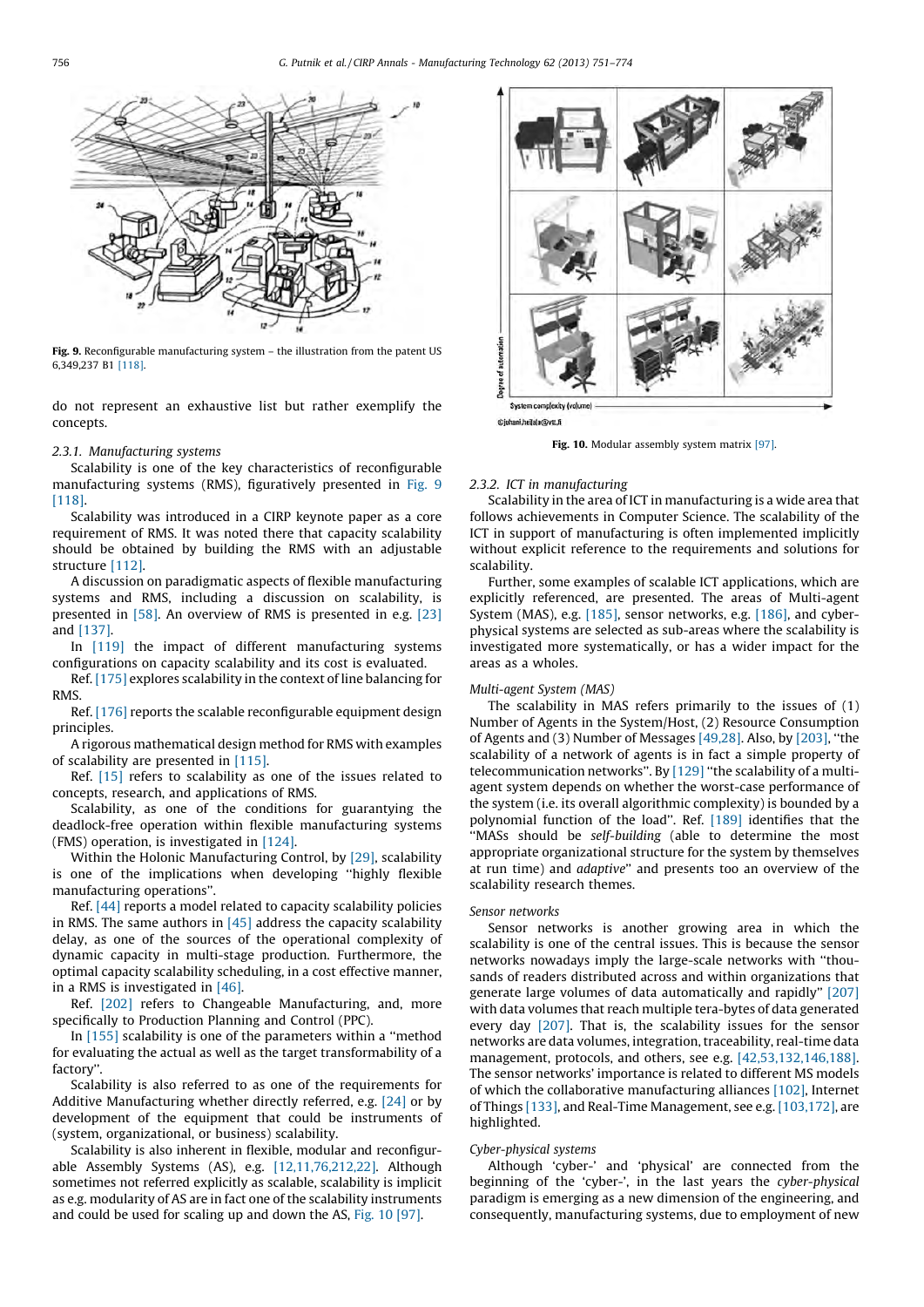CompSci technologies and new forms of work implying large groups of participants as well as ''large number of devices and the huge amount of content shared and generated by users (and their devices)'' [\[40\],](#page-20-0) for which designing scalable solutions is critical.

Other topics related to ICT in manufacturing areas in which the scalability is addressed explicitly are e.g. open controller architecture [\[161\],](#page-22-0) multi-robot team formation control [\[169\],](#page-23-0) scalable data structures for real-time estimation of resource availability [\[149\]](#page-22-0), remote monitoring and maintenance system [\[148\]](#page-22-0).

Industrial video supervision [\[55\],](#page-21-0) augmented reality applications [\[153\],](#page-22-0) open scalable manufacturing execution systems (OpenMES) [\[99\],](#page-21-0) machinery control system using mobile agents [\[196\]](#page-23-0), multi-agent framework for decentralized grid workflow management in collaborative design [\[209\],](#page-23-0) service publication, discovery and reuse in distributed collaborative manufacturing, in [\[210\],](#page-23-0) deadlock-free operation for real-time resource allocation for flexible manufacturing systems (FMS) [\[124\],](#page-22-0) holonic manufacturing control [\[29\],](#page-20-0) etc.

#### 2.3.3. Design

The scalability for the ''design'' area is primarily the issue of design environments and organization, i.e. of the design teams and their management. The question is how scalability of the design environments and/or design teams affect the design process and how it is addressed by the design process, e.g. [\[167\].](#page-22-0)

In [\[128\]](#page-22-0) a ''self-configurable large-scale virtual manufacturing environment for collaborative designers'' is proposed. It ''shares the characteristics of large-scale virtual environment (LSVE) and virtual manufacturing environment (VME).'' Scalability is one of the characteristics of LSVE and one of the eight characteristics of the proposed architecture.

It is important to notice that the 'dynamic reconfiguration' characteristic could be considered in direct relation to scalability. This would be relevant for any type of design team and its dynamic reconfiguration, as virtually for the case of ''mass collaborative product realization'' [\[75\]](#page-21-0).

An analysis of scalability types appropriate for the collaborative design in Networked Virtual Environments (NVE) is presented in [\[17\]](#page-20-0), Fig. 11. ''Tools supporting collaborative design review must be able to support social interaction and the visualization of complex models. Software and hardware scalability are essential, as diversity of interfaces and systems may increase with multiple involved organizations'' [\[17\]](#page-20-0).

|                    | Type      | <b>Value</b>   |  |  |
|--------------------|-----------|----------------|--|--|
| <b>Scalability</b> | Upwards   | Small          |  |  |
|                    | Sideways  | N <sub>o</sub> |  |  |
|                    | Downwards | Yes            |  |  |
|                    | Hardware  | Yes            |  |  |
|                    | Software  | Yes            |  |  |

Fig. 11. Scalability types required for a collaborative design review environment [\[17\]](#page-20-0).

One of the requirements of modern design environments is the visualization of complex objects, including tele-immersive applications, implying ''enormous amounts of memory and processing power ... Therefore, complex virtual CAD systems must be downwardly scalable'' [\[17\]](#page-20-0).

#### 2.3.4. Computer Science

Scalability issue in CompSci started already ''several'' decades ago when computers began to connect and when the "first highperformance architectures were emerging'' [\[160\]](#page-22-0). It could be said that from that time scalability has become ''a central design issue'' in the ''mainstream computer science'' [\[49\]](#page-21-0).

Scalability was investigated with the objective to ''proportionally'' increase the system's performance ''with increasing system resources'' [\[105\].](#page-22-0) Scalability is achieved by ''the number of processors used, the memory capacity enlarged, the access latency

tolerated, the I/O bandwidth, ... etc.'' [\[105\]](#page-22-0). Although scalability is achieved for both sequential and parallel architectures, the latter demonstrated a higher potential for scalability [\[105\].](#page-22-0) The scalability is a function of architecture-algorithm combinations, i.e. ''both hardware and software issues'' are studied in building scalable systems [\[105\].](#page-22-0)

Due to the success in building scalable computer systems these ''eliminated and replaced the previously established, more slowly evolving classes of the first period'' [\[21\]](#page-20-0).

''Scalable, multiple computers can be networked into arbitrarily large computers to form clusters that replace custom ECL and CMOS vector supercomputers beginning in the mid-1990s simply because arbitrarily large computers can be created. Clusters of multiprocessors were called constellations; clusters using low latency and proprietary networks are MPPs (massively parallel processors) ... Thus scalability allows every computer structure from a few thousand dollars to several hundred million dollars to be arranged into clusters built from the same components.'' [\[21\].](#page-20-0) Fig. 12 shows the IBM's Blue Gene/P massively parallel supercomputer [\[13\]](#page-20-0) (see also ''Blue Gene'' on Wikipedia, [http://](mailto:putnikgd@dps.uminho.pt) [en.wikipedia.org/wiki/Blue\\_Gene\)](mailto:putnikgd@dps.uminho.pt) (although newer architectures exist today, the example of Bleu Gene/P photo is visually very illustrative).



Fig. 12. IBM's Blue Gene/P massively parallel supercomputer from year 2007 [\[13\].](#page-20-0)

Concerning software, ''scalable architectures are especially important for large distributed applications such as social networking sites, e-commerce Web sites and services, and point-of-sale/branch infrastructures for more traditional stores and enterprises where the scalability of the application is directly tied to the scalability and success of the business ...

These applications have several scalability requirements: scalability in terms of user load, scalability in terms of data load, computational scalability, scale agility'' [\[168\]](#page-22-0).

The software applications ''that stop scaling with Moore's Law, either because they lack sufficient parallelism or because their developers no longer rewrite them, will be evolutionary dead ends.'' [\[122\].](#page-22-0)

In other words, scalability is the issue in virtually any of many application areas of CompSci, ranging e.g. from programming techniques and languages, software engineering, to information systems, distributed systems, social and behavioral sciences, web applications, cyber-physical systems, and others, including computer-aided engineering, in exploration and ''harnessing the power of emerging technologies (such as petascale computing, exabyte data stores, and terabit networks)'' [\[130\].](#page-22-0)

Additionally, scalability becomes a central issue for emerging concepts related to collaborative and co-creative systems and any kind of group work (well present in manufacturing systems too). That is, ''scalability becomes an issue, on top of all other challenges encountered in a simpler two-device setting. It turns out that only a few techniques workable in a two-device case are applicable to the group setting.'' [\[40\]](#page-20-0).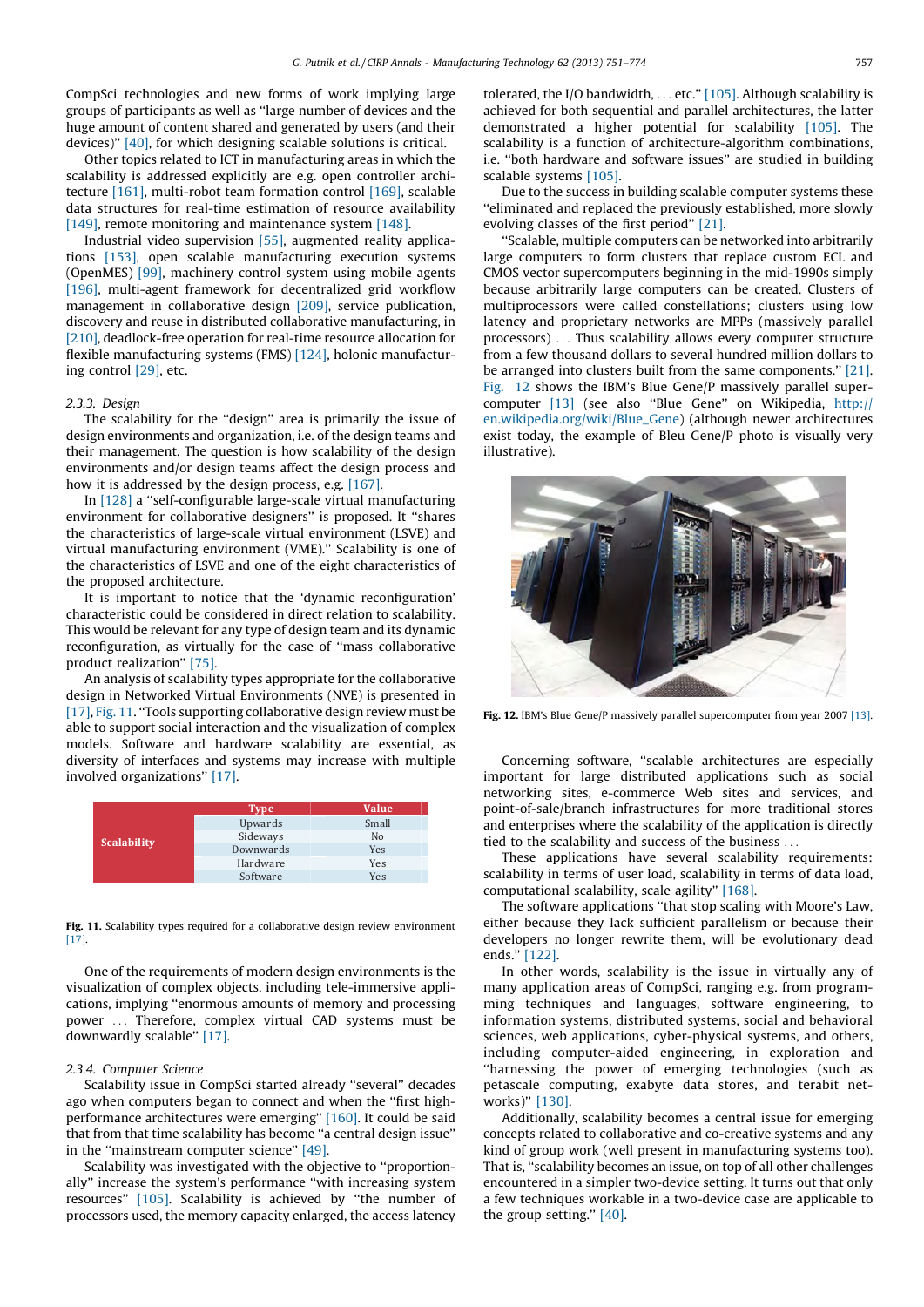<span id="page-7-0"></span>Furthermore, just one application on scalable working environments is presented – ''the Scalable Adaptive Graphics Environment, software ... serves as a cyber-mashup, enabling collaborators to simultaneously run applications on local or remote clusters. ... remote colleagues access and view multiple ultra-high-resolution visualizations, participate in high-definition videoconferencing calls, browse the Web, or show ... presentations ... (supporting) continuous interaction, ... and encourage mobility among team members and information'', using ''ultrahigh-resolution 2D and autostereoscopic 3D display technologies, table displays, high-definition teleconferencing systems, laptops, and ubiquitous handheld devices'' [\[130\]](#page-22-0). Fig. 13 illustrates such an environment.



Fig. 13. Future cyber-commons environment [\[130\].](#page-22-0)

## 3. Models and behavior

#### 3.1. Theoretical foundations

The 1st principle of scalability deals with parallelism of resources, by adding or removing resources in parallel, as required. The requirements for parallelism, i.e. for scalability, could be formulated in different ways, such as [\[95\]](#page-21-0):

- 1. solve given problem in less time,
- 2. solve larger problem in same time,
- 3. obtain sufficient memory to solve given (or larger) problem,
- 4. solve ever larger problems regardless of execution time.

The question is on metrics of how much is the gain by employing parallel processors, what are the measures and what are their factors. Which are the properties of a parallel system, or of the process of parallelizing, that make one system as scalable, etc. The literature on these questions and on formalization of the models to define scalability is vast, especially in the Computer Science literature (including a number of textbooks), e.g. [\[105,88,154,98,135,156\]](#page-22-0).

The investigation of a parallel system properties starts from defining the speedup of the system by adding resources, or processors. If  $time(n, x)$  is denotes the time required by an n resources, or processors, system to execute a program of size x, then "the *speedup* on a problem of size  $x$  with  $n$  processors is the execution time on one processor divided by the time on n processors, or" [\[98\]:](#page-21-0)

$$
s \text{ } pedu \text{ } p(n,x) = \frac{\text{time } (1,x)}{\text{time } (n,x)}
$$

speedup divided by the number of processors defines the efficiency, or:

*e f ficiency* 
$$
(n, x) = \frac{s \text{ speedu p } (n, x)}{n} = \frac{\text{time } (1, x)/n}{\text{time } (n, x)}
$$

Following, ''the best possible efficiency is one, implying the best speedup is linear, speedup(n,  $x$ ) = n. ... Therefore, a restrictive definition of scalability is'' (ibid.):

A system is scalable if efficiency  $(n, x) = 1$  for all algorithms, number of processors n and problem sizes x.

Or, in other words [\[182\]](#page-23-0):

Scalability is a property that exhibits performance linearly proportional to the number of processors employed.

One important measure for scalability is ''isoefficiency'', defined by [\[88\].](#page-21-0) The isoefficiency function ''characterizes the increase in raw workload which a system requires to maintain constant efficiency as more resources are added to it. ... One system is more scalable than another if it has a slower-growing isoefficiency function." [\[96\].](#page-21-0)

However, the above represents the case of ideal parallelism, called "linear scalability". In reality, as observed by G. Amdahl  $[9]$ , ''ideal parallelism cannot be achieved in general because there are certain portions of the workload that can only be executed sequentially (gray). The aggregate portion of the total execution time is called the serial fraction'' [\[91\],](#page-21-0) Fig. 14.



Fig. 14. (a) In ideal parallelism the uniprocessor execution time  $T_1$  is reduced to  $T_1/p$ by equipartitioning the workload across p physical processors. (b) Certain portions of the workload can only be executed sequentially [\[91\].](#page-21-0)

By Amdahl's Law the speedup is defined as

$$
s \, \text{peed} \, u \, p = \frac{1}{r_s + (r_p/n)}
$$

where  $r_s + r_p = 1$ , and  $r_s$  represents the ratio of the sequential portion in one program [\[9\]](#page-20-0).

By Amdahl's Law the efficiency is non-linear and diminishing with number of processor growing, see Fig. 15, approaching asymptotically to an upper bound.

However, the Amdahl's Law has defined the scalability law for specific conditions. Under different conditions scalability may be better than that obtained by Amhdahl's Law. One such case is defined by the well-known Gustafons's Law [\[94\].](#page-21-0)



**Load of the System** 

Fig. 15. Linear scalability, and scalability by Amdahl's Law and by USL [\[93\].](#page-21-0)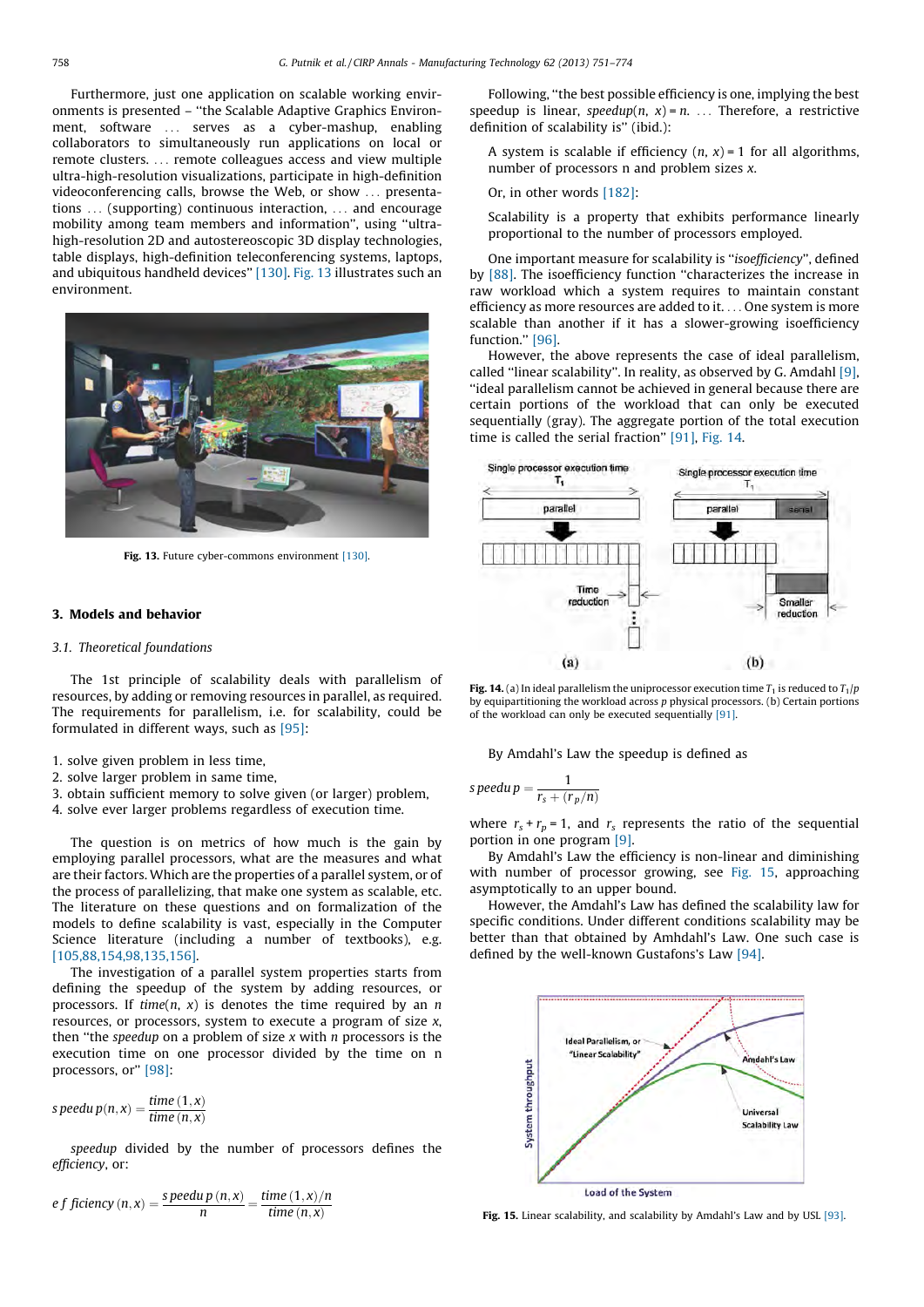<span id="page-8-0"></span>A further development is the formulation of the Universal Scalability Law (USL) [\[91,92\].](#page-21-0) The USL model is a rational function:

$$
C(n) = \frac{n}{1 + \alpha(n+1) + \beta n(n-1)}
$$

The three terms in the denominator are [\[92,93\]:](#page-21-0)

- 1. Ideal concurrency associated with linear scalability ( $\alpha$ ;  $\beta$  = 0) metaphorically ''Equal bang for the buck''.
- 2. Contention-limited scalability due to serialization or queuing  $(\alpha > 0; \beta = 0)$  – this term represents cost of sharing resources and diminishing returns at higher loads.
- 3. Coherency-limited scalability due to inconsistent copies of data  $(\alpha; \beta > 0)$  – negative return on investment (Fig. 16).



Fig. 16. Scalability regions [\[93\]](#page-21-0).

''The USL model corresponds to the synchronous throughput bound of a load-dependent machine repairman.'' [\[92\].](#page-21-0)

Fig. 16 presents the form of the scalability function by the USL, with the ''regions'' corresponding to the three terms referenced above. It implies that in reality there is no absolute scalability, that the point of ''maximum'' exists and that after that point there would be even a negative return.

Therefore, the analysis of the scalability functions for the particular cases in manufacturing systems is critical, as well as for orienting the further development of instruments for improving scalability of the systems under consideration.

On the analytical level the scalability analysis in the first place analyzes the scalability function, characterized by ''shape, domain and increment size''. The shape indicates whether the system is in the domain of linear scalability or in the domain of ''economy or diseconomy of scale'', while the domain and the increment size defines the system boundaries and the ''range of values which the size variables can take in practice'' [\[27\]](#page-20-0).

An example of analysis is related to the concept of ''economic'' scalability, Fig. 17 [\[96\].](#page-21-0) Economic scalability is described in terms of system efficiency and capacity as a function of required



Fig. 17. Economic scalability must improve the performance-price ratio superlinearly [\[96\].](#page-21-0)

resources. Efficiency represents the amount of resources needed to deliver a unit of service while capacity represents the maximum rate of service that a system can handle. ''One architecture has better economic scalability than another if its efficiency and capacity functions grow faster.'' [\[96\].](#page-21-0) However, the isoefficiency function, by its very name, ''suggests that ideal scalability keeps efficiency constant, which makes economic scalability impossible.'' [\[96\]](#page-21-0).

The analysis should also consider a number of factors such as e.g. congestion effects – as a result of competition for resources, software effects and platform effects related to the set of subsystems or devices, which supports the processes at a particular level [\[96\].](#page-21-0) Fig. 18 presents some scalability parameters, or ''metrics'' [\[105\].](#page-22-0)



Fig. 18. Scalability parameters, or "metrics" [\[105\]](#page-22-0).

#### 3.2. Scalability models in manufacturing systems

Scalability models for manufacturing systems (MS) in analytical form are primarily developed in the area of RMS. Although the terminology is different than the one used in the previous section the nature of the scalability phenomena is fully addressed referring to the same type of factors and effects.

In [\[117\]](#page-22-0) a simple definition of scalability is presented which could be considered as a definition of ''ideal'' scalability for MS as it neglects factors such as queuing, latency, and others. Scalability is defined as

## System scalability  $= 100$

 $-$  smallest incremental ca pacity [in percentage]

By the model defined, e.g. for configuration (a) in Fig. 19 Scalability = 0, as the smallest increment of adding new production capacity is the whole line, i.e. 100% of the system, and for configuration (b) has the scalability of 50%, etc.



Fig. 19. Five configurations with different scalability [\[117\].](#page-22-0)

The scalability model for designing a scalable machine tool is presented in [\[176\].](#page-23-0) The scalable machine tool is a kind of modular machine, where the equipment modules can be added to a base machine structure and later removed, rearranged or replaced as required, providing the machine scalability. Therefore, the number of sufficient module positions, in order to facilitate the necessary changes in capacity, is a distinguishing feature of the scalable machine tool. An example of a four-spindle Scalable multi-spindle CNC (SMS-CNC) is presented in [Fig. 20.](#page-9-0)

The scalability model in this case is a more elaborated model whose objective is to define the maximum number of the machine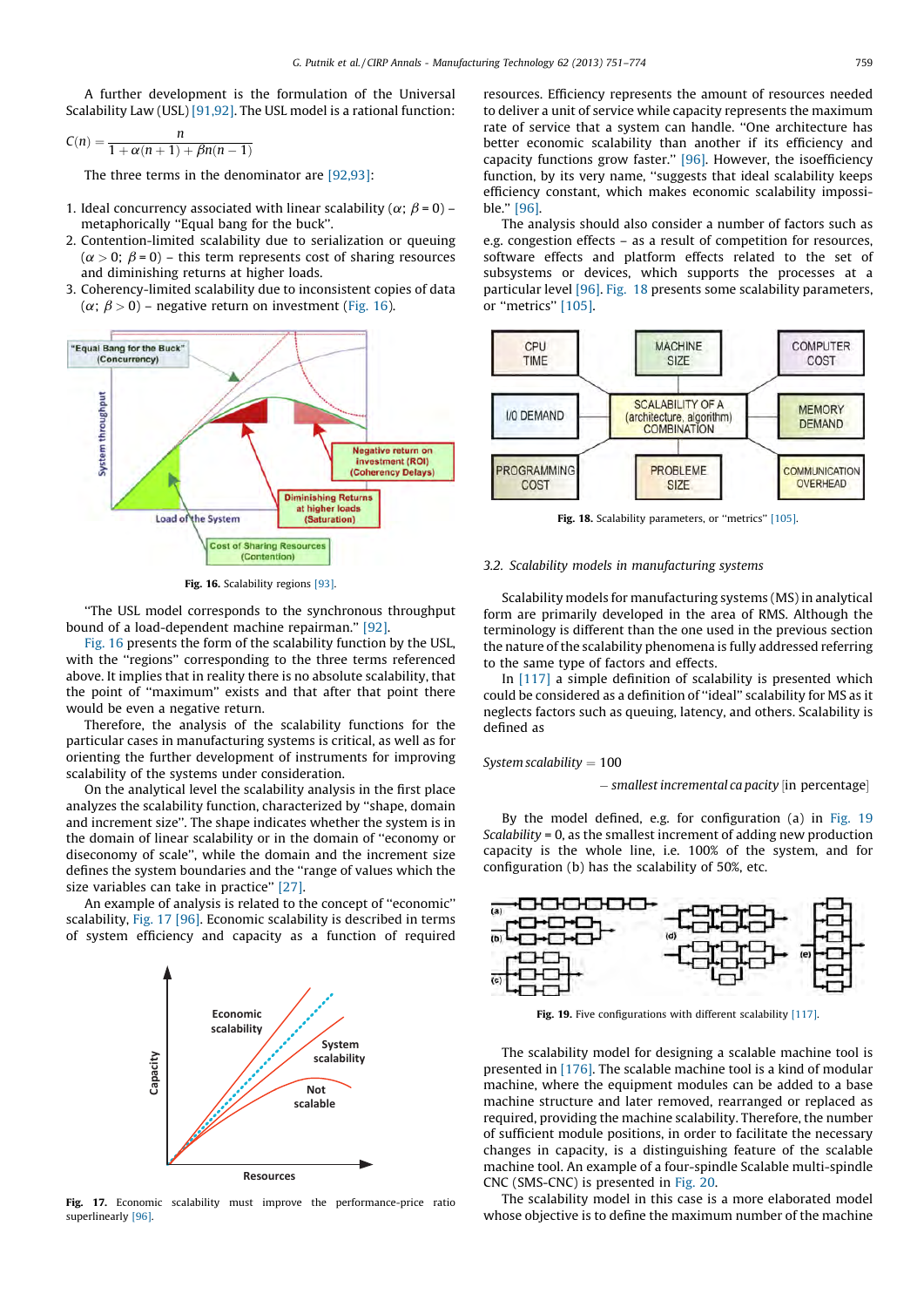<span id="page-9-0"></span>

Fig. 20. Four-spindle SMS-CNC [\[176\]](#page-23-0).

modules after which the number the additional modules will not increase the machine's production rate.

The model is defined in the following way.

If  $A_M$  is the probability a module's availability to run the maximum number of modules is obtained:

$$
n_{\max} = \frac{-1}{\ln(A_M)}
$$

However, the  $n_{\text{max}}$  above is not necessarily the cost-optimal number of module positions that should be available on a scalable machine. In fact, the cost-optimal number is smaller.

A model for manufacturing systems scalability is introduced in [\[198\]](#page-23-0). The model factors are configuration of the system, stage characteristics, manufacturing tasks, machine reliability information and demand. The decision variables are: (1) number of machine M[i] being added to stage i, and (2) index of stage s,  $T[i] = s$ , to which the task  $i$  is assigned. The objective of the scalability model is to minimize the number of machines needed to meet a new market demand, which is modeled as:

$$
Minimize \left( \sum_{i=1}^{L} (N_l + M[i]) \right)
$$

where  $N_i$  represents the number of machines in each stage.

Another model for scalability of manufacturing systems, i.e. for RMS, is presented in  $[45]$ . The model is defined for a multistage production, as a stochastic dynamic model for the capacity problem.

It should be underlined that the use of system dynamic theory for the scalability modeling [\[45\]](#page-21-0) represents an important contribution to the scalability theory, Fig. 21.



Fig. 21. Dynamic capacity model of the three-stage serial production system with  $n^* = \lfloor \frac{\mu}{\mu} \sqrt{\frac{\mu}{\mu}} \frac{\mu}{\mu} \sqrt{\frac{\mu}{\mu}} \sqrt{\frac{\mu}{\mu}} \sqrt{\frac{\mu}{\mu}} \sqrt{\frac{\mu}{\mu}} \sqrt{\frac{\mu}{\mu}} \sqrt{\frac{\mu}{\mu}} \sqrt{\frac{\mu}{\mu}} \sqrt{\frac{\mu}{\mu}} \sqrt{\frac{\mu}{\mu}} \sqrt{\frac{\mu}{\mu}} \sqrt{\frac{\mu$ depicted scalability related terms [\[45\].](#page-21-0)

The scaling rate  $SR_i$  at each stage is determined by the required capacity together with the scalability delay time SDT:

$$
SR_i(t) = \frac{C_i(t) - RC_i(t)}{SDT_i}
$$

where  $C_i(t)$  represents capacity level at time t at stage i, and  $RC_i(t)$ represents required capacity at time  $t$  at stage  $i$ .

The required capacity  $RC<sub>i</sub>$  is calculated based on the work in progress (WIP) level since the system is modeled as a work in WIPbased controlled system.

A similar model is developed in [\[48\].](#page-21-0) A model for a ''new hybrid scaling policy'' is proposed. The hybrid policy is defined as a capacity policy that considers ''the demand rate, the current system's WIP level and the system's backlog when deciding on the capacity scaling value''. The contribution is represented by considering both external and internal uncertainties.

## 3.3. Cost modeling for scalability

A conceptual framework for the scalability cost modeling is presented in [\[166\]](#page-22-0) as a part of a wider framework for the changeability modeling. Scalability could be evaluated in the context of cost functions in terms of cost to develop the scalability C, through the mapping  $f_C$ :  $\{DV^N\} \rightarrow C$ , described as:

$$
\sum_{j} \left[ \left[ F_{XM}(\{DV\}_j) \right]^m - \left[ F_{XM}(\{DV\}_j) \right]^m \neq 0 \text{ for } T_{ijk} < \hat{C}, \forall j \in S, \ K \in R
$$

The mapping is instantiated through the particular cost models. Fully enumerating all possible values for the set of design variables results in a space of designs, that forms the socalled ''tradepace''.

Considering the concrete scalability cost models structures, the scalability cost in general is a compound of the cost of scaling and the cost of the instruments that provide scalability, following the well-known pattern of Fig. 22 [\[82\].](#page-21-0) Further developments of the scalability cost models actually refer to specific models integrating the specific variables and criteria.



Fig. 22. Degree of changeability vs. sources of cost [\[82\].](#page-21-0)

Cost modeling for manufacturing systems scalability is necessarily based on the scalability ''behaviour'' models formulated (see the previous section) and, in fact, represent their extensions by inclusion of different types of costs as variables.

In [\[176\]](#page-23-0), for the case of scalable machine tools, the maximum, i.e. optimal, number of machine modules for the cost optimal solutions are modeled as follows.

If CB is the cost of the base machine, and CM is the cost of a module then the optimum number of modules  $n^*$  occurs when the production rate per unit of cost of a machine with n modules,  $G_n$ , is at the maximum, giving the value for  $n^*$ :

$$
n^* = \lfloor \frac{-C_B \pm \sqrt{C_B^2 - 4C_M(C_B/\ln(A_M))}}{2C_M} \rfloor
$$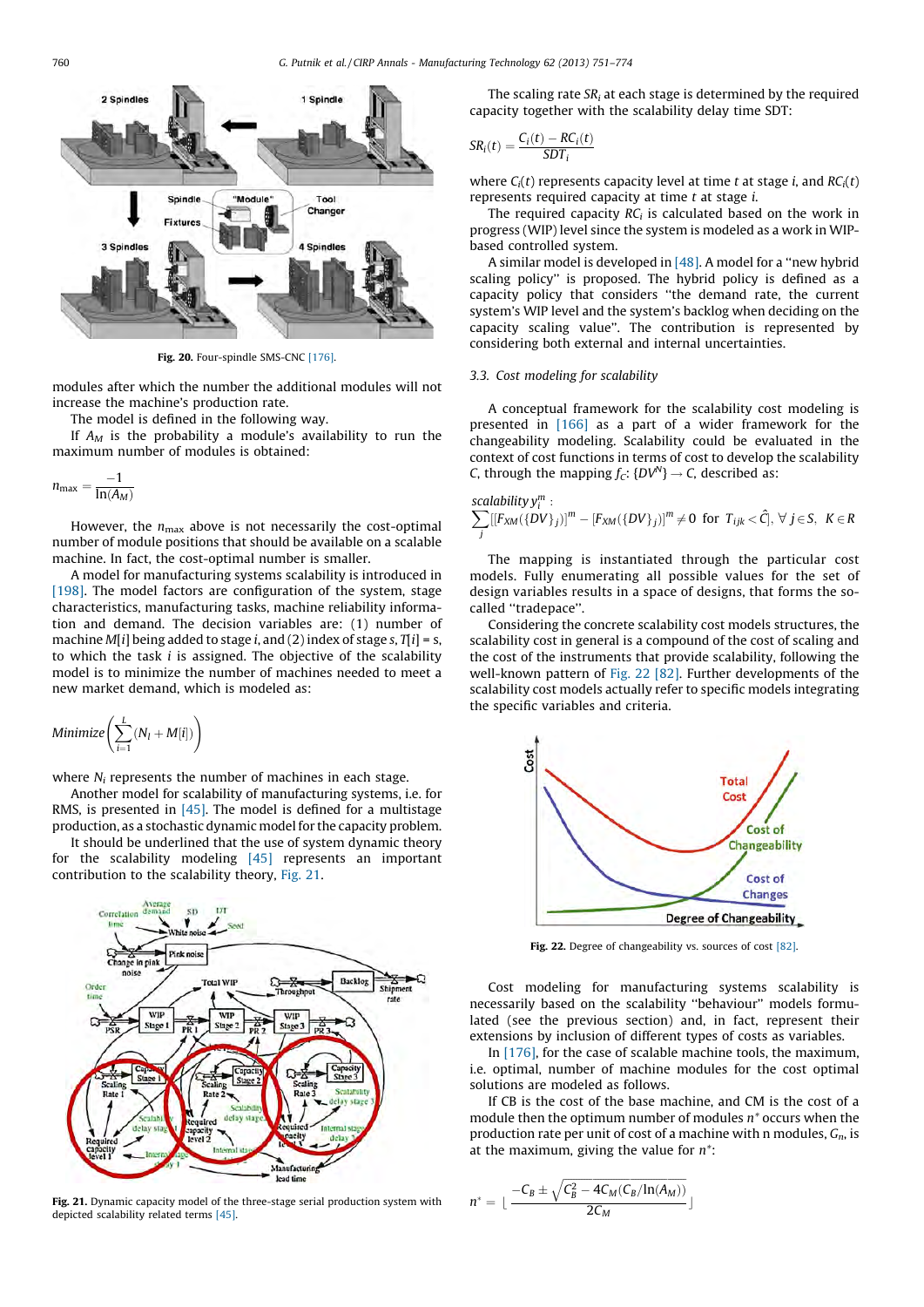<span id="page-10-0"></span>An early analysis is presented in [\[119\]](#page-22-0) in which three types of costs are considered, namely the machine cost, the cost of tooling per machine and the initial system cost.

A more detailed model, including more relevant variables is presented in [\[117\]](#page-22-0).

In [\[43\],](#page-21-0) the effects of reconfiguration costs on planning for capacity scalability in reconfigurable manufacturing systems is modeled and analyzed. The model incorporates both the physical capacity cost  $(C_t)$ , based on capacity size, and costs associated with the reconfiguration process which referred to the scalability penalty cost  $(P_i)$  and scalability effort cost  $(SE_t)$ :

$$
C(v) = \sum_{t=1}^{T} C_t(v_t) + \sum_{i=1}^{n} P_i + \sum_{t=1}^{T} SE_t(v_t)
$$

The model is used for the development of optimal capacity scalability plans. Fig. 23 shows different scalability schedules' costs as a function of different values of capacity planning time horizon (T).



Fig. 23. The different scalability schedules' costs versus different values of capacity planning time horizon (T) [\[43\].](#page-21-0)

In [\[175\]](#page-23-0), for a form of RMS, called homogeneous paralleling flow line (HPFL), the system life cycle cost is modeled in the context of the system scalability. The system life cycle cost is also modeled for the uncertain demand. Fig. 23 shows the relation between the different scalability schedules' costs versus different values of capacity planning time horizon (T).

## 4. Mechanisms of choice: scalability management

Management is a very broad area that includes organizing, planning, controlling, directing, the organization, the system, or enterprise. It uses a number of tools, some of which (the tools) are the scalability models presented in Section [3.](#page-7-0) That is, phenomenologically the mechanisms of choice are practically based, if not equal to, the models presented in Section [3](#page-7-0) and others, i.e. scalability models on capacities, throughput, cost, etc. One of the criteria for separation of the scalability related models groups could be that in the first group, presented in Section [3](#page-7-0), there are the models that presents the scalability functions properties, oriented to different objects, and systems by different criteria (e.g. throughput, cost), while in the second group, to be presented in this section, there are the models that describe the forms and condition of scalability implementation management and use, which are the models on a higher abstraction level.

## 4.1. In manufacturing

In [\[46\]](#page-21-0) the authors investigate optimal capacity scalability scheduling in a reconfigurable manufacturing system by comparing the three strategies for the capacity planning, of which the second and the third are in fact the case of system scalability, i.e. strategies of scaling employing the scaling operations management, in contrast with the first strategy. Furthermore, although the second and third strategies are scaling strategies they represent actually two different models of system scalability, considering different sets of conditions. Scalability management would imply a decision on whether to employ or not as well as, in the positive case, which model of scalability should be employed. This level of decision is obviously not supported by the particular scalability model addressing only its own properties. [\[44\]](#page-21-0) presents a model for assessing different capacity scalability policies in RMS for different changing demand scenarios, which could be interpreted as a scalability management model.

In the case of lean cell design and management, in  $[48]$  the recommendations for the scalability implementations are formulated.

Similar decisions on the type of the scalability instrument to be employed as well as whether or not to employ scalability could be based on the analysis of alternative solutions, e.g. those presented in Table 1 [\[176\]](#page-23-0).

Table 1

| Machine scalability comparison [176]. |  |  |  |  |
|---------------------------------------|--|--|--|--|
|---------------------------------------|--|--|--|--|

| Machine type       | Capacity  | Lead   | Cost per unit | Floor space per  |
|--------------------|-----------|--------|---------------|------------------|
|                    | increment | time   | of capacity   | unit of capacity |
| Single-spindle CNC | Small     | Small  | Large         | Large            |
| Transfer machine   | Large     | Large  | Small         | Small            |
| Head changer       | Medium    | Medium | Medium        | Medium           |
| Multi-spindle CNC  | Medium    | Small  | Medium        | Medium           |

In [\[30\]](#page-20-0) a method for planning and developing flexible manufacturing systems is investigated. The decision to be made is on the selection of a control software development platform, that has the major implications in terms of cost, maintainability, and system scalability, where scalability is defined as the ability to add additional I/O points which may become critical as the system is modified over time. The authors proposed a general decisionmaking framework based on the weighted property index method. It may be seen that in the analyzed case, the importance weight of 10% is attributed to scalability.

In [\[155\]](#page-22-0) a ''method for evaluating the actual as well as the target transformability of a factory'' is presented within which scalability is one of the parameters.

#### 4.2. In Computer Science

Scalability management in CompSci is one of the regular issues. For example, in [\[8\]](#page-20-0) the authors proposed an innovative technique to support Risk Analysis associated with ERP projects. In this context, scalability (horizontal – number of factors, vertical – modeling details) is seen as one of the criteria ''to judge the operation of a system or a technique'' and as a component (among others) of the risk factor ''Inadequate IT system issue''.

Another risk modeling for scalability projects is proposed in [\[2\].](#page-20-0) Fig. 24 presents the risk composition ''of an incident caused by the inability to scale (that) manifests itself as a threat to ... quality of service or availability" [\[2\].](#page-20-0)



Fig. 24. Scalability and availability risk composition [\[2\].](#page-20-0)

For scalability projects implementation management, the responsibility assignment in organization schemes is given in [\[1\]](#page-20-0), [Table 2.](#page-11-0) Different responsibilities are designated as 'Responsible' (R), 'Accountable' (A), 'Supportive' (S), 'Consulted' (C), and 'Informed' (I).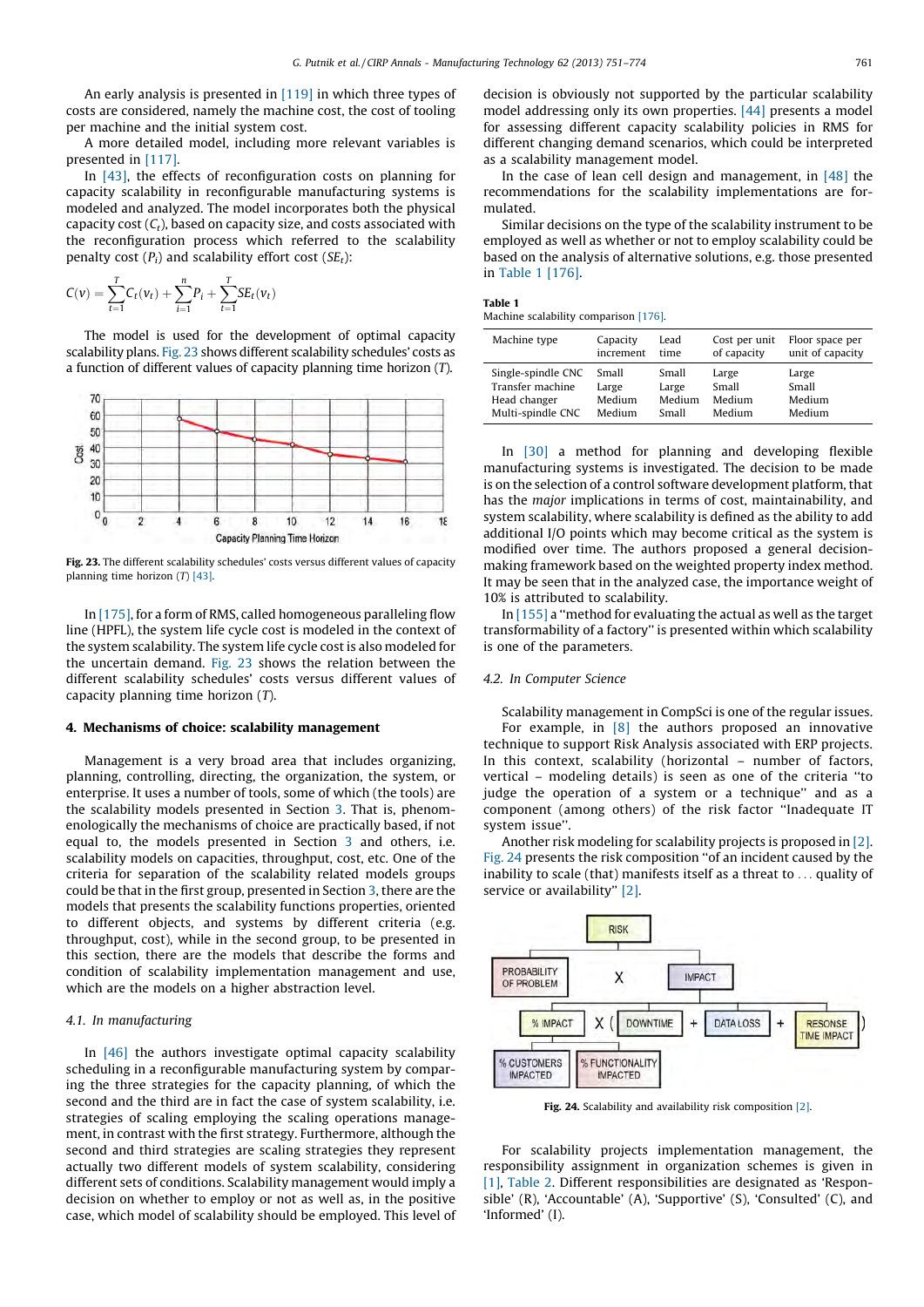<span id="page-11-0"></span>Table 2 RASCI matrix [\[1\]](#page-20-0).

|                                             |              | CEO Business CTO CFO Arch Eng Ops Inf QA Board of<br>Owner |   |   |                                                    |   |    |              |   | Directors      |
|---------------------------------------------|--------------|------------------------------------------------------------|---|---|----------------------------------------------------|---|----|--------------|---|----------------|
| Scalability<br>Culture                      | $\mathbb{R}$ |                                                            |   |   |                                                    |   |    |              |   | A              |
| Technical<br>Scalability<br>Vision          | A            | C                                                          | R | C | $\overline{\mathbf{S}}$<br>$\overline{\mathbf{S}}$ |   | S. | $S \quad S$  |   | $\blacksquare$ |
| Product Scale<br>Design                     |              | A                                                          |   |   | R                                                  |   |    |              |   |                |
| Software Scale<br>Implementation            |              | A                                                          |   |   |                                                    | R | S  |              |   |                |
| Hardware<br>Scale<br>Implementation         |              | A                                                          |   |   |                                                    |   | S  | $\mathbb{R}$ |   |                |
| Database<br>Scale<br>Implementation         |              | A                                                          |   |   |                                                    |   | S  | $\mathbb{R}$ |   |                |
| Scalability<br>Implementation<br>Validation |              | A                                                          |   |   |                                                    |   |    |              | R |                |

In [\[27\]](#page-20-0) a typical project management phases are recommended too for the scalability implementation project.

## 5. Methods and tools: scalability instruments

## 5.1. Designing for scalability – manufacturing systems

Ref. [\[47\]](#page-21-0) presented a systematic design approach for RMS which subsumes the design of scalable manufacturing systems. The detailed framework is developed.

Similar frameworks are presented in other works related to RMS. For example, in [\[117\]](#page-22-0) and [\[176\]](#page-23-0) the design principles for reconfigurable machines (RM) are presented, which could be summarized as [\[117\]](#page-22-0):

- 1. The RM is designed with an adjustable structure that enables either machine scalability in response to market demands, or machine convertibility to adapt to new products.
- 2. The RM is designed around a part family with just the customized flexibility needed for producing all members of this part family.
- 3. The RM embeds a set of core characteristics in both its hardware and control structures.

The same design principles are also valid for the RMS level [\[117\]](#page-22-0).

For the case of Real-Time Industrial Control [\[20\]](#page-20-0) defines a design rule for implementing scalabiity successfully:

''requirements for automation system scalability and adaptability'' for Real-Time Industrial Control, satisfied by implementation a Distributed Programming model, ''dictate adherence to a fundamental design rule: keep clear the separation between control policies and underlying implementation mechanisms, both within the system, and in its interactions with the plant processes under control.''

Stage paralleling – is proposed against paralleling of the entire lines (a ''traditional'' approach) for the purpose of scalability in the context of line balancing for RMS [\[175\]](#page-23-0).

Concerning flexible, modular and reconfigurable Assembly Systems (AS), modularity of AS is in fact one of the scalability instruments, as reported already in Section [2.3.1.](#page-5-0)

## 5.2. Designing for scalability – Computer Science

A great number of instruments are developed within the broad area of Computer Sciences, or ICT. They range from the hardware architectures to software architectures, services, software development and use management, and others. For example, see below.

Functional partitioning and/or data partitioning – represents the base for most of the ''major architectural approaches that achieve high-level scalability'', which implies ''distribution of the work across many processing nodes'' [\[168\].](#page-22-0)

Service Broker(ing) – is referred in  $[168]$  as the instrument for providing ''a communication fabric'' that guarantees reliably delivering of messages to services. Additional services are still needed ''for the developer to build massively scalable applications''.

Open source – is the instrument used by ''MYSQL'' that allows customization permitting users to add their own requirements which adds to scalability [\[3\].](#page-20-0)

Embedded applications – supported in large numbers by ''MYSQL'' adds to scalability too [\[3\]](#page-20-0).

Reducing communication in parallel architectures – is the instrument ''for achieving scalability of algorithms for resolution of very large problems'' [\[16\]](#page-20-0).

Increasing the ratio of computation/communication – i.e. increasing the size of the problem in each domain [\[16\].](#page-20-0)

"Scalability patterns" - represent "architectural and design choices while designing a scalable system''. The ''Scalability Patterns Language Map" is presented in Fig. 25 [\[6\].](#page-20-0)



Fig. 25. Scalability Patterns Language Map [\[6\]](#page-20-0).

Organizational aspects of design processes and teams scalability depend on ''novel approaches that leverage automation, crowdsourcing, and user communities, as well as innovations that empower end users to create and modify their interfaces and to share these designs'' [\[83\]](#page-21-0) (also including already referenced ''mass collaborative product realization''). This is because in ''traditional'' organizational approach scalability is virtually not feasible ''because there are many individuals with unique abilities and needs'' [\[83\]](#page-21-0).

One of the instruments for enabling scalability is 'Automatic user interface generation', which ''is a scalable approach and one that enables highly personalized and dynamic solutions'' [\[83\].](#page-21-0)

In [\[178\]](#page-23-0) 10 rules are advised to customers for consideration ''with an SO (Simple Operation) application and in examining non-GPTRS (general-purpose traditional row stores) systems''. The rules are ''a mix of DBMS (database management system) requirements and guidelines concerning good SO application design''.

- Rule 1 Look for shared-nothing scalability.
- Rule 2 High-level languages are good and need not hurt performance.
- Rule 3 Plan to carefully leverage main memory databases.
- Rule 4 High availability and automatic recovery are essential for SO scalability.
- Rule 5 Online everything.
- Rule 6 Avoid multi-node operations.
- Rule 7 Don't try to build ACID consistency yourself.
- Rule 8 Look for administrative simplicity.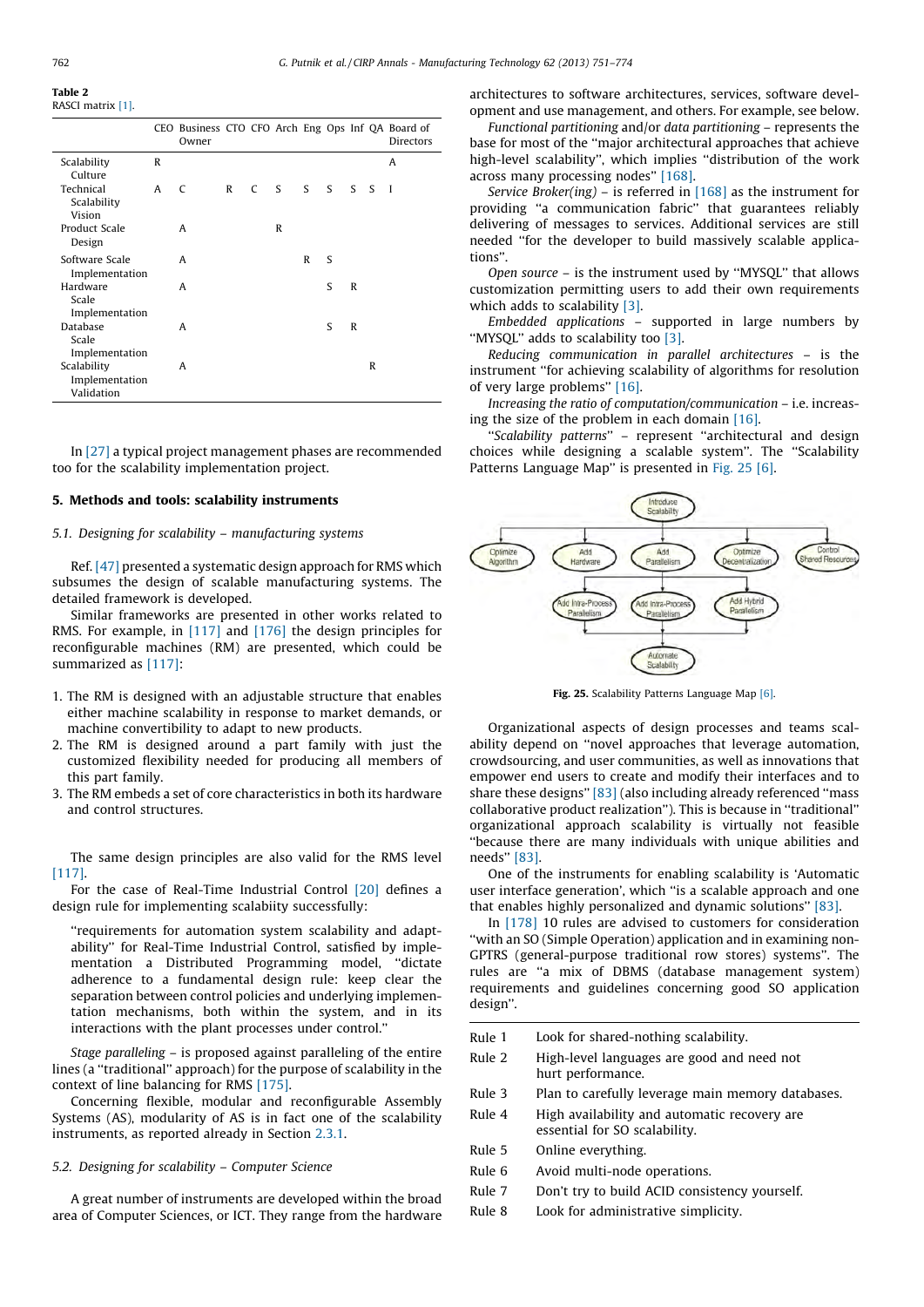# Rule 9 Pay attention to node performance.

## Rule 10 Open source gives you more control over your future.

Abbott and Fisher [\[1\]](#page-20-0) published a comprehensive guide to designing ''The Art of Scalability – Scalable Web Architecture, Processes, and Organizations for the Modern Enterprise''. The reference model for the application scaling, called ''application scale cube'', is given in Fig. 26.



Fig. 26. AKF Application Scale Cube [\[1\].](#page-20-0)

The same authors published another comprehensive text [\[2\]](#page-20-0) in which they give in detail "50 Principles for Scaling Web Sites".

# 5.3. Other areas

Pilot plant – is an instrument representing "the intermediate facility ... for assuring effective scalability from R&D to full production'' [\[87\]](#page-21-0), particularly consider in pharmaceutical industry (manufacturing).

Regulations – is an instrument for enabling scalability from R&D to full production of particular interest in the pharmaceutical industry (manufacturing) as ''any significant change in a process of making a pharmaceutical dosage form is a regulatory concern'' [\[131\]](#page-22-0).

#### 5.4. Organizational slack – resources availability for scalability

Organizational slack is an interesting concept apparently not yet sufficiently investigated in the theory of manufacturing systems as it contradicts intuitively the ''optimization'', or (metaphorically) ''lean'' thinking. On contrary it is a known issue in organizational and related theories. The organizational slack is defined as [\[25\]](#page-20-0):

''A cushion of actual or potential resources which allows an organization to adapt successfully to internal pressures for adjustment or to external pressures for change in policy, as well as to initiate changes in strategy with respect to the external environment.''

For example, the slack resources might be in the form of redundant employees, unused capacity, unnecessary capital expenditures, etc. [\[193\].](#page-23-0)

The organizational slack by its nature represents a cost within an organization. Despite that, from the organization theory point of view the organizational slack ''has a positive impact on firm performance''. On the contrary, from the agency theory point of view the slack ''breeds inefficiency and inhibits performance'' [\[183\]](#page-23-0). However, the empirical study (from an emerging economy) in [\[183\]](#page-23-0) suggests ''that organization theory is more strongly supported than is agency theory''.

In the context of its positive impact, the slack could be seen as a specific resource when ''organizational slack serves to reduce goal conflict, to reduce information processing needs, to promote political behavior, or to facilitate certain strategic behaviors'' [\[25\].](#page-20-0)

From the resource-based view of the firm (RBV) slack is also used to innovate and to employ novel services providing ''a source of excess funds enabling search for innovations that would not be realized in times of shortness'' [\[197\].](#page-23-0) In [\[193\]](#page-23-0) the concept of overlapping knowledge across functions is considered as one type of slack, ''that supports knowledge creation for innovation''. Therefore, the slack, in the form of overlapping knowledge supports innovation.

In  $[84]$  the relationship between the slack and dismissal polices in companies and dismissal legislation is investigated. (Although the theme of dismissal policies virtually is not related to our interest it suggests the inverse theme on the relationship between slack and emergent manufacturing systems paradigms and employment, in the context of manufacturing systems (social) sustainability.)

The positive/negative impact of the slack depends on the strategy on the slack use and management as well as on the type of slack [\[36\]](#page-20-0).

Now, the question is how the slack could be seen as an instrument of scalability in manufacturing systems?

Organizational slack is indirectly recognized as an important issue under the term of ''redundancy'' [\[204\]](#page-23-0) – which might be interpreted as a form of slack, or, referred to implicitly in [\[198\]](#page-23-0).

In [\[204\]](#page-23-0) it is suggested that there should be an optimal balance of redundancies and efficiency at which the manufacturing system is most robust'', which, further suggests that the slack serves as an instrument for robustness. (The nature of these results is in accordance with the nature of results in [\[183\].](#page-23-0))

While in [\[204\]](#page-23-0) scalability is not referred, it might be interpreted that the introduction of redundant resources is a form of resources scaling out and that the capacity of introducing the redundancy is related to the level of scalability. Also, ''the number of enough module positions'' of a scalable machine tool, in [\[176\]](#page-23-0) (see Section [3.2](#page-8-0)), which might not be used!, could be interpreted as a form of slack.

In [\[198\]](#page-23-0) a form of slack, although the term slack was not used, is directly related to scalability. It is written: ''From the cost-effective point of view, we suggest scalability planning be performed concurrently with the design of a new manufacturing system. This way, optimal locations where future machines should be installed can be identified in advance.''

The term ''location'' implies physical space, and while waiting for the future machines to be installed, considering that that machines might not be installed at all, that physical space represents a slack. On the other hand, if no space is available no machines can be installed. Hence, it is concluded that:

The organizational slack is an enabler, or an instrument, of scalability.

#### 6. Emerging systems and architectures

In this section emerging manufacturing systems (MS), are presented, that are based on, or might be informed by, a certain number of CompSci technologies, systems and architectures that are relevant to scalability of MS.

6.1. Computer Science technologies, systems and architectures relevant to scalability of MS

These CompSci technologies, systems and architectures platforms are:

- Grid Computing (GC) (see e.g. [\[77,79\]](#page-21-0));
- Ubiquitous Computing (UC) (see e.g. [\[199,200\]\)](#page-23-0);
- Internet of Things (IoT) (see e.g. [\[145,18\]](#page-22-0));
- Cloud Computing (CC) (see e.g. [\[170,141\]](#page-23-0));
- Web 2.0, 3.0, 4.0 (...) (see e.g. [\[14,123\]](#page-20-0));
- Crowdsourcing (see e.g. [\[26,100,7,61\]\)](#page-20-0).

As common properties of these systems and architectures, whether in CompSci or MS, could be identified as: (1) all of them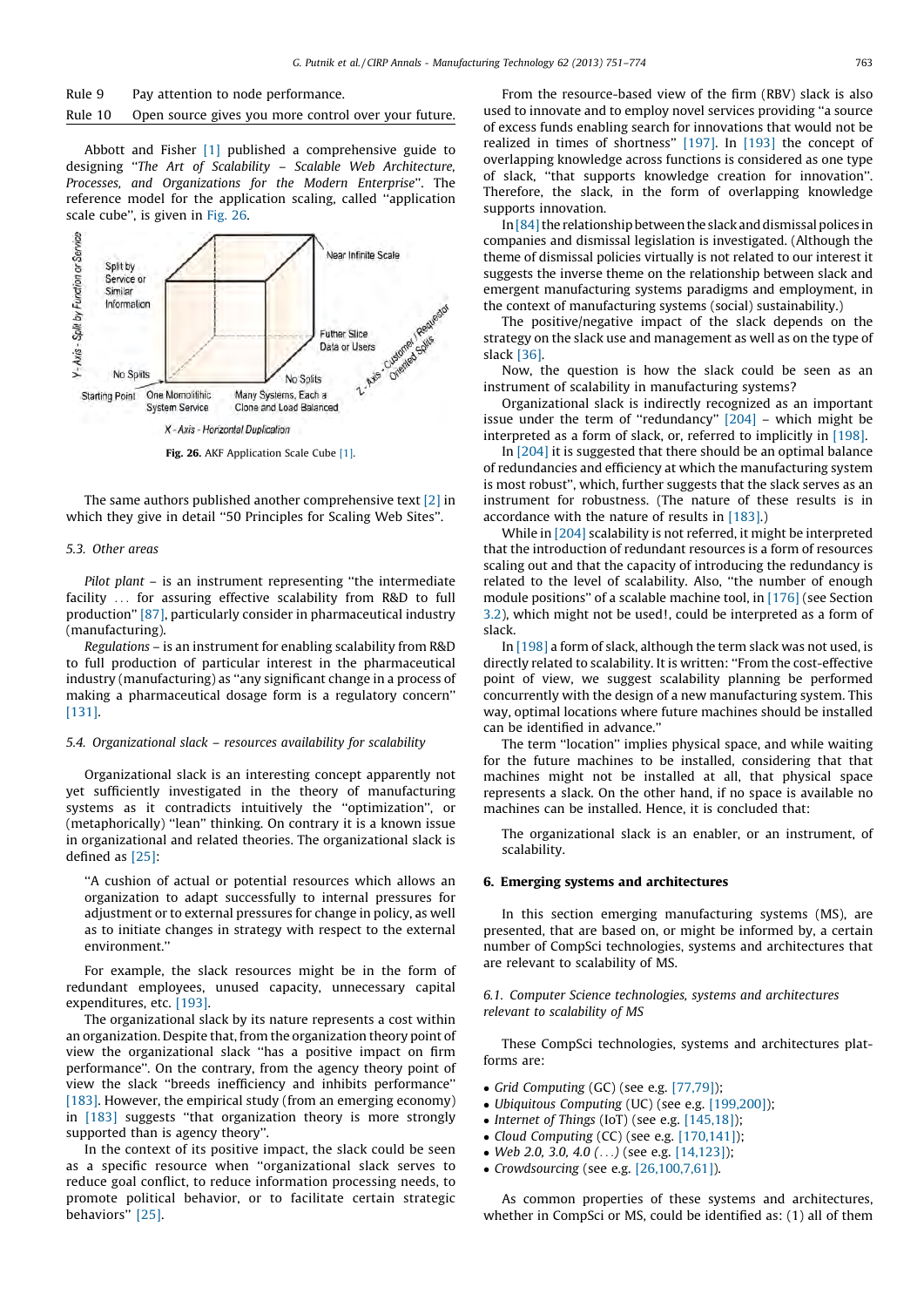are networked systems, integrating large numbers of ''nodes'', from thousands to billions! (2) all of them have extremely high capacity of changing the way of work and doing business, whether for individuals or for companies, and (3) all of them are highly scalable systems simply because these systems ''are not bound to a predefined size, so that the underlying coordination mechanism has to be highly scalable" [\[156\].](#page-22-0) The scalability of these systems imply ''solutions for huge networks/applications and support for global spontaneous interoperability'' [\[150\]](#page-22-0). The common challenge are the ''limitations of the current Internet architecture in terms of mobility, availability, manageability and scalability'' [\[18\]](#page-20-0), implying the requirements for designing automated discovery mechanisms, in order to achieve a scalable and accurate network management capability, high performance, scalable algorithms and protocols [\[18\]](#page-20-0), for communication networks capable of self-healing, secured, efficient, interoperable, and based on open standards with plugand-play capability [\[108\]](#page-22-0).

As advanced instruments for the highest level of scalability achievements it is important to refer to the mechanisms for autoscaling and automatic scaling of the systems. An example of a reference architecture for Transactional Auto Scaler (TAS) as an automatic elastic scaling system proposed by [\[54\]](#page-21-0) is presented in Fig. 27.



Fig. 27. Transactional Auto Scaler (TAS) reference architecture [\[54\].](#page-21-0)

## 6.2. Manufacturing systems

The employments of GC, UC, IoT, CC, and Web in manufacturing systems, at the moment are primarily in support of information processing, but recently in other areas too, using 'smart object' technologies and components (building, or enabling, ubiquitous systems and 'Internet of things'), have originated new terms to designate the manufacturing systems that rely on these technologies, namely:

Ubiquitous Manufacturing (UM), Grid Manufacturing (GM), Cloud Manufacturing (CM).

Also, the terms Ubiquitous Manufacturing System (UMS), Grid Manufacturing System (GMS), Cloud Manufacturing System (CMS) could be used.

Paradigmatically, there are two models for employing the technologies and concepts of UC, GC and CC. These two models are fundamentally different, representing in fact two radically distinct paradigms of manufacturing systems:

- The first paradigm considers ubiquitous/grid/cloud manufacturing (U/G/CM) as a MS that uses ubiquitous/grid/cloud computing systems (U/G/CC), Fig. 28a.
- The second paradigm considers ubiquitous/grid/cloud manufacturing (U/G/CM) as a homomorphism of the ubiquitous/grid/cloud computing systems (U/G/CC), Fig. 28b.



Fig. 28. Ubiquitous/Grid/Cloud Manufacturing (U/G/CM) when (a) using Ubiquitous/Grid/Cloud Computing (U/G/CC), and (b) is a homomorphism of Ubiquitous/Grid/Cloud Computing (U/G/CC).



Fig. 29. Ubiquitous/Grid/Cloud Manufacturing with (a) virtually infinite scalability of computing resources when using UC/GC/CC, and (b) virtually infinite scalability of manufacturing, or, production resources as a homomorphism of UC/GC/CC.

The first paradigm is characterized by preservation of the actual manufacturing systems and enterprises' organizational paradigm and represents conceptually the actual organizational paradigm improvement or optimization through the new, more efficient, supporting computational resources, using, actually, UC/GC/CC as a specific company's new ''operating systems'', with, virtually infinite scalability of computational resources – to be used in any of the CIM/Digital Factory/etc. functions, Fig. 29a. Naturally, the use of new resources implies organizational changes but these are ''improvements'' and ''optimizations'' and ''linear'' in nature.

The second paradigm considers UM/GM/CM as a homomorphism of the UC/GC/CC, implying fundamental architectural, organizational and operational changes of the enterprises, i.e. implying the new organizations' intra- and inter-organizational paradigm, that enable the new organizations as the non-linear, ''flow'' organizations, capable to pass through the transformative changes. In this respect scalability is one of the fundamental features. The second paradigm offers virtually infinite scalability of manufacturing productions resources other than computing resources, Fig. 29b.

UM/GM/CM by the second paradigm do not have necessarily to use the UC/GC/CC but, could, and have to, do it to reach the highest level of performance by whatever criteria.

For the concept of UM a number of models and applications are already developed. Also, elements and some models of the concept are already implemented in industry too, mainly through implementation of embedded systems, RFID components and wireless sensors networks. Refs. [\[32\]](#page-20-0) and [\[111\]](#page-22-0) present UM model, designated u-Manufacturing, using RFID/USN technologies, including mobile and remote operation for M2M (Machine to Machine) implementation methodology.

In [\[110\]](#page-22-0) the concept of UM is applied to ''ubiquitous supply chain management'', while in [\[127\]](#page-22-0) UM is related to product lifecycle support.

Ref. [\[157\]](#page-22-0) proposed a model of UM called ''Person-Achieved Ubiquitous Manufacturing (PAUM)'', and the model proposed by [\[180\]](#page-23-0) is called "UbiDM (Design and Manufacture via Ubiquitous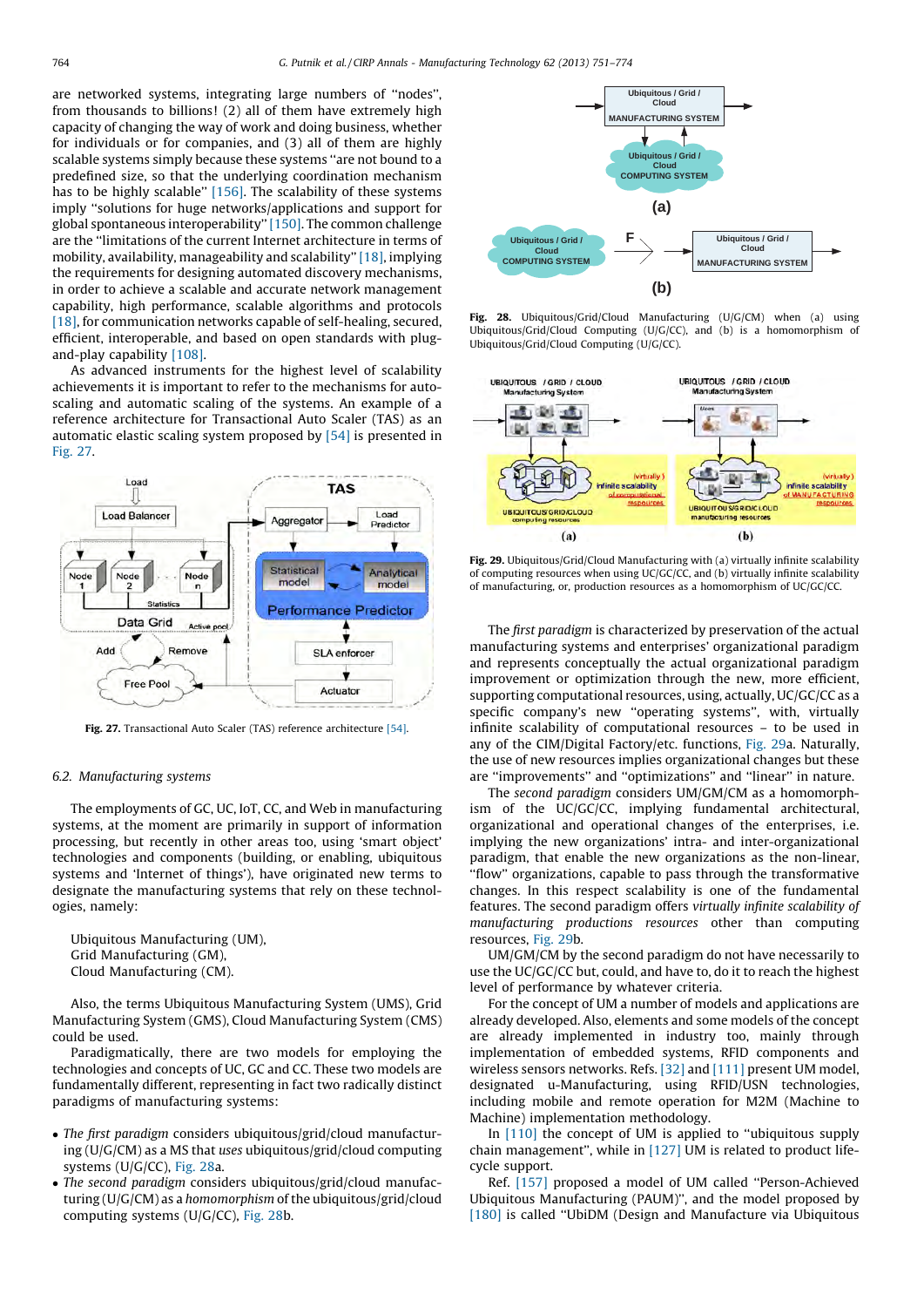

Fig. 30. Reference framework for UM [\[214\]](#page-23-0).

Computing Technology)''. In [\[211\]](#page-23-0) a conceptual framework for the ubiquitous factory is presented.

In [\[213\]](#page-23-0) and [\[214\]](#page-23-0) the smart objects management system model for ''real-time ubiquitous manufacturing'' is presented. A reference framework for UM is presented as well, Fig. 30.

It should be noticed that all models and applications referred to above follow the first paradigm of UC applications.

Concerning the second paradigm, the phenomenon of UM has been known for a years although not as application of UC. Ref. [\[80\]](#page-21-0) cites Alfred Weber's definition of ubiquitous manufacturing:

''Ubiquity naturally does not mean that a commodity is present or producible at every mathematical point of the country or region. It means that the commodity is so extensively available within the region that, wherever a place of consumption is located, there are ... opportunities for producing it in the vicinity. Ubiquity is therefore not a mathematical, but a practical and approximate, term (praktischer Naherungsbegriff).''

That is, ''the term 'ubiquitous''' is ''explicitly defined to be functional in an empirical context ...The types of manufacturing which are both market oriented and have a frequency of occurrence greater than a specific limit which can be empirically defined are ubiquitous ...''. The importance of [\[80\]](#page-21-0) work is in contributing to the understanding of the phenomena of ubiquity, and related scalability, and in that they may not need necessarily the UC technologies.

Grid manufacturing is also investigated by a number of researchers. Different frameworks are proposed, see e.g. [\[34,201,39,101\]](#page-20-0). Also, specific aspects of grid are investigated, e.g. in [\[173\]](#page-23-0) modeling manufacturing resources as one of the key technologies of implementing GM is investigated, in [\[210\]](#page-23-0) an agent-based Semantic Grid for distributed collaborative manufacturing is proposed.

In [\[215\]](#page-23-0) a real-time simulation grid for collaborative virtual assembly of complex products is proposed, while in [\[162\]](#page-22-0) a cost models are investigated for Micro Manufacturing logistics when using a Grid of Equiplets.

Ref. [\[163\]](#page-22-0) refers to GM in the context of the 2nd paradigm of GC application.

Concerning the scalability of GM and of the GC application for manufacturing, it is explicitly mentioned in, e.g. [\[206\]](#page-23-0) and [\[215\],](#page-23-0) while in the majority of reports it is not.

An exhaustive overview of GM is presented in [\[184\].](#page-23-0)

Concerning Cloud Manufacturing, the investigation at this time is focused on the concepts and architectures, e.g. [\[208\]](#page-23-0) and [\[205\],](#page-23-0) and, which distinguishes CM from other approaches, on servicizing the manufacturing systems processes, e.g. [\[35\]](#page-20-0), and on resources allocation and resources and services scheduling, e.g. in [\[120\]](#page-22-0). In [\[121\]](#page-22-0) the Collaborative Design Task Scheduling in CM is investigated.

The scalability issue is also explicitly referred to, as well as the CM that maps CC in terms of the 2nd paradigm of CC applications, see e.g. [\[208\].](#page-23-0)

# 7. Selected epistemological aspects of scalability

7.1. Relevance II – requirements for scalability in manufacturing systems design and operation

Scalability is identified as one of the issues in a number of manufacturing systems contexts. It is related mainly to different forms of changeability, as [\[202\],](#page-23-0) and to more detailed RMS, but also in the contexts of the co-evolution paradigm, that considers products, processes and production systems in co-evolution [\[187\].](#page-23-0)

In [\[142\]](#page-22-0) scalability is identified as one of two basic organizational requirements for SMEs, that forms federal supply chains as the dynamic structure of the SME production network. On the cooperation level it must be freely scalable, depending upon the mutual trust. In [\[147\]](#page-22-0) scalability is referred to as one of the ''fundamental issues of distributed manufacturing as agent structures''. In [\[167\]](#page-22-0), scalability is identified as ''the major challenge for mechanical systems design optimization'', particularly in the case of large-scale design due to high complexity.

Though not directly identified as strong requirement, scalability is important for concepts such as ''cooperative and responsive manufacturing enterprises'' [\[194\];](#page-23-0) ''Industrial Product-Service Systems-IPS<sup>2</sup>" [\[143\]](#page-22-0); "agent-based production planning and control'' [\[185\];](#page-23-0) ''monitoring of manufacturing operations'' [\[186\]](#page-23-0).

This is because cooperative, and furthermore collaborative, distributed systems might benefit from scaling the groups, and activities such as servicing and monitoring manufacturing processes, machines, systems and products should consider scalability in terms of business development as well as in terms of supporting technology and business models. Cloud Manufacturing is exactly a form of virtually totally serviced manufacturing system.

## 7.2. Scalability as an organizational, business and social issue

The importance of scalability in business and social systems is manifested through different dimensions. These are human resources, business success and growth, firm's value creation potential, social entrepreneurship, and others.

The workforce scalability is ''a requirement of organizations operating in a dynamic environment [\[56\].](#page-21-0) Workforce scalability refers to 'the capacity of an organization to keep its human resources aligned with business needs by transitioning quickly and easily from one human resources configuration to another and another, ad infinitum''. There are ''two dimensions of workforce scalability – alignment and fluidity''.

In [\[41\]](#page-20-0) scalability is identified as ''a critical factor for the success of business, commerce, and entertainment across the Internet, and it is a problem that attracts, perhaps, the most amount of attention among Internet and WWW infrastructure issues''.

Ref. [\[136\]](#page-22-0) identifies that ''both scalability and flexibility become important drivers of the R&D process in India, the possibilities for Indian firms to gain shares in domestic and global markets becomes high''

Ref. [\[10\]](#page-20-0) confirms that "the firm's value-creating potential can be enhanced through scalability (i.e., increasing the number of transactions that flow through the e-business platform).'' But also, ''The choice of transaction structure influences the flexibility, adaptability, and scalability of the actual transactions''.

Ref. [\[140\]](#page-22-0) defines scalability of an organization as ''the ability of an organization or movement to grow its resources, operations, and influence beyond the scope of origin.'' Furthermore, ''Social entrepreneurs move beyond existing social structures by employing innovative strategies that if successful lead to sustainable and scalable social transformation.''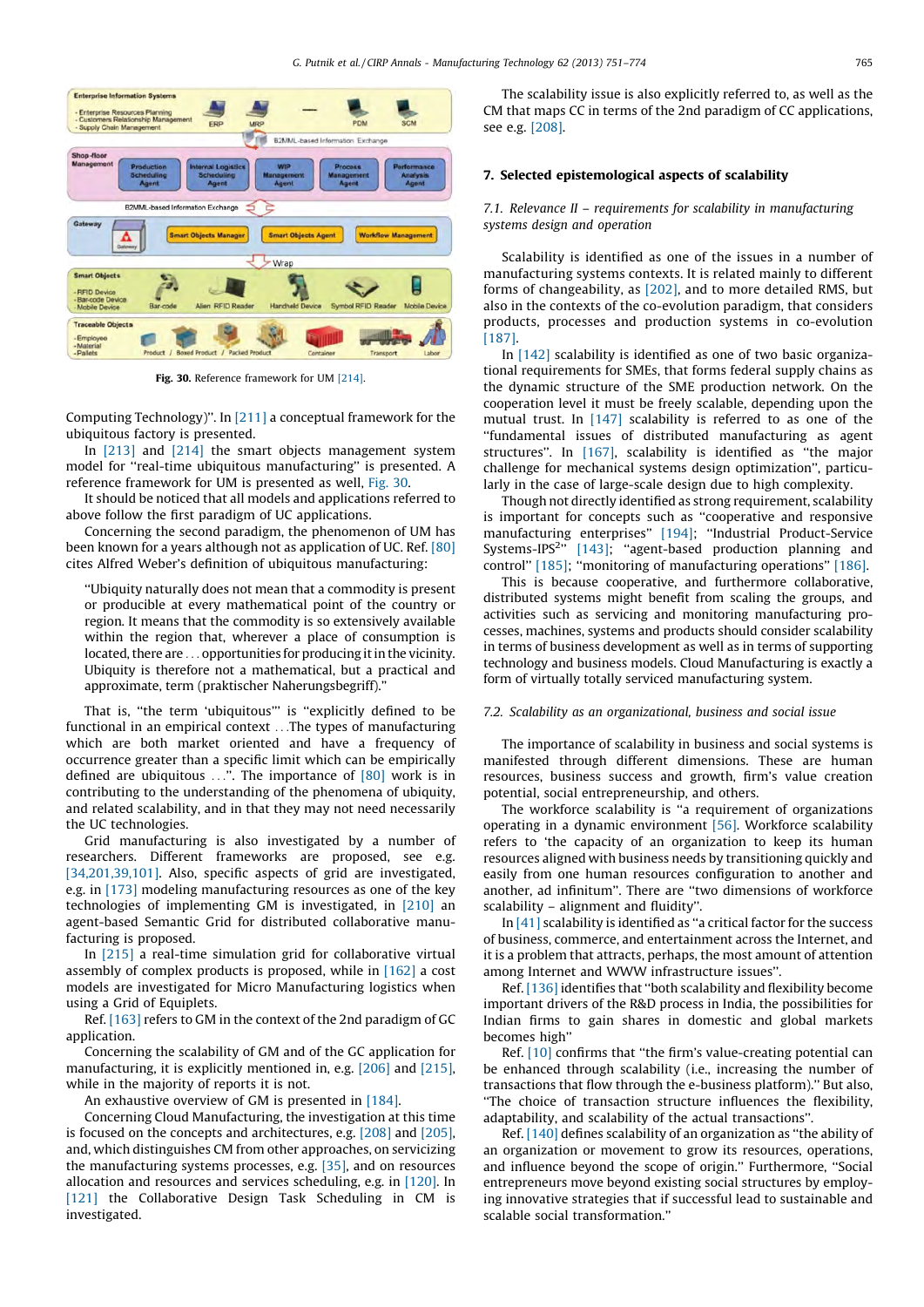<span id="page-15-0"></span>Additionally, specific contributions to the social dimension of scalability exploration, enabled by the new paradigms (computational and manufacturing organizations), are the low cost alternative to the company's internal manufacturing processes, such as, e.g., quick prototyping and scalable/flexible novel services, enabled by Cloud computing and other technologies, useful for early stage start-ups. For example, some of the ''specific chances'' created by the development of cloud technology are  $[170]$ : (1) new business models and expert systems; (2) holistic management and control systems; (3) mediation of services and applications on cloud; (4) start-up networks; (5) quick prototyping; (6) scalable/ flexible novel services.

## 7.3. Requirements for scalability in education

There are three dimensions of the scalability issue in education:

- 1) Scalable education.
- 2) Use of scalable technologies for education.

3) Education of scalability.

## Scalable education

Scalability of education has its best manifestation through the concept of e-learning. In [\[37\]](#page-20-0) scalability is one of the e-learning's ''vital principle'', as ''e-learning can be scaled almost infinitely at little additional cost''.

One of the most important, and ''exiting'', effects of e-learning is that it ''stimulates'' ''strategic alliances ... between giant technology and media companies, leading international universities, and enterprising new e-learning companies'' creating ''elearning environment ... of immense influence and penetration'' [\[37\]](#page-20-0). The concept has motivated "galaxies" of start-up companies that virtually all have ''abandoned the formal names of education and training, and replaced them with a sense of the immediacy, speed and universality of the world of new technology, with obligatory references in company names to global, knowledge, planet, network, digital, and brain'' [\[37\]](#page-20-0).

It is important to mention that the scalable education, in its elearning form, relies on scalable technologies [\[37\].](#page-20-0)

In [\[164\]](#page-22-0) the project on "Scalable Game Design Initiative" is proposed. ''The essence of Scalable Game Design is that programming challenges and skills should be balanced and there are different paths, some better suited than others for broadening participation''.

Ref. [\[109\]](#page-22-0) indicates that "government, industry and corporate users are increasingly focusing on standardization issues and the scalability of technology platforms to meet demand.'' In this context, the example of ''The University for Industry (UfI) in UK, is referred as ''the most impressive demonstration of scalability in terms of raw numbers'' [\[109,181\].](#page-22-0)

Furthermore, The World Bank Institute (2004) defined a list of challenges for e-learning that includes scalability, and shareability, in terms of needs ''for standards that promote the sharing and scaling up of e-learning assets'' [\[109\].](#page-22-0)

#### Use of scalable technologies for education

The employment of cloud computing platform and SaaS [\[81\],](#page-21-0) makes the students ''deploying their projects in the same horizontally scalable environment used by professional developers is instant, free for small projects, and requires neither software installation nor joining a developer program. In particular, it frees the course from instructional computers, which are often antiquated, overloaded, or both.'' Additionally, ''using the cloud to teach the class'' provided the ''students the chance to experiment with scalability''.

In [\[86\]](#page-21-0) the scalability performance aspects of e-learning oriented Web Services are investigated.

## Education of scalability

Education of scalability is a regular issue in CompSci courses, especially within the courses on advanced computer architectures, e.g. [\[105\]](#page-22-0). Also, the scalability issues of specific applications are taught, e.g. in [\[104\]](#page-22-0) "the basics for a reusable, scalable and adoptable simulation models'', and ''an implementation of a training game based on such a model'' are discussed.

Finally, of our highest interest is education on scalability in manufacturing systems.

ElMaraghy et al. [\[59\]](#page-21-0) presented a survey on ''learning factories that possess attributes of changeability'', and the use of scalable and changeable manufacturing systems in research and education about scalability and product variety management. Learning factories at more than 20 leading research and development organizations were surveyed.

The survey showed that the scalability is addressed in different forms, such as:

- ''by Plug n play elements of the system modules'',
- ''mobile system modules and system layout and configuration variants'',
- ''RFID and mono rail system ... built up on a modular basis'',
- ''standardized equipment components and interfaces (physical, energy and information)''.

## 7.4. Some industrial applications

This section presents scalability applications, or implementations, in manufacturing companies' ''real-life''. It is presented as a qualitative, rather than a quantitative, overview of the scalability implementations, based on extensive (yet virtually not ''complete'') literature review as a direct survey of the industrial companies was not within the scope of this paper due to the available space.

### Manufacturing systems architectures

No 'explicit' solutions/implementations are found for MS generated by the ''scalability theory'', with the exception of RMS, but implementations based on earlier solutions referring to flexibility (flexible manufacturing systems – FMS) rather than scalability itself, meaning that solutions are scalable per se, i.e. 'implicit'. This is the case of e.g. modular reconfigurable Flexible Assembly Systems (FAS) [\[97\]](#page-21-0) when scalability is not referred to as the design goal but rather the operational flexibility by designing the system using modules.

Other referencing of industrial systems scalability is through the analysis of the scalability of existing systems, e.g. [\[119\]](#page-22-0) or through experimental verification and validation in industrial settings. It is possible to say that formally any existing industrial ''real-life'' system is scalable to some degree, see Section [3.2](#page-8-0) (the lowest "end" is scalability equal to 0), and therefore it might be an object of the survey. However, these systems will be not referred to, but only the systems that are intentionally developed as scalable, or employing scalable technologies defined in previous sections.

An example of industrial application of RMS is given in [\[47\]](#page-21-0), for a ''computer peripherals automatic assembly line (mother boards, VGA cards, sound cards, memory cards and fax modem cards). The capacity is scaled up by adding two extra pick and place machines in series.'', as shown in Fig. 31.



Fig. 31. An industrial application of the capacity scalability at the MS level [\[47\].](#page-21-0)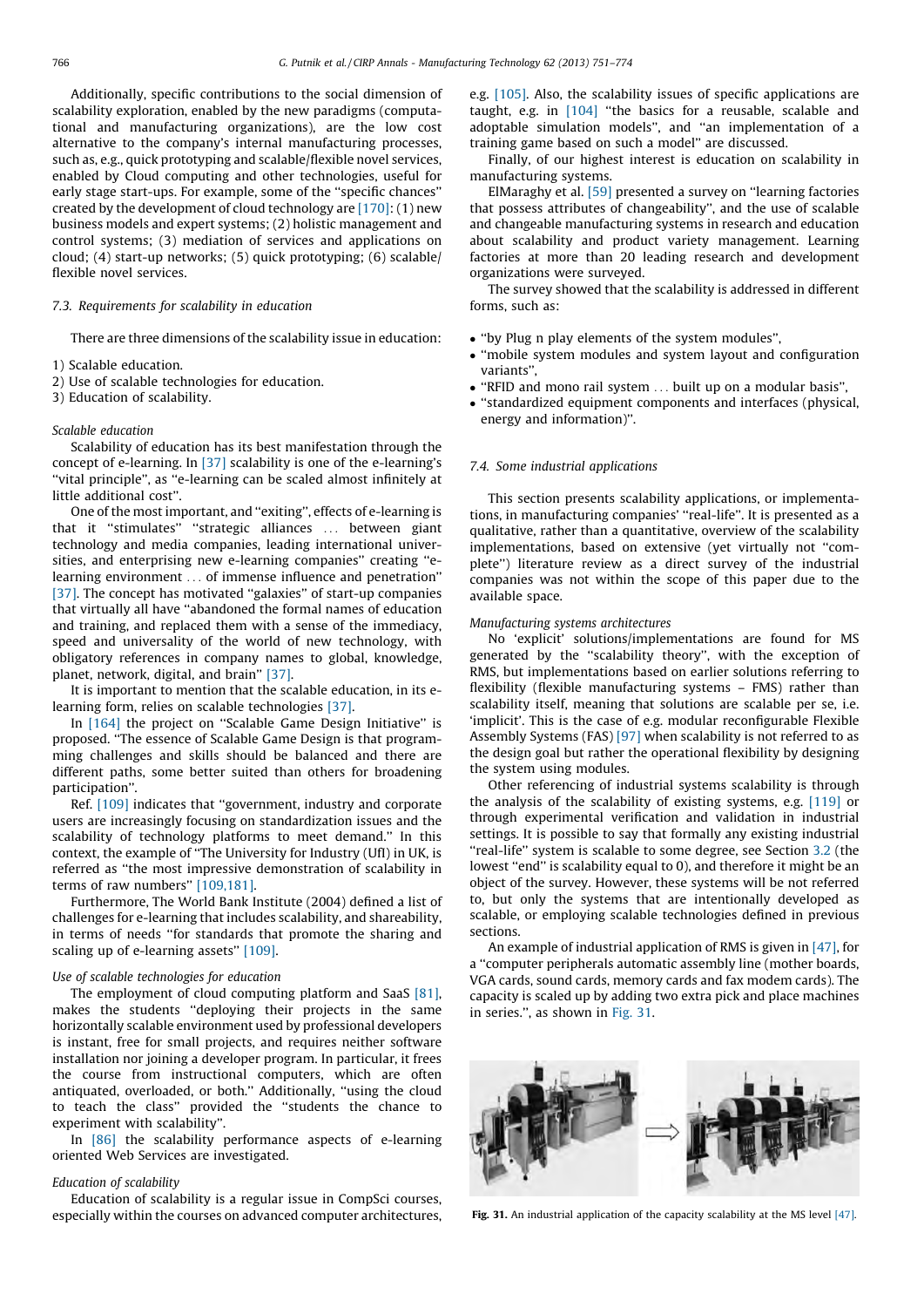Although the system per se is based on, i.e. could be considered as, a modular reconfigurable FAS, it is a consequence of a ''systematic design approach for reconfigurable MS'', implying adding and removing the pick and place machines, and, therefore, could be considered as the explicit application of scalable MS.

As further examples of the scalable MS architecture models the present industrial implementations of ubiquitous or cloud manufacturing systems could be considered as well. It should be noticed that these implementations do not have scalability implemented on the manufacturing system level in the strict sense, i.e. on the level of manufacturing equipment, workshops and process, but they have implemented scalability on the supporting ICT architectures, which could also be interpreted as the parts of an overall MS architecture. However, the examples of these implementations will be presented below within the section 'MS ICT supporting technologies'.

## Manufacturing systems hardware/equipment

Industrial examples are, again, related to Reconfigurable Machine Tools (RMT) [\[113\]](#page-22-0). A typical example developed at the NSF Engineering Research Center for Reconfigurable Manufacturing Systems at University of Michigan is a model of Archtype RMT, Fig. 32 [\[52\].](#page-21-0)

Another example of industrial application is the Reconfigurable Inspection Machine [\[114\]](#page-22-0), developed by the same center, and implemented at a GEMA (Global Engine Manufacturing Alliance) plant, and in the GM Flint plant, Fig. 33 [\[62\]](#page-21-0).





Fig. 33. Reconfigurable Inspection Machine in use [\[62\].](#page-21-0)

In [\[47\]](#page-21-0) (already mentioned above) there is also reference to the case of RMT, for the same case of the ''computer peripherals automatic assembly line ...'', [Fig. 31.](#page-15-0)

# Manufacturing systems ICT supporting technologies

Examples of industrial implementations of scalable MS ICT supporting technologies are based on implementation of the ICT technologies with already proven scalability. These are, in the first place, Ubiquitous Computing (UC) and Cloud Computing (CC) based implementations. In the context of ubiquity, the hardware components implemented are different types of sensors, communication modules and so-called ''smart-objects''. Concerning Cloud Computing based implementations, these technologies are implemented as support for data storage systems as well as service systems in the context of production planning and control functions.

An example of ubiquitous systems implementation is from a water turbines manufacturer's factory, for the case of monitoring the welding stations clusters. Fig. 34 presents (a) the logical architecture, (b) the workshop view with one of the controlling terminals implemented [\[125\]](#page-22-0) and [\[126\].](#page-22-0) The implementation is realized under the EUREKA and 'The Foundation for Science and Technology – FCT' project on 'Ubiquitous oriented embedded systems for globally distributed factories of manufacturing enterprises'.





Other examples of the ubiquitous systems implementations are from Korea. In different manufacturing factories, ubiquitous systems are implemented for production monitoring and control and the corresponding cloud-based service systems [\[33\]](#page-20-0). Fig. 35 shows the architecture and different hardware components and terminals of the implemented systems. Fig. 32. Archtype RMT [\[52\]](#page-21-0).



Fig. 35. u-Manufacturing implementation (a) logical architecture; (b) hardware components implementations [\[33\]](#page-20-0).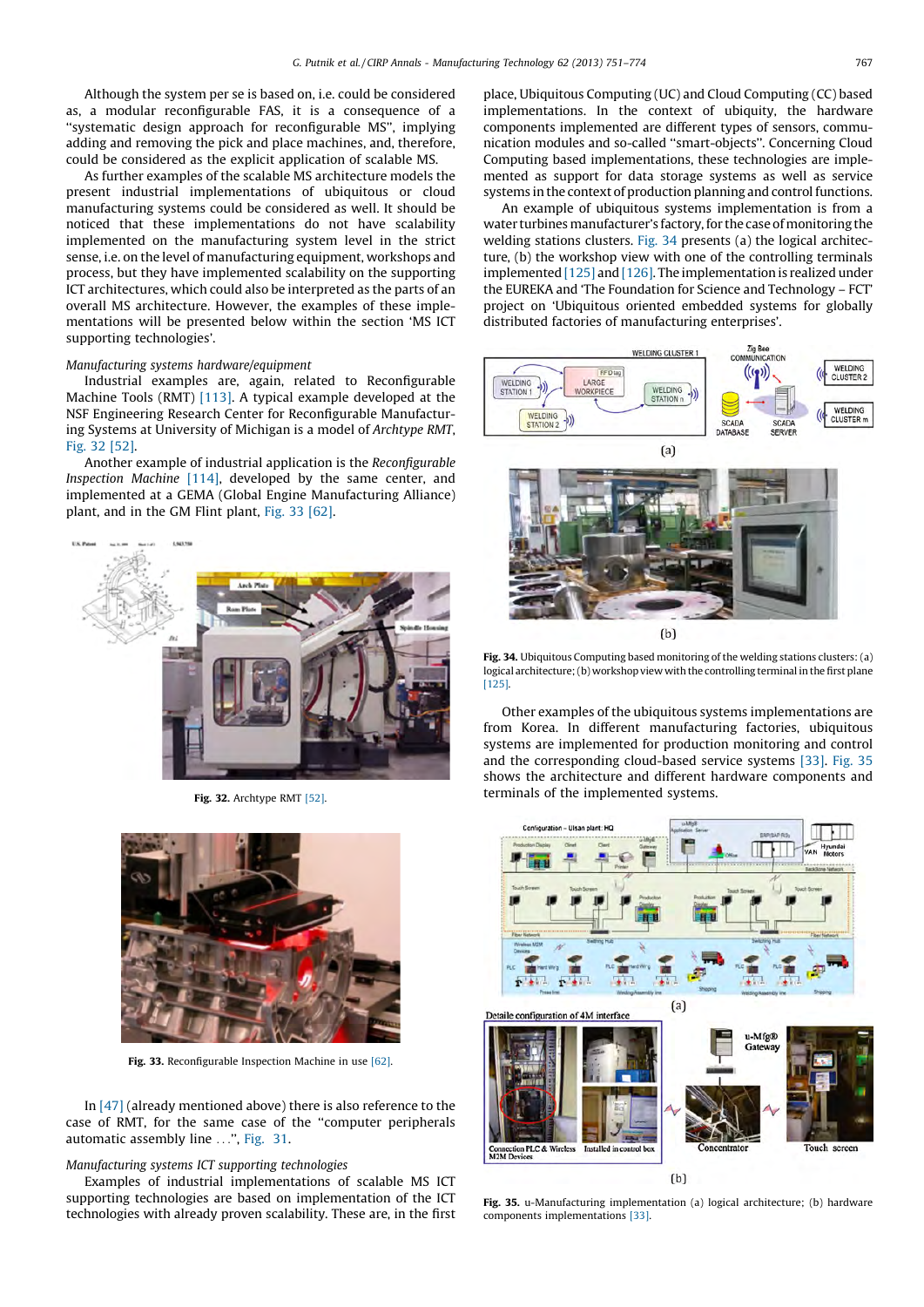Parallel architecture and parallel processing for the operational history storage, as an example of a scalable storage system, is implemented in the case of remote monitoring and maintenance system for CNC machine tools services by a machine tool company, for the purpose of incoming emails processing at the rate of approximately 500 requests/day [\[148\],](#page-22-0) Fig. 36.



Fig. 36. Parallel processing of incoming emails [\[148\].](#page-22-0)

Scalable architectures are also a basis for numerous products in the area of manufacturing control/automation systems. For example, scalable Programmable Logical Controllers (PLC) for various types of controls, including controlling equipment multiple ''axis'', etc. Examples of Siemens's SIMATIC TDC – ''Modular system structure with scalable hardware – also for the largest and most complex applications'' with capacity of ''synchronized multiprocessing with as many as 20 CPUs per rack and synchronous coupling of up to 44 racks'', SIMATIC FM 458-1 for ''highperformance motion control'' with ''scalable number of controlled axes (more than 100 axes possible)'' and SIMATIC PCS 7 as a control system with "a unique scalable architecture" for "seamless integration'' of ''the plant-wide automation and information architecture'', with up to 120,000 I/Os, SIMATIC IT Manufacturing Execution Systems as a modular and scalable concept, scalable SCADA system (''from single-user systems to distributed SCADA systems with redundant servers'', ''up to 2048 servers on distributed systems, ... scalable up to networked redundant high-end systems with more than 10 million tags), etc. [\[174\]](#page-23-0).

## 8. Toward a roadmap for scalability theory and practice development

A roadmap is a technology management instrument. It serves a number of purposes, ranging from e.g. product and process planning to strategic and long range planning[\[159\],](#page-22-0) including forward-looking policy design [\[4\],](#page-20-0) technology foresight [\[19\]](#page-20-0), as an infrastructure for innovation  $[165]$ , for business and technology integration  $[89]$ , as an instrument for ''systemic transformation, anticipatory culture, and knowledge spaces'' capacities development [\[5\]](#page-20-0).

When it serves as a planning instrument it necessarily represents a time-based mapping between ''technological resources, organizational objectives and the changing environ-ment" and their "dynamic linkages" [\[159\]](#page-22-0).

However, road mapping is seriously challenged by the nowadays dynamics of our environment (by whatever parameter). In accordance with different emerging management and designing disciplines such as ''chaos and complexity management in organizations'', and ''co-creation'' approach (the ''co-creation'' discipline promotes in fact social construction, which is, by its nature, context dependent), as new paradigms to inform modern design and management, any planning is virtually impossible as a controlling instrument. The limitations of road mapping in dynamic environments has been perceived and in order to overcome them traditional roadmaps are combined with other instruments, such as scenario planning [\[179\].](#page-23-0)

In other words, considering scalability road mapping, it is not reasonable to expect that any ''prescriptive'' roadmap, in terms of developing ''timetable'' can be effective when challenged by the dynamic, uncertain, or complex environment. Instead, ''planning'' has more a role of providing visions and individual and collective learning, rather than prescriptions.

Considering scalability in manufacturing systems, it means that the roadmap for scalability should provide a foresight, rather than forecast, for scalability research, development and implementation. For its presentation a ''text'' format is chosen, just to avoid ''prescriptive'' contents which would ignore the need for dynamic ''co-creation'' along the time.

The roadmap for scalability has the purpose to ultimately incentivise exploration of scalability in a number of dimensions. To achieve it the research should address as well the theory of scalability,which immediately establishes an ''ordering'' of activities on scalability research, development and implementation.

The Scalability Roadmap could be structured around five global research challenges:

- 1. Theory of scalability for MS (see Box 8.1).
- 2. Scalability for the actual MS paradigm (see [Box 8.2](#page-18-0)).
- 3. Scalability for emergent MS paradigm(s) (see [Box 8.3](#page-18-0)).
- 4. Business and social dimension of scalability (see [Box 8.4](#page-18-0)).
- 5. Scalability Roadmap through the lenses of emerging and challenging fields in CIRP STC O.

Box 8.1. Research Challenge 1: Theory of scalability for Manufacturing Systems (MS)

## Description

The problems that are expected to be resolved, or further improved, by scalability theory development, are:

- development of advanced, improved and new scalability models, mechanisms of choice (incl. management), and instruments for the actual and emerging MS paradigms;
- effective and efficient implementation and use of scalability instruments;
- effective and efficient management of scalability and management of scalability instruments development and implementation;
- effective and efficient transfer of knowledge on scalability among the disciplines, Unified scalability theory and models across different disciplines and application areas;
- introduction of, and contribution to building a norm of, "scalability" as a new "performance measure" in MS design, management and operation.

#### Research activity

1.1. Extending the scalability domain by optimization of the available and new scalability instruments, [Fig. 37.](#page-19-0)

1.2. Increasing return creation through scalability (scale out) – based on network effect, [Fig. 38.](#page-19-0)

1.3. Unified theory of scalability–abstracting differences between MS and CompSc.

1.4. Meta-scalability – scaling integration of different types and magnitudes of scalability–related to increasing return.

1.5. Meta-scalability – scaling integration of different types and magnitudes of scalability – related to ''seamless technological chain from nano- to macro-" (after [\[51\]](#page-21-0)).

1.6. Scalability models and performance measures – scalability capacity of MS architectures, equipment, tools, processes by costs, economy, trust, and other criteria, in terms of Amdahl's Law, Gustafson's Law and Universal Scalability Law (USL) parameters, and in terms of ''economic scalability''.

1.7. Scalability models and new performance measures – related to increased return, social effects and meta-scalability, in terms of Amdahl's Law, Gustafson's Law and Universal Scalability Law (USL) parameters, and in terms of ''economic scalability''.

1.8. Alternative scalability laws for specific cases and manufacturing systems models.

1.9. Design for scalability – in terms of solutions for the scalability ''inverse problems'', i.e. designing systems for given scalability requirements.

1.10. Mapping scalability concepts and instruments from CompSc to MS.

1.11. Mapping scalability formal models from CompSc to MS.

1.12. Scalability in heterogeneous environments.

1.13. Terminology unification.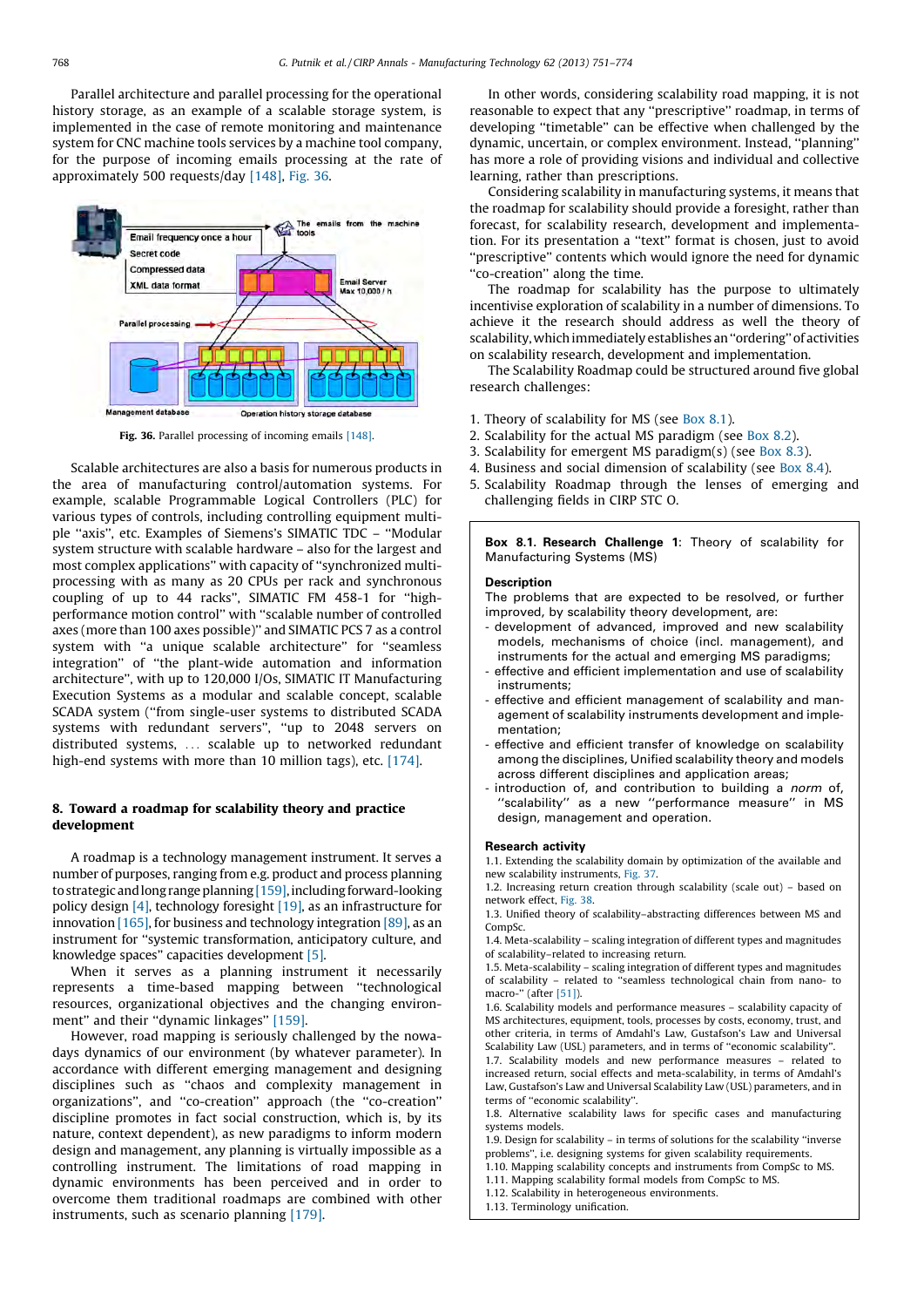<span id="page-18-0"></span>Box 8.2. Research Challenge 2: Scalability for the actual MS paradigm

## **Description**

Development of scalability models, mechanisms of choice (incl. management), and instruments for the actual MS paradigms.

The problems that are expected to be resolved, or further improved, by scalability instruments implementation, along the scalability research, development and implementation, are:

- reducing the Time-to-Market (TTM), through launching operations on parallel resources, along the whole product development life-cycle, and, consequently, increasing competitiveness by TTM reduction;
- employment of available equipment and other resources through scalability management;
- exploration of capacities of new emerging manufacturing systems concepts such as Industrial Product-Service Systems (IPS<sup>2</sup>), and Collaborative and Co-Creative design, management, organizations and environments;
- contributing to faster realization of the environmental sustainability policies by faster launching and adoption of ''ecofriendly'' products, how the scalability models can be applied for different specific cases.

# Research activity

2.1. Scalable machine tools (MT)/manufacturing systems (MS) architectures and components.

2.2 Management for scalability and performance measures – scalability of design resources, process planning for scalable production, management of production in scalable MS, scalable quality control.

2.3. Scalable management for design resources, process planning, production planning, production control, quality control, etc.

2.4. Scalable decision-making – design, process planning, production planning, production control, as a form of co-creative design, planning, control.

2.5. Simulation tools – for scalability and scalable simulation tools.

2.6. Design and use of scalable reconfigurable manufacturing systems in education such as learning factories.

2.7. Meso- and micro-MT of very low cost - target price  $50 \in$  - from reusable components, from wood and/or plastic.

2.8 Meso- and micro-MT further minituarization – e.g. for maintenance and repair within the MT (scale up/down – scaling size parameter of MT).

2.9. Scaling integration of equipment and systems over different magnitudes of scale – providing "a seamless technological chain from nano- to macro-[\[51\]](#page-21-0).

2.10. From ego-centric to poly-centric companies – related with increased return and emergence (base for co-creative company).

2.11. Semiotic based company – related to co-creation.

2.12. Scalability ''de-facto'' standards – co-creation of standards, interoperability – dynamically reconfigurated (standards).

2.13. Design for scalability – as a direct problem solutions.

2.14. Design for scalability – as an inverse problem solutions – scalability theory application for generation of scalable MS.

2.15. Business models for scalable MS – PSS related.

2.16. Scalable environments for MS – for digital and virtual manufacturing systems and enterprises.

2.17. Scalability for agility and leanness in dynamic co-existence.

2.18. Cost effective scalability models in the context of the ''economic scalability''.

2.19. Management of organizational slack as the scalability resource.

2.20. Massive and large-scale use of scalability in MS.

2.21. Reduction of the TTM and adoption time of eco-friendly new products and equipment through massive use of scalability and/or scalable MS, in order to significantly reduce the time for achieving the GHG emission goals

#### [\[70\],](#page-21-0) [Fig. 39](#page-19-0).

2.22. New application areas.

2.23. Scalability cost/economic models & expertise.

2.24. Scalability of heterogeneous systems.

2.25. Scalability disablers.

2.26. Scalability modalities.

- 2.27. Scalability usage specific behavior.
- 2.28. Scalability migration policies and procedures.

2.29. Scalability effort analysis in terms of complexity and timescale. 2.30. Fast transitions to scalable MS.

(Note: 2.23-2.30 inspired by [\[171\]](#page-23-0))

Box 8.3. Research Challenge 3: Scalability for emergent MS paradigm(s)

#### **Description**

The goals that are expected to be achieved concerning scalability, seeing the scalability as the new potential, the new capacity, the new resource for, and in, ''emergent'' MS paradiams, are:

- further improvement of the performances of the actual MS paradigms, by employment of growing capacity of computational resources of new computational technologies and paradigms such as Cloud Computing (CC),Ubiquitous Computing (UC), Grid Computing (GC), Social Networks (SN), Internet of Things (IoT), and others;
- creation of new capacities and possibilities for new emerging manufacturing systems concepts (including e.g. Industrial Product-Service Systems (IPS2), and Collaborative and Co-Creative organizations and environments);
- creation of new capacities and possibilities for emergence of new businesses;
- creation of new capacities and possibilities for social objectives such as employment, sustainability, education, and others.

## Research activity

3.1. Large-scale architectures of UM, GM, and CM.

- 3.2. Open architectures development of UM, GM, and CM.
- 3.3. Open architectures development for UM, GM, and CM.

3.4. Exploration of crowdsourcing, Web 3.0 and 4.0, social networks, organizational slack.

3.5. Design, production planning and production control in UM, GM, and CM. 3.6. Performance measures of design, production planning and production control management in UM, GM, and CM.

- 3.7. Meta-organizations for UM, GM, and CM.
- 3.8. Knowledge transfer to, from and between UM, GM, and CM.
- 3.9. Data management and handling in UM, GM, and CM.

3.10. Resource awareness in UM, GM, and CM.

- 3.11. Multi-tenancy impact and management in UM, GM, and CM.
- 3.12. Programmability for UM, GM, and CM.
- 3.13. Network management of UM, GM, and CM.
- 3.14. Legislation and policies for UM, GM, and CM.
- 3.15. Scalability cost/economic models & expertise for UM, GM, and CM.
- 3.16. Business models for UM, GM, and CM.
- 3.17. Scalability of heterogeneous systems of UM, GM, and CM.
- 3.18. Scalability disablers for UM, GM, and CM.
- 3.19. Scalability modalities for UM, GM, and CM. 3.20. Scalability usage specific behavior for UM, GM, and CM.
- 3.21. Scalability migration policies and procedures for UM, GM, and CM

and from actual MS paradigms. 3.22. Scalability effort analysis in terms of complexity and timescale for

UM, GM, and CM.

3.23. Fast transitions to scalable UM, GM, and CM and between. 3.24. UM, GM, and CM ecosystem.

(Note: 3.9-3.24 inspired by [\[171\]](#page-23-0))

Box 8.4. Research Challenge 4: Business and social dimension of scalability

## Description

The goals that are expected to be achieved by scalability instruments implementation and use concerning business and social dimension, are:

- using scalability as the new potential, the new capacity, the new resource for the business and social developments;
- improvement of social sustainability, employment, inclusion, education, innovation, autonomy and self-organization.

## Research activity

4.1. Scalable access to knowledge.

4.2. Scalable education, pedagogy, tools and modules.

4.3. Education of scalability – for scalable and scalability of MS.

4.4. Employment of available human resources through scalability management and new emerging manufacturing systems concepts, which addresses the social dimension.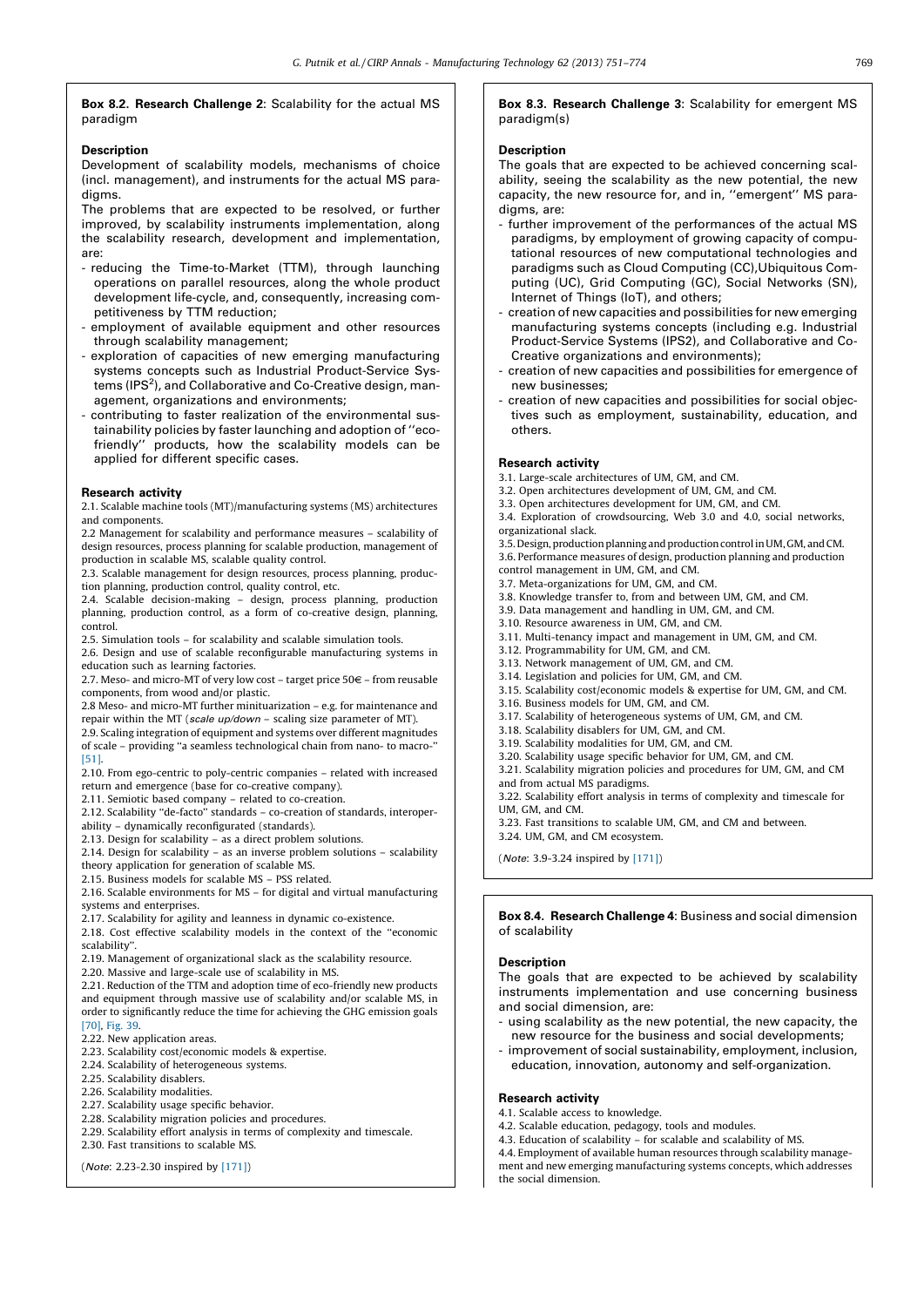<span id="page-19-0"></span>

4.6. Innovation promotion and development through organizational scalability initiatives.

4.7. Rapid businesses growth.

4.8. Rapid transfer from laboratory scales to industrial scales.

4.9. New business models.

4.10. Increasing competitiveness.

4.11. Increasing collaborativeness.

4.12. Taxonomies and quantifications of products and competencies (HR) adequate for scalability.

4.13. Easier access of SMEs, micro-enterprises, and individuals to scalable resources and participations in scalable MS.

4.14. Ensuring progress in scalability research.

4.15. Adoption of organizational and social scalability.

4.16. From industry driven scalability to co-existence with Driving industry & society.



Fig. 37. Extending the scalability domain.



Fig. 38. Increasing return creation through scalability (scale out) - based on network effect.

#### Table 3

Classified activity phases and extension of CIRP-O activity.

|                    |                                                  |                                                                                                                                                                                                                                                   |      | EU long term emission profiles |      |      |      |
|--------------------|--------------------------------------------------|---------------------------------------------------------------------------------------------------------------------------------------------------------------------------------------------------------------------------------------------------|------|--------------------------------|------|------|------|
|                    | 100%                                             |                                                                                                                                                                                                                                                   |      |                                |      |      |      |
|                    | 90%                                              |                                                                                                                                                                                                                                                   |      |                                |      |      |      |
|                    | 80%                                              |                                                                                                                                                                                                                                                   |      |                                |      |      |      |
|                    | 70%                                              |                                                                                                                                                                                                                                                   |      |                                |      |      |      |
|                    | 60%                                              |                                                                                                                                                                                                                                                   |      |                                |      |      |      |
| $100\% = GHG 1990$ | 50%                                              |                                                                                                                                                                                                                                                   |      |                                |      |      |      |
|                    | 40%                                              |                                                                                                                                                                                                                                                   |      |                                |      |      |      |
|                    | 30%                                              |                                                                                                                                                                                                                                                   |      |                                |      |      |      |
|                    | 20%                                              |                                                                                                                                                                                                                                                   |      |                                |      |      |      |
|                    | 10%                                              |                                                                                                                                                                                                                                                   |      |                                |      |      |      |
|                    | $0\%$                                            |                                                                                                                                                                                                                                                   |      |                                |      |      |      |
|                    | 1990                                             | 2000                                                                                                                                                                                                                                              | 2010 | 2020                           | 2030 | 2040 | 2050 |
|                    | carbon market)<br>reductions)<br>energy package) | EU GHG target compatible with 2°C objective (objective including international<br>EU GHG emissions profile compatible with 2°C objective (internal emission<br>EU GHG Inlernal emissions profile consistent with enacted legislation (Climate and |      |                                |      |      |      |
|                    |                                                  | Post 2030 pathway needed to compensate lower effort up to 2030 and achieve same<br>total internal emission budget                                                                                                                                 |      |                                |      |      |      |

**Source: POLES, PRIMES, GAINS** 

Fig. 39. Short term EU emission profile compared to  $2^{\circ}$ C compatible long term target (p. 41) [\[70\]](#page-21-0) and achievable "time-line" (in blue).

Research Challenge 5: Scalability Roadmap through the lenses of emerging and challenging fields in CIRP STC O

Concerning the CIRP community, the question of the Scalability Roadmap could be seen through the lenses of the continuous discussion within the CIRP community on the question of emerging and challenging research directions for the future. Following [\[191,192\],](#page-23-0) emerging and challenging fields in CIRP STC O are mainly the so-called Classes II and III problems, and relying on co-creative approaches, Table 3.

In other words, for facing emerging and challenging fields, the STC O related research necessarily has to pay much more attention to, ''move'' toward, or include more, social aspects and social issues of technology. This is absolutely necessary considering the strategic objectives of creating a sustainable society.

Concerning scalability, one of the global research challenges is exactly the social dimension of scalability, implying application of co-creative approaches and methodologies for value creation on the ''axiological'' level and co-creative based design and management on the operational levels.

On the other hand, the question is what the role of scalability in this scenario is. This question is just another form of the fundamental question on scalability concerning co-creative methodologies:

| Emerging and challenging research fields for the future<br>research in STC $O$ [191,192] |                               |                                                                       |        |  |  |  |  |
|------------------------------------------------------------------------------------------|-------------------------------|-----------------------------------------------------------------------|--------|--|--|--|--|
|                                                                                          | Activity phase                | Field                                                                 |        |  |  |  |  |
| Emerging fields in CIRP-O                                                                |                               |                                                                       |        |  |  |  |  |
| Classification: Class II Incomplete environment information problem                      | Standardization<br>Innovation | Simple De Facto Standard<br>Collaborative Open Innovation             | X<br>X |  |  |  |  |
|                                                                                          | Business model                | Adaptive type                                                         |        |  |  |  |  |
|                                                                                          | Value creation model          | Adaptive Value                                                        |        |  |  |  |  |
| Classification: Class III Incomplete Purpose information Problem                         | Research Problem Type         | Co-creative solution coupling<br>with objective definition            | X      |  |  |  |  |
|                                                                                          | Product                       | Co- creation type                                                     | X      |  |  |  |  |
|                                                                                          | Process/Service               | Co-creative Process (Interactive<br>production, Co- creative service) | X      |  |  |  |  |
| Challenging fields close to CIRP-O                                                       |                               |                                                                       |        |  |  |  |  |
| Classification: Class III Incomplete Purpose information Problem                         | Standardization               | Co-creative De Facto Standard                                         | X      |  |  |  |  |
|                                                                                          | Innovation                    | Co-creative Open innovation                                           | X      |  |  |  |  |
|                                                                                          | Business model                | Co-creative type                                                      | X      |  |  |  |  |
|                                                                                          | Value creation model          | Co-creative Value                                                     | X      |  |  |  |  |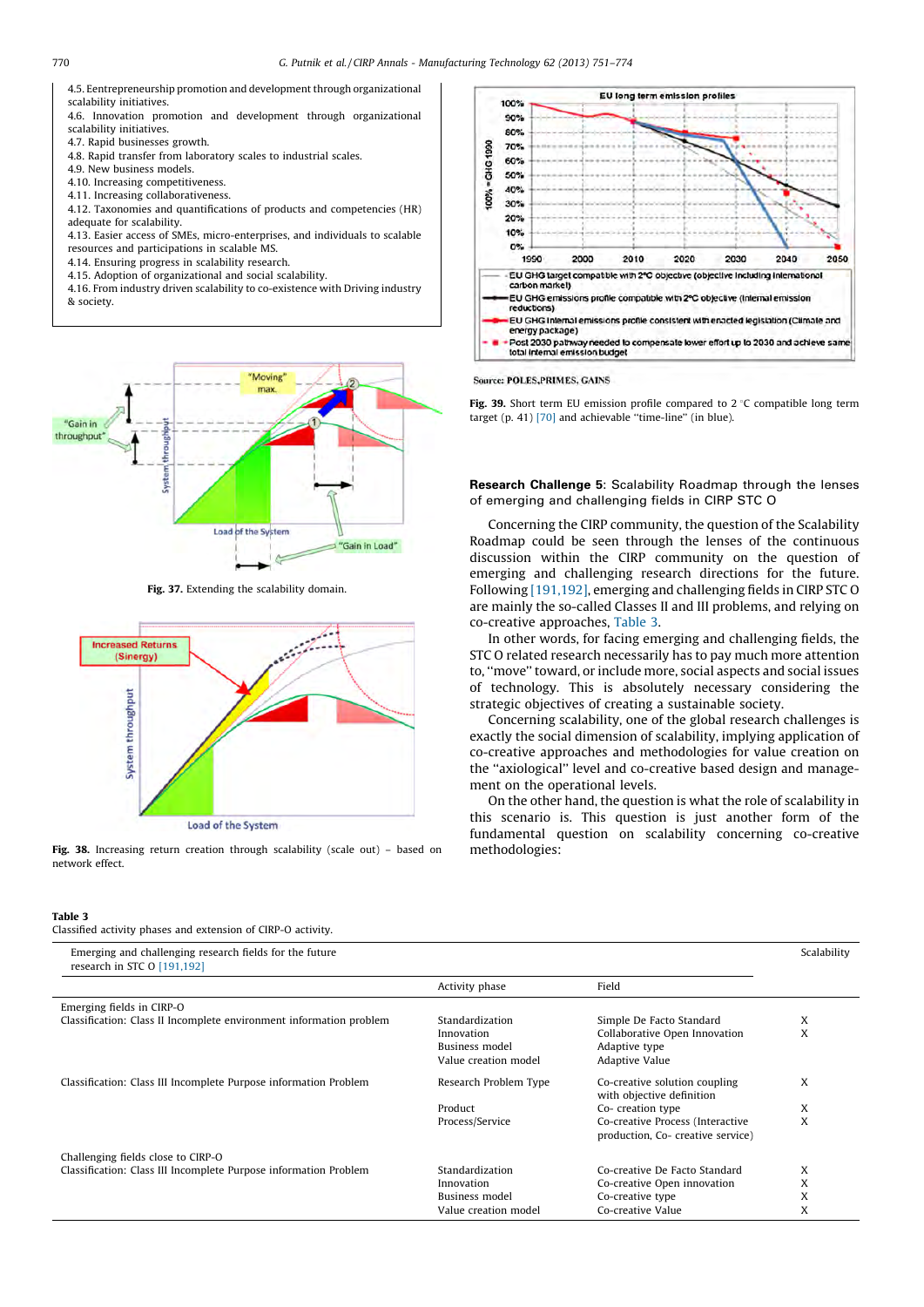<span id="page-20-0"></span>How scalability of the groups and/or communities affects the co-creation effectiveness and efficiency.

Which, in fact, represents the main research challenge concerning scalability, co-creation and the CIRP-O emerging and research challenges toward sustainable society.

## 9. Conclusions

Scalability of systems, and in our particular case of manufacturing systems, could be seen as a system's feature that might provide a significant increase of potentials for resolving a number of problems in manufacturing systems design and operation and for enabling new visions, whether quantitatively or qualitatively.

In other words, manufacturing systems scalability might provide further optimization of the manufacturing systems design and operation or enable the development of paradigmatically new manufacturing systems for the sustainability and wellbeing society. Besides the functional aspects of scalability, which could be seen as primarily technical issues, by considering the wider social concerns the scalability feature might also be seen as an instrument for value increase (following requests for value creation and sustainable society, see [\[190\]\)](#page-23-0).

Scalability modeling and applications are widely considered in an ample range of application areas, with special success in CompSci and, conditionally speaking, virtually initial success in MS. The question is whether scalability deserves, and whether it would be useful, to be considered as an emerging discipline? In accordance with [2], ''One of the missing disciplines is the scalability architect''. They wrote also: ''One of our mostcommented-on blog posts is on the need for scalability to become a discipline. We and the community of technologists that tackle scalability problems believe that scalability architects are needed in today's technology organizations''.

Another scalability issue that could be emphasized in conclusions is the social dimension of scalability, i.e. its possible impact on social issues such as innovation, employment and economic development. By [\[195\]](#page-23-0):

''Scalability of manufacturing is what creates employment, drives innovation and propels the economy.''

This is exactly what could be the final message in presenting the issue of scalability and in its promotion in manufacturing systems design and operation.

#### Acknowledgments

This work is partially supported by The Foundation for Science and Technology – FCT, under the scope of the Project PTDC/EME-GIN/102143/2008, and EUREKA Program, by the Project E!4177- Pro-Factory UES.

#### References

- [1] Abbott M-L, Fisher M-T (2010) [The Art of Scalability Scalable Web Architec-](http://refhub.elsevier.com/S0007-8506(13)00192-3/sbref0005)[ture, Processes, and Organizations for the Modern Enterprise](http://refhub.elsevier.com/S0007-8506(13)00192-3/sbref0005), Addison-Wesley[.](http://refhub.elsevier.com/S0007-8506(13)00192-3/sbref0005)
- [2] Abbott M-L, Fisher M-T (2011) [50 Principles for Scaling Web Sites](http://refhub.elsevier.com/S0007-8506(13)00192-3/sbref0010), Addison-[Wesley.](http://refhub.elsevier.com/S0007-8506(13)00192-3/sbref0010)
- [3] [Aggarwal N, Kumar A, Khatter H, Aggarwal V \(2012\) Analysis the Effect of](http://refhub.elsevier.com/S0007-8506(13)00192-3/sbref0015) [Data Mining Techniques on Database.](http://refhub.elsevier.com/S0007-8506(13)00192-3/sbref0015) Advances in Engineering Software [47\(1\):164–169.](http://refhub.elsevier.com/S0007-8506(13)00192-3/sbref0015)
- [4] [Ahlqvist T, Valovirta V, Loikkanen T \(2012\) Innovation Policy Roadmapping as](http://refhub.elsevier.com/S0007-8506(13)00192-3/sbref0020) [a Systemic Instrument for Forward-Looking Policy Design.](http://refhub.elsevier.com/S0007-8506(13)00192-3/sbref0020) Science and Public Policy [39\(2\):178–190.](http://refhub.elsevier.com/S0007-8506(13)00192-3/sbref0020)
- [5] [Ahlqvist T, Halonen M, Eerola A, Kivisaari S, Kohl J, Koivisto R, Myllyoja J,](http://refhub.elsevier.com/S0007-8506(13)00192-3/sbref0025) [Wessberg N \(2012\) Systemic Transformation, Anticipatory Culture, and](http://refhub.elsevier.com/S0007-8506(13)00192-3/sbref0025) [Knowledge Spaces: Constructing Organisational Capacities in Roadmapping](http://refhub.elsevier.com/S0007-8506(13)00192-3/sbref0025) [Projects at VTT Technical Research Centre of Finland.](http://refhub.elsevier.com/S0007-8506(13)00192-3/sbref0025) Technology Analysis & [Strategic Management](http://refhub.elsevier.com/S0007-8506(13)00192-3/sbref0025) 24(8):821–841.
- [6] [Ahluwalia K-S \(2007\) Scalability Design Patterns.](http://refhub.elsevier.com/S0007-8506(13)00192-3/sbref0030) Proceedings of the 14th [Conference on Pattern Languages of Programs, vol. 8](http://refhub.elsevier.com/S0007-8506(13)00192-3/sbref0030), New York, AC[M, pp.](http://refhub.elsevier.com/S0007-8506(13)00192-3/sbref0030) [2:1–2:8ISBN: 978-1-60558-411-9.](http://refhub.elsevier.com/S0007-8506(13)00192-3/sbref0030)
- [7] Aitamurto T (2012) [Crowdsourcing for Democracy: A New Era in Policy-Making,](http://refhub.elsevier.com/S0007-8506(13)00192-3/sbref0035) [Publication of the Committee for the Future Parliament of Finland](http://refhub.elsevier.com/S0007-8506(13)00192-3/sbref0035). ISBN: 978- [951-53-3460-2.](http://refhub.elsevier.com/S0007-8506(13)00192-3/sbref0035)
- [8] [Aloini D, Dulmin D, Mininno V \(2012\) Risk Assessment in ERP Projects.](http://refhub.elsevier.com/S0007-8506(13)00192-3/sbref0040) [Information Systems](http://refhub.elsevier.com/S0007-8506(13)00192-3/sbref0040) 37(3):183–199.
- [9] [Amdahl G \(1967\) Validity of the Single Processor Approach to Achieving](http://refhub.elsevier.com/S0007-8506(13)00192-3/sbref0045) [Large-Scale Computing Capabilities.](http://refhub.elsevier.com/S0007-8506(13)00192-3/sbref0045) AFIPS Conference Proceedings, 483–485. [10] [Amit R, Zott C \(2001\) Value Creation in e-Business.](http://refhub.elsevier.com/S0007-8506(13)00192-3/sbref0050) Strategic management
- journal [22\(6–7\):493–520.](http://refhub.elsevier.com/S0007-8506(13)00192-3/sbref0050) [11] [Arai T, Aiyama Y, Maeda Y, Sugi M, Ota J \(2000\) Agile Assembly System by](http://refhub.elsevier.com/S0007-8506(13)00192-3/sbref0055) ''Plug and Produce''. [CIRP Annals Manufacturing Technology](http://refhub.elsevier.com/S0007-8506(13)00192-3/sbref0055) 49(1):1–4.
- [12] [Arai T, Maeda Y, Kikuchi H, Sugi M \(2002\) Automated Calibration of Robot](http://refhub.elsevier.com/S0007-8506(13)00192-3/sbref0060) [Coordinates for Reconfigurable Assembly Systems.](http://refhub.elsevier.com/S0007-8506(13)00192-3/sbref0060) Annals of the CIRP  $51(1):5-8$
- [13] Argonne National Laboratory (2007) Blue Gene/P, Argonne National Laboratory's Flickr page. Retrieved from: [http://www.flickr.com/photos/argonne/](http://www.flickr.com/photos/argonne/3323018571/in/set-72157629759181508) [3323018571/in/set-72157629759181508](http://www.flickr.com/photos/argonne/3323018571/in/set-72157629759181508).
- [14] Armstrong K (2009) [Engineering and Technology](http://refhub.elsevier.com/S0007-8506(13)00192-3/sbref0070) 58:954–961.
- [15] [Ateekh-Ur-Rehman. Babu A-S \(2013\) Reconfigurations of Manufacturing](http://refhub.elsevier.com/S0007-8506(13)00192-3/sbref0075) [Systems – An Empirical Study on Concepts, Research, and Applications.](http://refhub.elsevier.com/S0007-8506(13)00192-3/sbref0075)
- [International Journal of Advanced Manufacturing Technology](http://refhub.elsevier.com/S0007-8506(13)00192-3/sbref0075) 66:107–124. [16] [Averbuch A, Israeli M, Vozovoi L \(1995\) Parallel Implementation of Non-](http://refhub.elsevier.com/S0007-8506(13)00192-3/sbref0080)[Linear Evolution Using Parabolic Domain Decomposition.](http://refhub.elsevier.com/S0007-8506(13)00192-3/sbref0080) Parallel Computing [21\(7\):1151–1183.](http://refhub.elsevier.com/S0007-8506(13)00192-3/sbref0080)
- [17] [Baladi M, Vitali H, Fadel G, Summers J, Duchowski A \(2008\) A Taxonomy for](http://refhub.elsevier.com/S0007-8506(13)00192-3/sbref0085) [the Design and Evaluation of Networked Virtual Environments: Its Applica](http://refhub.elsevier.com/S0007-8506(13)00192-3/sbref0085)tion to Collaborative Design. [International Journal on Interactive Design and](http://refhub.elsevier.com/S0007-8506(13)00192-3/sbref0085) [Manufacturing](http://refhub.elsevier.com/S0007-8506(13)00192-3/sbref0085) 2(1):17-32.
- [18] [Bandyopadhyay D, Sen J \(2011\) Internet of Things: Applications and Chal](http://refhub.elsevier.com/S0007-8506(13)00192-3/sbref0090)[lenges in Technology and Standardization.](http://refhub.elsevier.com/S0007-8506(13)00192-3/sbref0090) Wireless Personal Communications [58\(1\):49–69.](http://refhub.elsevier.com/S0007-8506(13)00192-3/sbref0090)
- [19] [Barker D, Smith DJ-H \(1995\) Technology Foresight Using Roadmaps.](http://refhub.elsevier.com/S0007-8506(13)00192-3/sbref0095) Long [Range Planning](http://refhub.elsevier.com/S0007-8506(13)00192-3/sbref0095) 28(2):21–28.
- [20] Bayne [J-S \(1995\) A Distributed Programming Model for Real-Time Industrial](http://refhub.elsevier.com/S0007-8506(13)00192-3/sbref0100) Control. [Control Engineering Practice](http://refhub.elsevier.com/S0007-8506(13)00192-3/sbref0100) 3(8):1133–1138.
- [21] [Bell G \(2008\) Bell's Law for the Birth and Death of Computer Classes.](http://refhub.elsevier.com/S0007-8506(13)00192-3/sbref0105) [Communications of the ACM](http://refhub.elsevier.com/S0007-8506(13)00192-3/sbref0105) 51(1):86–94.
- [22] [Bi Z-M, Wang L, Lang SY-T \(2007\) Current Status of Reconfigurable Assembly](http://refhub.elsevier.com/S0007-8506(13)00192-3/sbref0110) Systems. [International Journal of Manufacturing Research](http://refhub.elsevier.com/S0007-8506(13)00192-3/sbref0110) 2(3):303–328.
- [23] [Bi Z-M, Lang SY-T, Shen W, Wang L \(2008\) Reconfigurable Manufacturing](http://refhub.elsevier.com/S0007-8506(13)00192-3/sbref0115) Systems: The State of the Art. [International Journal of Production Research](http://refhub.elsevier.com/S0007-8506(13)00192-3/sbref0115) [46\(4\):967–992.](http://refhub.elsevier.com/S0007-8506(13)00192-3/sbref0115)
- [24] [Bourell D-LLeu M-CRosen D-W\(2009\),](http://refhub.elsevier.com/S0007-8506(13)00192-3/sbref0120) Roadmap for Additive Manufacturing [Identifying the Future of Freeform Processing](http://refhub.elsevier.com/S0007-8506(13)00192-3/sbref0120), The University of Texas at Austi[n.](http://refhub.elsevier.com/S0007-8506(13)00192-3/sbref0120)
- [25] [Bourgeois L-J \(1981\) On the Measurement of Organizational Slack.](http://refhub.elsevier.com/S0007-8506(13)00192-3/sbref0125) Academy [of Management Review](http://refhub.elsevier.com/S0007-8506(13)00192-3/sbref0125) 6:29–39.
- [26] [Brabham D-C \(2008\) Crowdsourcing as a Model for Problem Solving: An](http://refhub.elsevier.com/S0007-8506(13)00192-3/sbref0130) Introduction and Cases. [Convergence The International Journal of Research into](http://refhub.elsevier.com/S0007-8506(13)00192-3/sbref0130) [New Media Technologies](http://refhub.elsevier.com/S0007-8506(13)00192-3/sbref0130) 14(1):75–90.
- [27] [Brataas G, Hughes P \(2004\) Exploring Architectural Scalability.](http://refhub.elsevier.com/S0007-8506(13)00192-3/sbref0135) WOSP'04 [Proceedings of the 4th International Workshop on Software and Performance](http://refhub.elsevier.com/S0007-8506(13)00192-3/sbref0135), [125–129ISBN: 1-58113-673-0.](http://refhub.elsevier.com/S0007-8506(13)00192-3/sbref0135)
- [28] [Brazier F, Van Steen M, Wijngaards NJ-E \(2001\) On MAS Scalability.](http://refhub.elsevier.com/S0007-8506(13)00192-3/sbref0140) Proceed[ings of Second International Workshop on Infrastructure for Agents, MAS, and](http://refhub.elsevier.com/S0007-8506(13)00192-3/sbref0140) Scalable MAS[, University of Montreal, pp. 121–126.](http://refhub.elsevier.com/S0007-8506(13)00192-3/sbref0140)
- [29] [Bussmann S, McFarlane D-C \(1999\) Rationales for Holonic Manufacturing](http://refhub.elsevier.com/S0007-8506(13)00192-3/sbref0145) Control. [Proceedings of Second International Workshop on Intelligent Manufac](http://refhub.elsevier.com/S0007-8506(13)00192-3/sbref0145)[turing Systems](http://refhub.elsevier.com/S0007-8506(13)00192-3/sbref0145), 177–184.
- [30] [Callahan R-N, Hubbard K-M, Strong S-D \(2005\) Computational Methods for](http://refhub.elsevier.com/S0007-8506(13)00192-3/sbref0150) [Planning and Developing Flexible Manufacturing Systems.](http://refhub.elsevier.com/S0007-8506(13)00192-3/sbref0150) International Jour[nal for Computer-Aided Engineering and Software](http://refhub.elsevier.com/S0007-8506(13)00192-3/sbref0150) 22(8):958–971.
- [31] Cambridge Dictionaries Online (2011) Cambridge Dictionaries Online. Retrieved from: [http://dictionary.cambridge.org/dictionary/business-eng](http://dictionary.cambridge.org/dictionary/business-english/scalable?q=scalability)[lish/scalable?q=scalability.](http://dictionary.cambridge.org/dictionary/business-english/scalable?q=scalability)
- [32] [Cha S-K, Yoo J-J \(2008\) u-Manufacturing Model & Application System Using](http://refhub.elsevier.com/S0007-8506(13)00192-3/sbref0160) [RFID/USN, Mobile and Internet Technology.](http://refhub.elsevier.com/S0007-8506(13)00192-3/sbref0160) 10th International Conference on [Advanced Communication Technology, ICACT 2008](http://refhub.elsevier.com/S0007-8506(13)00192-3/sbref0160), 79–83.
- [33] Cha S-K (2011) [SaaS-based MES/MOM using Wireless Sensor Network, Presen](http://refhub.elsevier.com/S0007-8506(13)00192-3/sbref0165)tation[, ACS Co., Ltd., Korea.](http://refhub.elsevier.com/S0007-8506(13)00192-3/sbref0165)
- [34] [Chen L, Deng H, Deng Q, Wu Z \(2004\) A Research on the Framework of Grid](http://refhub.elsevier.com/S0007-8506(13)00192-3/sbref0170) Manufacturing. in Li M, et al. (Eds.) [Grid and Cooperative Computing, GCC 2003,](http://refhub.elsevier.com/S0007-8506(13)00192-3/sbref0170) LNCS 3032[, Springer, Berlin/Heidelberg19–25.](http://refhub.elsevier.com/S0007-8506(13)00192-3/sbref0170)
- [35] [Cheng Y, Tao F, Zhang L, Zhang X, Xi G-H, Zhao D \(2010\) Study on the Utility](http://refhub.elsevier.com/S0007-8506(13)00192-3/sbref0175) [Model and Utility Equilibrium of Resource Service Transaction in Cloud](http://refhub.elsevier.com/S0007-8506(13)00192-3/sbref0175) Manufacturing. [IEEE International Conference on Industrial Engineering and](http://refhub.elsevier.com/S0007-8506(13)00192-3/sbref0175) Engineering Management (IEEM), 2010[, 2298–2302ISBN: 978-1-4244-8501-](http://refhub.elsevier.com/S0007-8506(13)00192-3/sbref0175)
- [7.](http://refhub.elsevier.com/S0007-8506(13)00192-3/sbref0175) [36] [Chiu Y-C, Liaw Y-C \(2009\) Organizational Slack: Is More or Less Better?](http://refhub.elsevier.com/S0007-8506(13)00192-3/sbref0180) [Journal of Organizational Change Management](http://refhub.elsevier.com/S0007-8506(13)00192-3/sbref0180) 22(3):321–342.
- [37] [Clarke T, Hermens A \(2001\) Corporate Developments and Strategic Alliances](http://refhub.elsevier.com/S0007-8506(13)00192-3/sbref0185) in e-Learning. *[Educationcehsp sp025/cehsp sp025/Training](http://refhub.elsevier.com/S0007-8506(13)00192-3/sbref0185)*  $43(4)$ : $256-267$ .
- [38] Collins Dictionary (2011) Scale, Collins Dictionaries Always Free Online. Retrieved from: [http://www.collinsdictionary.com/dictionary/english/sca](http://www.collinsdictionary.com/dictionary/english/scale?showCookiePolicy=true)[le?showCookiePolicy=true](http://www.collinsdictionary.com/dictionary/english/scale?showCookiePolicy=true).
- [39] Constantinescu C, Westkämper E (2008) Grid Engineering for Networked and Multi-scale Manufacturing. [The 41st CIRP Conference on Manufacturing Sys](http://refhub.elsevier.com/S0007-8506(13)00192-3/sbref0195)tems, 2008[, 111–114ISBN: 978-1-84800-266-1.](http://refhub.elsevier.com/S0007-8506(13)00192-3/sbref0195)
- [40] Conti M, Das S-K, Bisdikian C, Kumar M, Ni L, Passarella A, Roussos G, Tröster [G, Tsudik G, Zambonelli F \(2012\) Looking Ahead in Pervasive Computing:](http://refhub.elsevier.com/S0007-8506(13)00192-3/sbref0200) [Challenges and Opportunities in the Era of Cyber-physical Convergence.](http://refhub.elsevier.com/S0007-8506(13)00192-3/sbref0200) [Pervasive and Mobile Computing](http://refhub.elsevier.com/S0007-8506(13)00192-3/sbref0200) 8(1):2–21.
- [41] [Datta A, Dutta K, Thomas H, VanderMeer D \(2003\) World Wide Wait: A Study](http://refhub.elsevier.com/S0007-8506(13)00192-3/sbref0205) [of Internet Scalability and Cache-Based Approaches to Alleviate It.](http://refhub.elsevier.com/S0007-8506(13)00192-3/sbref0205) Management Science [49\(10\):1425–1444.](http://refhub.elsevier.com/S0007-8506(13)00192-3/sbref0205)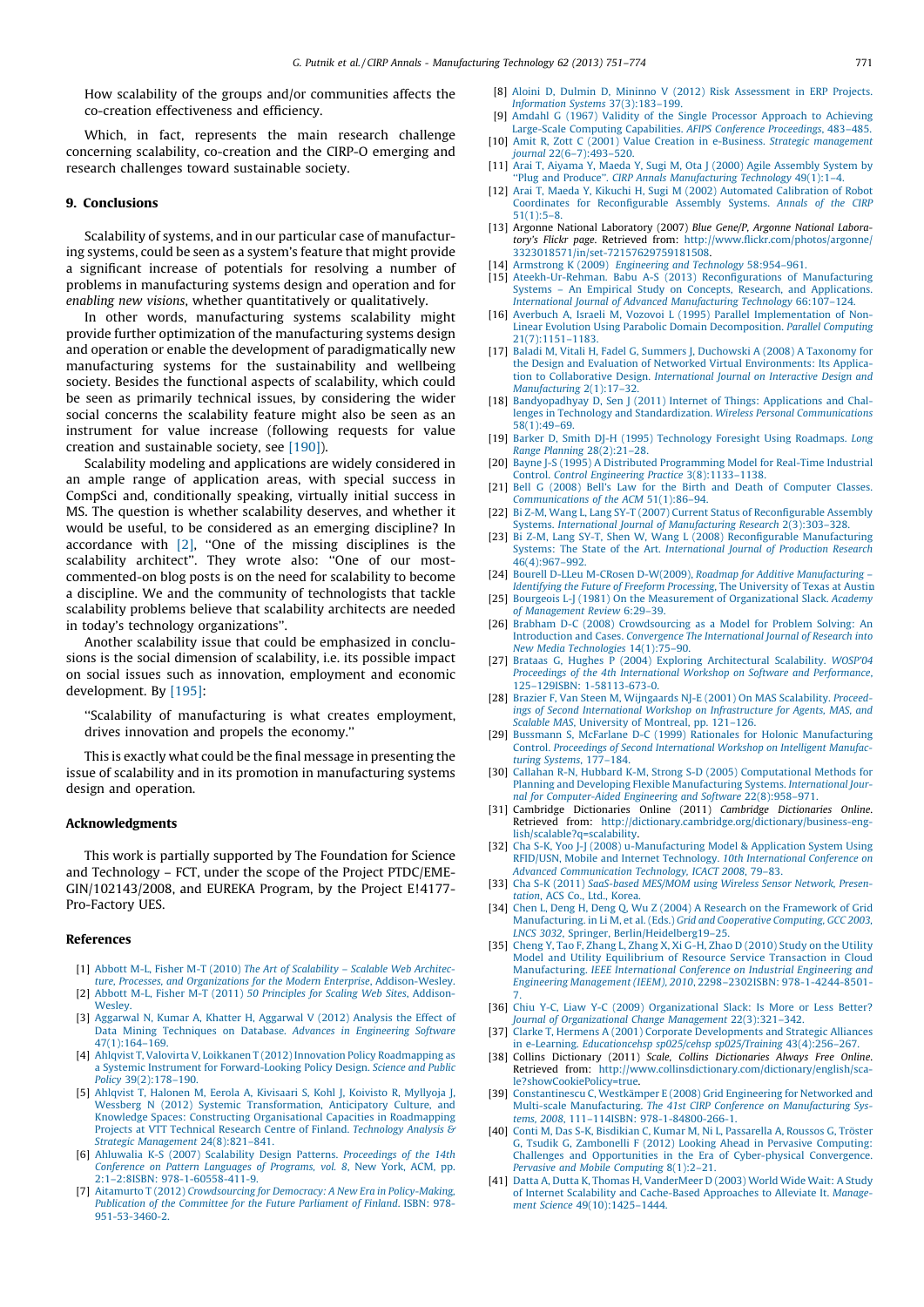- <span id="page-21-0"></span>[42] [Deak G, Curran K, Condell J \(2012\) A Survey of Active and Passive Indoor](http://refhub.elsevier.com/S0007-8506(13)00192-3/sbref0210) Localisation Systems. [Computer Communications](http://refhub.elsevier.com/S0007-8506(13)00192-3/sbref0210) 35:1939–1954.
- [43] [Deif A-M, ElMaraghy W \(2006\) Effect of Reconfiguration Costs on Planning for](http://refhub.elsevier.com/S0007-8506(13)00192-3/sbref0215) [Capacity Scalability in Reconfigurable Manufacturing Systems.](http://refhub.elsevier.com/S0007-8506(13)00192-3/sbref0215) International [Journal of Flexible Manufacturing Systems](http://refhub.elsevier.com/S0007-8506(13)00192-3/sbref0215) 18(3):225–238.
- [44] [Deif A-M, ElMaraghy H \(2007\) Assessing Capacity Scalability Policies in RMS](http://refhub.elsevier.com/S0007-8506(13)00192-3/sbref0220) Using System Dynamics. [International Journal of Flexible Manufacturing Sys](http://refhub.elsevier.com/S0007-8506(13)00192-3/sbref0220)tems [19\(3\):128–150.](http://refhub.elsevier.com/S0007-8506(13)00192-3/sbref0220)
- [45] [Deif A-M, ElMaraghy H \(2009\) Modelling and Analysis of Dynamic Capacity](http://refhub.elsevier.com/S0007-8506(13)00192-3/sbref0225) [Complexity in Multi-Stage Production.](http://refhub.elsevier.com/S0007-8506(13)00192-3/sbref0225) *Production Planning & Control*<br>[20\(8\):737–749.](http://refhub.elsevier.com/S0007-8506(13)00192-3/sbref0225)
- [46] [Deif A-M, ElMaraghy W \(2007\) Investigating Optimal Capacity Scalability](http://refhub.elsevier.com/S0007-8506(13)00192-3/sbref0230) [Scheduling in a Reconfigurable Manufacturing System.](http://refhub.elsevier.com/S0007-8506(13)00192-3/sbref0230) International Journal [of Advanced Manufacturing Technology](http://refhub.elsevier.com/S0007-8506(13)00192-3/sbref0230) 32(5–6):557–562.
- [47] [Deif A, ElMaraghy W \(2006\) A Systematic Design Approach for Reconfigur](http://refhub.elsevier.com/S0007-8506(13)00192-3/sbref0235)[able Manufacturing Systems. in ElMaraghy H, ElMaraghy W, \(Eds.\)](http://refhub.elsevier.com/S0007-8506(13)00192-3/sbref0235) Advances in Design[, Springer, London219–228ISBN: 978-1-84628-004-7.](http://refhub.elsevier.com/S0007-8506(13)00192-3/sbref0235)
- [48] [Deif A-M \(2012\) Dynamic Analysis of a Lean Cell Under Uncertainty.](http://refhub.elsevier.com/S0007-8506(13)00192-3/sbref0240) Inter[national Journal of Production Research](http://refhub.elsevier.com/S0007-8506(13)00192-3/sbref0240) 50(4):1127–1139.
- [49] [Deters R \(2001\) Scalability & Multi-agent Systems.](http://refhub.elsevier.com/S0007-8506(13)00192-3/sbref0245) 2nd International Work[shop Infrastructure for Agents, MAS and Scalable MAS. 5th International Con](http://refhub.elsevier.com/S0007-8506(13)00192-3/sbref0245)[ference on Autonomous Agents](http://refhub.elsevier.com/S0007-8506(13)00192-3/sbref0245).
- [50] [Devlin B, Gray J, Laing B, Spix G \(1999\) Scalability Terminology: Farms,](http://refhub.elsevier.com/S0007-8506(13)00192-3/sbref0250) [Clones, Partitions, and Packs: RACS and RAPS, CoRR cs. AR/9912010.](http://refhub.elsevier.com/S0007-8506(13)00192-3/sbref0250) Technical Report MS-TR-99-85[, Microsoft Research, Redmond, CA.](http://refhub.elsevier.com/S0007-8506(13)00192-3/sbref0250)
- [51] DeVor, R.-E., Ehmann, K.-F., n.d., Micromachining Research with Industrial Applications, Retrieved from: [http://www.powershow.com/view/1c46c6-](http://www.powershow.com/view/1c46c6-Mjk1O/MICROMACHINING_RESEARCH_WITH_INDUSTRIAL_APPLICATIONS_powerpoint_ppt_presentation) [Mjk1O/MICROMACHINING\\_RESEARCH\\_WITH\\_INDUSTRIAL\\_APPLICATION-](http://www.powershow.com/view/1c46c6-Mjk1O/MICROMACHINING_RESEARCH_WITH_INDUSTRIAL_APPLICATIONS_powerpoint_ppt_presentation)
- [S\\_powerpoint\\_ppt\\_presentation.](http://www.powershow.com/view/1c46c6-Mjk1O/MICROMACHINING_RESEARCH_WITH_INDUSTRIAL_APPLICATIONS_powerpoint_ppt_presentation) [52] [Dhupia J, Powalka B, Katz R, Ulsoy A-G \(2007\) Dynamics of the Arch-Type](http://refhub.elsevier.com/S0007-8506(13)00192-3/sbref0260) Reconfigurable Machine Tool. [International Journal of Machine Tools & Man](http://refhub.elsevier.com/S0007-8506(13)00192-3/sbref0260)ufacture [47\(2\):326–334.](http://refhub.elsevier.com/S0007-8506(13)00192-3/sbref0260)
- [53] [Diallo O, Rodrigues JJP-C, Sene M \(2012\) Real-time Data Management on](http://refhub.elsevier.com/S0007-8506(13)00192-3/sbref0265) [Wireless Sensor Networks: A Survey.](http://refhub.elsevier.com/S0007-8506(13)00192-3/sbref0265) Journal of Network and Computer Applications [35\(3\):1013–1021.](http://refhub.elsevier.com/S0007-8506(13)00192-3/sbref0265)
- [54] [Didona D, Romano P, Peluso S, Quaglia F \(2012\) Transactional Auto Scaler:](http://refhub.elsevier.com/S0007-8506(13)00192-3/sbref0270) [Elastic Scaling of In-Memory Transactional Data Grids.](http://refhub.elsevier.com/S0007-8506(13)00192-3/sbref0270) Proceedings of the 9th [International Conference on Autonomic Computing ICAC '12](http://refhub.elsevier.com/S0007-8506(13)00192-3/sbref0270), 125–134ISBN: [978-1-4503-1520-3.](http://refhub.elsevier.com/S0007-8506(13)00192-3/sbref0270)
- [55] [Doulamis A \(2012\) Event-driven Video Adaptation: A Powerful Tool for](http://refhub.elsevier.com/S0007-8506(13)00192-3/sbref0275) Industrial Video Supervision. [Multimedia Tools and Applications](http://refhub.elsevier.com/S0007-8506(13)00192-3/sbref0275), 1–20. ISSN [1380-7501.](http://refhub.elsevier.com/S0007-8506(13)00192-3/sbref0275)
- [56] Dyer L, Ericksen J (2006) [Dynamic Organizations: Achieving Marketplace](http://refhub.elsevier.com/S0007-8506(13)00192-3/sbref0280) Agility Through Workforce Scalability[, Cornell University, School of Industrial](http://refhub.elsevier.com/S0007-8506(13)00192-3/sbref0280) [and Labor Relations, Center for Advanced Human Resource Studies, Ithaca,](http://refhub.elsevier.com/S0007-8506(13)00192-3/sbref0280) [NY.](http://refhub.elsevier.com/S0007-8506(13)00192-3/sbref0280)
- [57] [EFFRA \(2010\) Factories of the Future PPP, Strategic Multi-annual Roadmap.](http://refhub.elsevier.com/S0007-8506(13)00192-3/sbref0285) [Prepared by the Ad-hoc Industrial Advisory Group](http://refhub.elsevier.com/S0007-8506(13)00192-3/sbref0285), European Commission, [Bruxelles.](http://refhub.elsevier.com/S0007-8506(13)00192-3/sbref0285)
- [58] [ElMaraghy H \(2006\) Flexible and Reconfigurable Manufacturing Systems](http://refhub.elsevier.com/S0007-8506(13)00192-3/sbref0290) Paradigms. [International Journal of Flexible Manufacturing Systems](http://refhub.elsevier.com/S0007-8506(13)00192-3/sbref0290) [17\(4\):261–276.](http://refhub.elsevier.com/S0007-8506(13)00192-3/sbref0290)
- [59] ElMaraghy H-A, Wagner U, AlGeddawy T, Müller E (2012) Survey Results of [Learning Factories and their Use in Teaching and Research.](http://refhub.elsevier.com/S0007-8506(13)00192-3/sbref0295) CIRP Technical [Presentation on STC ''O'' Meetings](http://refhub.elsevier.com/S0007-8506(13)00192-3/sbref0295), CIRP, Paris. [60] [ElMaraghy H-A, Wiendahl H-P \(2009\) Changeability – An Introduction. in](http://refhub.elsevier.com/S0007-8506(13)00192-3/sbref0300)
- ElMaraghy HA, (Ed.) [Changeable and Reconfigurable Manufacturing Systems](http://refhub.elsevier.com/S0007-8506(13)00192-3/sbref0300), [Springer, London3–24ISBN: 978-1-84882-066-1.](http://refhub.elsevier.com/S0007-8506(13)00192-3/sbref0300)
- [61] [Elmquist M, Fredberg T, Ollila S \(2009\) Exploring the Field of Open Innova](http://refhub.elsevier.com/S0007-8506(13)00192-3/sbref0305)tion. [European Journal of Innovation Management](http://refhub.elsevier.com/S0007-8506(13)00192-3/sbref0305) 12(3):326–345.
- [62] ERC/RMS (2011) Thrust Area 3 In-Process Metrology. Retrieved from: [http://](http://erc.engin.umich.edu//research/thrustareas/TA3.html) [erc.engin.umich.edu//research/thrustareas/TA3.html.](http://erc.engin.umich.edu//research/thrustareas/TA3.html)
- [63] European Commission (2007) [Work Programme 2007–2008, Cooperation,](http://refhub.elsevier.com/S0007-8506(13)00192-3/sbref0315) [Theme 4, Nanosciences, Nanotechnologies, Materials and New Production Tech](http://refhub.elsevier.com/S0007-8506(13)00192-3/sbref0315)[nologies – NMP \(European Commission C \(2007\) 2460 of 11 June 2007\)](http://refhub.elsevier.com/S0007-8506(13)00192-3/sbref0315), [European Commission, Bruxelles.](http://refhub.elsevier.com/S0007-8506(13)00192-3/sbref0315)
- [64] European Commission (2007) [Work Programme 2008, Cooperation, Theme 4,](http://refhub.elsevier.com/S0007-8506(13)00192-3/sbref0320) [Nanosciences, Nanotechnologies, Materials and New Production Technologies –](http://refhub.elsevier.com/S0007-8506(13)00192-3/sbref0320) [NMP \(European Commission C \(2007\) 5765 of 29 November 2007\)](http://refhub.elsevier.com/S0007-8506(13)00192-3/sbref0320), European [Commission, Bruxelles.](http://refhub.elsevier.com/S0007-8506(13)00192-3/sbref0320)
- [65] European Commission (2008) [Work Programme 2009, Cooperation, Theme 4,](http://refhub.elsevier.com/S0007-8506(13)00192-3/sbref0325) [Nanosciences, Nanotechnologies, Materials and New Production Technologies –](http://refhub.elsevier.com/S0007-8506(13)00192-3/sbref0325) [NMP \(European Commission C \(2008\) 6827 of 17 November 2008\)](http://refhub.elsevier.com/S0007-8506(13)00192-3/sbref0325), European [Commission, Bruxelles.](http://refhub.elsevier.com/S0007-8506(13)00192-3/sbref0325)
- [66] European Commission (2009) [Work Programme 2010, Cooperation, Theme,](http://refhub.elsevier.com/S0007-8506(13)00192-3/sbref0330) [Nanosciences, Nanotechnologies, Materials and New Production Technologies –](http://refhub.elsevier.com/S0007-8506(13)00192-3/sbref0330) [NMP \(European Commission C \(2009\) 5893 of 29 July 2009\)](http://refhub.elsevier.com/S0007-8506(13)00192-3/sbref0330), European Com[mission, Bruxelles.](http://refhub.elsevier.com/S0007-8506(13)00192-3/sbref0330)
- [67] European Commission (2009) [Updated Work Programme 2009 and Work](http://refhub.elsevier.com/S0007-8506(13)00192-3/sbref0335) [Programme 2010, Cooperation, Theme 3, ICT – Information and Communications](http://refhub.elsevier.com/S0007-8506(13)00192-3/sbref0335) [Technologies \(European Commission C \(2009\) 5893 of 29 July 2009\)](http://refhub.elsevier.com/S0007-8506(13)00192-3/sbref0335), European [Commission, Bruxelles.](http://refhub.elsevier.com/S0007-8506(13)00192-3/sbref0335)
- [68] European Commission (2009) [Downsizing: The March of Micro- and Nano-](http://refhub.elsevier.com/S0007-8506(13)00192-3/sbref0340)manufacture[, Office for Official Publications of the European Communities,](http://refhub.elsevier.com/S0007-8506(13)00192-3/sbref0340) [Luxembourg.](http://refhub.elsevier.com/S0007-8506(13)00192-3/sbref0340)
- [69] European Commission (2010) [Work Programme 2011, Cooperation, Theme 4,](http://refhub.elsevier.com/S0007-8506(13)00192-3/sbref0345) [Nanosciences, Nanotechnologies, Materials and new Production Technologies –](http://refhub.elsevier.com/S0007-8506(13)00192-3/sbref0345) [NMP \(European Commission C \(2010\) 4900 of 19 July 2010\)](http://refhub.elsevier.com/S0007-8506(13)00192-3/sbref0345), European Com[mission, Bruxelles.](http://refhub.elsevier.com/S0007-8506(13)00192-3/sbref0345)
- [70] European Commission (2010) [Analysis of Options to Move Beyond 20% Green](http://refhub.elsevier.com/S0007-8506(13)00192-3/sbref0350)[house Gas Emission Reductions and Assessing the Risk of Carbon Leakage.](http://refhub.elsevier.com/S0007-8506(13)00192-3/sbref0350)

[Background Information and Analysis – Part II, Commission Staff Working](http://refhub.elsevier.com/S0007-8506(13)00192-3/sbref0350) [Document accompanying the Communication from the Commission to the](http://refhub.elsevier.com/S0007-8506(13)00192-3/sbref0350) [European Parliament, the Council, the European Economic and Social Committee](http://refhub.elsevier.com/S0007-8506(13)00192-3/sbref0350) [and the Committee of the Regions. SEC \(2010\) 650, Brussels, Belgium](http://refhub.elsevier.com/S0007-8506(13)00192-3/sbref0350).

- [71] European Commission (2011) [Work Programme 2012, Cooperation, Theme 4,](http://refhub.elsevier.com/S0007-8506(13)00192-3/sbref0355) [Nanosciences, Nanotechnologies,Materials and new Production Technologies –](http://refhub.elsevier.com/S0007-8506(13)00192-3/sbref0355) [NMP \(European Commission C \(2011\) 5068 of 19 July 2011\)](http://refhub.elsevier.com/S0007-8506(13)00192-3/sbref0355), European Commission, **Bruxelles**
- [72] European Commission (2011) [Updated Work Programme 2011 and Work](http://refhub.elsevier.com/S0007-8506(13)00192-3/sbref0360) [Programme 2012, Cooperation, Theme 3, ICT – Information and Communications](http://refhub.elsevier.com/S0007-8506(13)00192-3/sbref0360) [Technologies \(European Commission C \(2011\) 5068 of 19 July 2011\)](http://refhub.elsevier.com/S0007-8506(13)00192-3/sbref0360), European [Commission, Bruxelles.](http://refhub.elsevier.com/S0007-8506(13)00192-3/sbref0360)
- [73] European Commission (2012) [Work Programme 2013, Cooperation, Theme 4,](http://refhub.elsevier.com/S0007-8506(13)00192-3/sbref0365) [Nanosciences, Nanotechnologies, Materials and New Production Technologies –](http://refhub.elsevier.com/S0007-8506(13)00192-3/sbref0365) [NMP \(European Commission C \(2012\) 4536 of 09 July 2012\)](http://refhub.elsevier.com/S0007-8506(13)00192-3/sbref0365), European Commis[sion, Bruxelles.](http://refhub.elsevier.com/S0007-8506(13)00192-3/sbref0365)
- [74] European Commission (2012) [Work Programme 2013, Cooperation, Theme 3,](http://refhub.elsevier.com/S0007-8506(13)00192-3/sbref0370) [ICT – Information and Communications Technologies \(European Commission C](http://refhub.elsevier.com/S0007-8506(13)00192-3/sbref0370) (2012) 4536 of 09 July 2012)[, European Commission, Bruxelles.](http://refhub.elsevier.com/S0007-8506(13)00192-3/sbref0370)
- [75] [Fathianathan M, Panchal J-H, Nee AY-C \(2009\) A Platform for Facilitating](http://refhub.elsevier.com/S0007-8506(13)00192-3/sbref0375) [Mass Collaborative Product Realization.](http://refhub.elsevier.com/S0007-8506(13)00192-3/sbref0375) CIRP Annals Manufacturing Technology [58\(1\):127–130.](http://refhub.elsevier.com/S0007-8506(13)00192-3/sbref0375)
- [76] [Feldmann K, Slama S \(2001\) Highly Flexible Assembly Scope and Justifica](http://refhub.elsevier.com/S0007-8506(13)00192-3/sbref0380)tion. [CIRP Annals Manufacturing Technology](http://refhub.elsevier.com/S0007-8506(13)00192-3/sbref0380) 50(2):489–498. [77] [Ferreira L, Berstis V, Armstrong J, Kendzierski M, Neukoetter A, Takagi M, et al](http://refhub.elsevier.com/S0007-8506(13)00192-3/sbref0385)
- (2003) [Introduction to Grid Computing with Globus](http://refhub.elsevier.com/S0007-8506(13)00192-3/sbref0385), IBM Corporation, Inter[national Technical Support Organization.](http://refhub.elsevier.com/S0007-8506(13)00192-3/sbref0385)
- [78] [Fischer K, Florian M \(2005\) Contribution of Socionics to the Scalability of](http://refhub.elsevier.com/S0007-8506(13)00192-3/sbref0390) [Complex Social Systems: Introduction.](http://refhub.elsevier.com/S0007-8506(13)00192-3/sbref0390) Socionics, 1–14. ISBN: 978-3-540- [30707-5.](http://refhub.elsevier.com/S0007-8506(13)00192-3/sbref0390)
- [79] [Foster I, Kesselman C, Tuecke S \(2001\) The Anatomy of the Grid: Enabling](http://refhub.elsevier.com/S0007-8506(13)00192-3/sbref0395) Scalable Virtual Organizations. [International Journal of Supercomputer Appli](http://refhub.elsevier.com/S0007-8506(13)00192-3/sbref0395)cations [15\(3\):200–222.](http://refhub.elsevier.com/S0007-8506(13)00192-3/sbref0395)
- [80] [Foust B-J \(1975\) Ubiquitous Manufacturing.](http://refhub.elsevier.com/S0007-8506(13)00192-3/sbref0400) Annals of the Association of [American Geographers](http://refhub.elsevier.com/S0007-8506(13)00192-3/sbref0400) 65(1):13–17.
- [81] [Fox A, Patterson D \(2012\) Crossing the Software Education Chasm An Agile](http://refhub.elsevier.com/S0007-8506(13)00192-3/sbref0405) [Approach That Exploits Cloud Computing.](http://refhub.elsevier.com/S0007-8506(13)00192-3/sbref0405) Communications of the ACM  $55(5):44-49.$
- [82] [Fricke E, Schulz A-P \(2005\) Design for Changeability \(DfC\): Principles To](http://refhub.elsevier.com/S0007-8506(13)00192-3/sbref0410) [Enable Changes in Systems Throughout Their Entire Lifecycle.](http://refhub.elsevier.com/S0007-8506(13)00192-3/sbref0410) Systems Engineering [8\(4\):342–359.](http://refhub.elsevier.com/S0007-8506(13)00192-3/sbref0410)
- [83] [Gajos K-Z, Hurst A, Findlater L \(2012\) Personalized Dynamic Accessibility.](http://refhub.elsevier.com/S0007-8506(13)00192-3/sbref0415) Interactions [19\(2\):69–73.](http://refhub.elsevier.com/S0007-8506(13)00192-3/sbref0415)
- [84] [Garcia-Martinez P, Malo M-A \(2007\) The Strategic Use of Dismissal Legisla](http://refhub.elsevier.com/S0007-8506(13)00192-3/sbref0420)[tion: An Empirical Analysis Using Spanish Data.](http://refhub.elsevier.com/S0007-8506(13)00192-3/sbref0420) European Journal of Law and Economics [23\(2\):151–167.](http://refhub.elsevier.com/S0007-8506(13)00192-3/sbref0420)
- [85] [Ghosh S \(1995\) A Distributed Algorithm for Fault Simulation of Combinator](http://refhub.elsevier.com/S0007-8506(13)00192-3/sbref0425)[ial and Asynchronous Sequential Digital Designs, Utilizing Circuit Partition](http://refhub.elsevier.com/S0007-8506(13)00192-3/sbref0425)[ing, on Loosely-Coupled Parallel Processors.](http://refhub.elsevier.com/S0007-8506(13)00192-3/sbref0425) Microelectronics Reliability [35\(6\):947–967.](http://refhub.elsevier.com/S0007-8506(13)00192-3/sbref0425)
- [86] [Gilmore S, Tribastone M \(2006\) Evaluating the Scalability of a Web Service](http://refhub.elsevier.com/S0007-8506(13)00192-3/sbref0430)[based Distributed e-Learning and Course Management System.](http://refhub.elsevier.com/S0007-8506(13)00192-3/sbref0430) Proceedings of [the Third International Conference on Web Services and Formal Methods](http://refhub.elsevier.com/S0007-8506(13)00192-3/sbref0430), [Springer-Verlag, Berlin/Heidelberg214–226ISBN: 978-3-540-38862-3.](http://refhub.elsevier.com/S0007-8506(13)00192-3/sbref0430)
- [87] [Gomez A-L, Strathy W-A \(2001\) Engineering Aspects of Process Scale-up and](http://refhub.elsevier.com/S0007-8506(13)00192-3/sbref0435) [Pilot Plant Design. in Levin M, \(Ed.\)](http://refhub.elsevier.com/S0007-8506(13)00192-3/sbref0435) Pharmaceutical Process Scale-up, Marcel [Dekker, Inc., New York/Basel311–324.](http://refhub.elsevier.com/S0007-8506(13)00192-3/sbref0435)
- [88] [Grama A, Gupta A, Kumar V \(1993\) Isoefficiency: Measuring the Scalability of](http://refhub.elsevier.com/S0007-8506(13)00192-3/sbref0440) [Parallel Algorithms and Architectures.](http://refhub.elsevier.com/S0007-8506(13)00192-3/sbref0440) IEEE Parallel & Distributed Technology [1\(3\):12–21.](http://refhub.elsevier.com/S0007-8506(13)00192-3/sbref0440)
- [89] [Groenveld P \(1997\) Roadmapping Integrates Business and Technology.](http://refhub.elsevier.com/S0007-8506(13)00192-3/sbref0445) [Research Technology Management](http://refhub.elsevier.com/S0007-8506(13)00192-3/sbref0445) 40(5):48–55. [90] [Gunasekaran A \(1998\) Agile Manufacturing: Enablers and an Implementa-](http://refhub.elsevier.com/S0007-8506(13)00192-3/sbref0450)
- tion Framework. [International Journal of Production Research](http://refhub.elsevier.com/S0007-8506(13)00192-3/sbref0450) 36(5):1223– [1247.](http://refhub.elsevier.com/S0007-8506(13)00192-3/sbref0450)
- [91] Gunther N-J (2006) [Guerrilla Capacity Planning: A Tactical Approach to](http://refhub.elsevier.com/S0007-8506(13)00192-3/sbref0455) [Planning for Highly Scalable Applications and Services](http://refhub.elsevier.com/S0007-8506(13)00192-3/sbref0455), Springer. ISBN: [10:3540261389.](http://refhub.elsevier.com/S0007-8506(13)00192-3/sbref0455)
- [92] Gunther N-J (2008) [A General Theory of Computational Scalability Based on](http://refhub.elsevier.com/S0007-8506(13)00192-3/sbref0460) Rational Functions[. ar\\*Xiv:0808.1431v2 \[cs.PF\].](http://refhub.elsevier.com/S0007-8506(13)00192-3/sbref0460)
- [93] Gunther N-J (2008) How to Quantify Scalability. Retrieved from: [http://](http://www.perfdynamics.com/Manifesto/USLscalability.html) [www.perfdynamics.com/Manifesto/USLscalability.html.](http://www.perfdynamics.com/Manifesto/USLscalability.html)
- [94] [Gustafson J-L \(1988\) Reevaluating Amdahl's Law.](http://refhub.elsevier.com/S0007-8506(13)00192-3/sbref0470) Communications of the ACM [31\(5\):532–533.](http://refhub.elsevier.com/S0007-8506(13)00192-3/sbref0470)
- [95] Heath M-T (2011) Parallel Numerical Algorithms, Lecture Notes, Chapter 4 Parallel Performance, CSE 512/CS 554, Department of Computer Science, University of Illinois at Urbana-Champaign. Retrieved from: [http://courses.en](http://courses.engr.illinois.edu/cs554/fa2011/notes/04_performance_8up.pdf)[gr.illinois.edu/cs554/fa2011/notes/04\\_performance\\_8up.pdf.](http://courses.engr.illinois.edu/cs554/fa2011/notes/04_performance_8up.pdf)
- [96] [Heddaya A-S \(2002\) An Economically Scalable Internet.](http://refhub.elsevier.com/S0007-8506(13)00192-3/sbref0480) IEEE Computer 35:93–95. [97] [Heilala J, Voho P \(2001\) Modular Reconfigurable Flexible Final Assembly](http://refhub.elsevier.com/S0007-8506(13)00192-3/sbref0485) Systems. [Assembly Automation](http://refhub.elsevier.com/S0007-8506(13)00192-3/sbref0485) 21(1):20–30.
- [98] [Hill M-D \(1990\) What is Scalability?](http://refhub.elsevier.com/S0007-8506(13)00192-3/sbref0490) ACM SIGARCH Computer Architecture News [18\(4\):18–21.](http://refhub.elsevier.com/S0007-8506(13)00192-3/sbref0490)
- [99] [Hori M, Kawamura T, Okano A \(1999\) OpenMES: Scalable Manufacturing](http://refhub.elsevier.com/S0007-8506(13)00192-3/sbref0495) [Execution Framework Based on Distributed Object Computing.](http://refhub.elsevier.com/S0007-8506(13)00192-3/sbref0495) 1999 IEEE [International Conference on Systems, Man, and Cybernetics, 1999. IEEE SMC'99](http://refhub.elsevier.com/S0007-8506(13)00192-3/sbref0495) Conference Proceedings, vol. 6[, 398–403ISBN: 0-7803-5731-0.](http://refhub.elsevier.com/S0007-8506(13)00192-3/sbref0495)
- [100] [Howe J \(2006\) The Rise of Crowdsourcing.](http://refhub.elsevier.com/S0007-8506(13)00192-3/sbref0500) Wired Magazine 14(6):1-4.
- [101] [Hu P, Zhou Z, Lou P, Liu Q \(2011\) A System Architecture for Production-](http://refhub.elsevier.com/S0007-8506(13)00192-3/sbref0505)Oriented Manufacturing Grid. [International Journal of Advanced Manufactur](http://refhub.elsevier.com/S0007-8506(13)00192-3/sbref0505)ing Technology [61\(5–8\):667–676.](http://refhub.elsevier.com/S0007-8506(13)00192-3/sbref0505)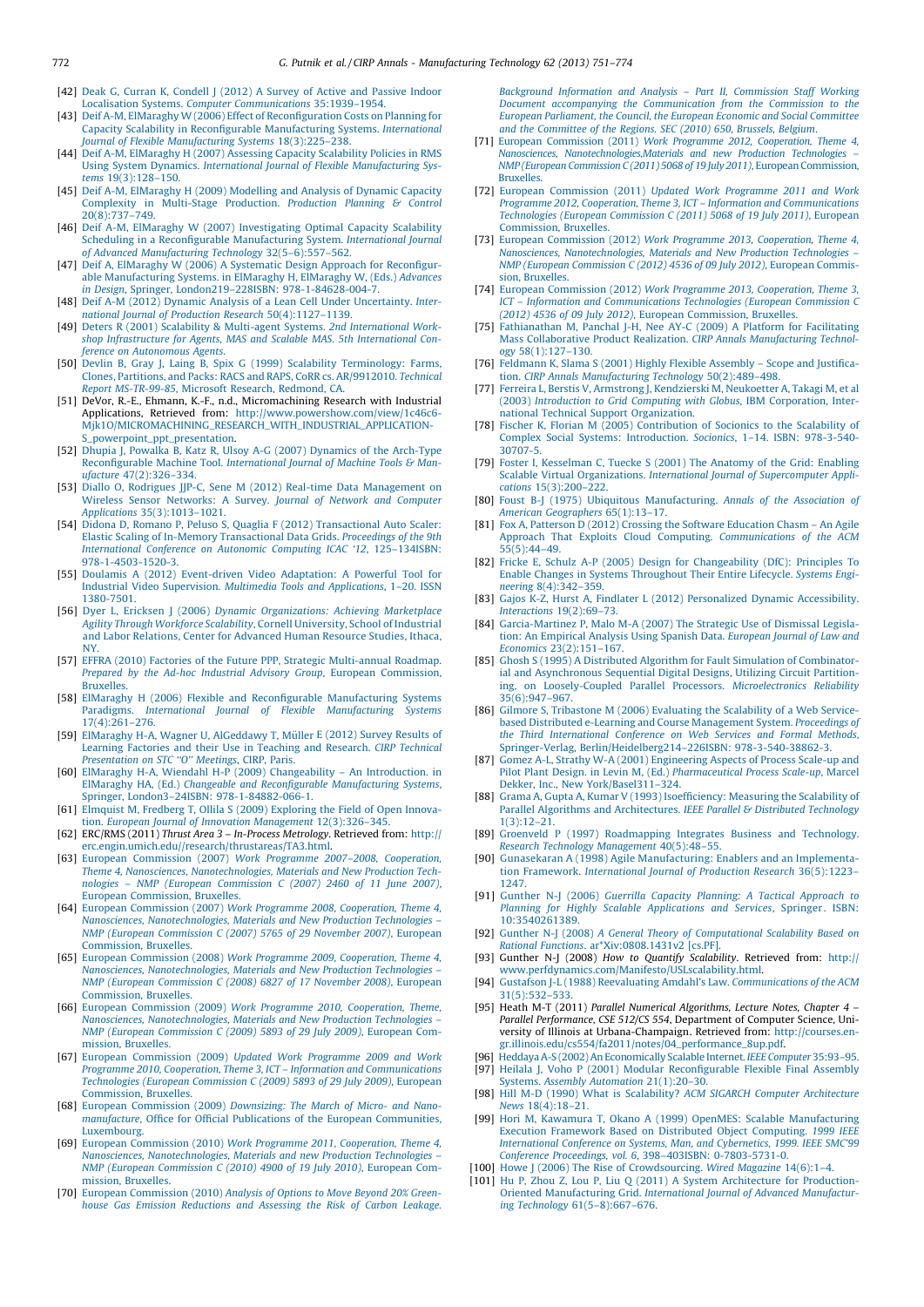- <span id="page-22-0"></span>[102] [Huang G-Q, Qu T, Fang M-J, Bramley A-N \(2011\) RFID-enabled Gateway](http://refhub.elsevier.com/S0007-8506(13)00192-3/sbref0510) [Product Service System for Collaborative Manufacturing Alliances.](http://refhub.elsevier.com/S0007-8506(13)00192-3/sbref0510) CIRP [Annals Manufacturing Technology](http://refhub.elsevier.com/S0007-8506(13)00192-3/sbref0510) 60(1):465–468.
- [103] [Huang G-Q, Zhang Y-F, Jiang P-Y \(2008\) RFID-based Wireless Manufacturing](http://refhub.elsevier.com/S0007-8506(13)00192-3/sbref0515) [for Real-Time Management of Job Shop WIP Inventories.](http://refhub.elsevier.com/S0007-8506(13)00192-3/sbref0515) International Journal [of Advanced Manufacturing Technology](http://refhub.elsevier.com/S0007-8506(13)00192-3/sbref0515) 36(7–8):752–764.
- [104] [Hunecker F \(2009\) A Generic Process Simulation-Model for Educational](http://refhub.elsevier.com/S0007-8506(13)00192-3/sbref0520) [Simulations and Serious Games.](http://refhub.elsevier.com/S0007-8506(13)00192-3/sbref0520) On the Horizon 17(4):313–322.
- [105] Hwang K (1993) [Advanced Computer Architecture Parallelism Scalability](http://refhub.elsevier.com/S0007-8506(13)00192-3/sbref0525) Programmability[, vol. 199. McGraw-Hill, New York](http://refhub.elsevier.com/S0007-8506(13)00192-3/sbref0525). [106] IMS2020 (2010) [Roadmap on Sustainable Manufacturing, Energy Efficient](http://refhub.elsevier.com/S0007-8506(13)00192-3/sbref0530)
- [Manufacturing and Key Technologies, IMS2020](http://refhub.elsevier.com/S0007-8506(13)00192-3/sbref0530).
- [107] Industry Canada (2009) Business Plan 2009–2010[, Industry Canada, Ottawa,](http://refhub.elsevier.com/S0007-8506(13)00192-3/sbref0535) **[ON.](http://refhub.elsevier.com/S0007-8506(13)00192-3/sbref0535)**
- [108] Kayastha N, Niyato D, Hossain E, Han Z (2012) Smart Grid Sensor Data Collection, Communication, and Networking: A Tutorial. Wireless Communications and Mobile Computing[. http://dx.doi.org/10.1002/wcm.2258](http://dx.doi.org/10.1002/wcm.2258).
- [109] [Kenney J, Hermens A, Clarke T \(2004\) The Political Economy of e-Learning](http://refhub.elsevier.com/S0007-8506(13)00192-3/sbref0545) [Educational Development: Strategies, Standardisation and Scalability.](http://refhub.elsevier.com/S0007-8506(13)00192-3/sbref0545) Edu[cationcehsp sp025/cehsp sp025/Training](http://refhub.elsevier.com/S0007-8506(13)00192-3/sbref0545) 46(6–7):370–379.
- [110] [Kim C, Johnson R, Roussos G, Lee S-J \(2011\) A Cross-country Comparison of](http://refhub.elsevier.com/S0007-8506(13)00192-3/sbref0550) [the Adoption of Ubiquitous Supply Chain Management.](http://refhub.elsevier.com/S0007-8506(13)00192-3/sbref0550) Personal and Ubiquitous Computing [16\(6\):717–727.](http://refhub.elsevier.com/S0007-8506(13)00192-3/sbref0550)
- [111] [Kim D-H, Song J-Y \(2008\) Mobile and Remote Operation for M2M Application](http://refhub.elsevier.com/S0007-8506(13)00192-3/sbref0555) in Upcoming u-Manufacturing. [Journal of Mechanical Science and Technology](http://refhub.elsevier.com/S0007-8506(13)00192-3/sbref0555)  $22(1):12-24.$
- [112] [Koren Y, Heisel U, Jovane F, Moriwaki T, Pritschow G, Ulsoy G, Van Brussel H](http://refhub.elsevier.com/S0007-8506(13)00192-3/sbref0560) [\(1999\) Reconfigurable Manufacturing Systems.](http://refhub.elsevier.com/S0007-8506(13)00192-3/sbref0560) CIRP Annals Manufacturing Technology [48\(2\):527–540.](http://refhub.elsevier.com/S0007-8506(13)00192-3/sbref0560)
- [113] Koren, Y., Katz, R., 2002, Reconfigurable Apparatus and Method for Inspection During a Manufacturing Process, US Patent 6,567,16.
- [114] Koren, Y., Kota, S., 1999, Reconfigurable Machine Tool, US Patent 5,943,750. [115] [Koren Y, Shpitalni M \(2011\) Design of Reconfigurable Manufacturing Sys-](http://refhub.elsevier.com/S0007-8506(13)00192-3/sbref0575)
- tems. [Journal of Manufacturing Systems](http://refhub.elsevier.com/S0007-8506(13)00192-3/sbref0575) 29(4):130–142. [116] [Koren Y \(2006\) General RMS Characteristics. Comparison with Dedicated and](http://refhub.elsevier.com/S0007-8506(13)00192-3/sbref0580)
- Flexible Systems. [Reconfigurable Manufacturing Systems and Transformable](http://refhub.elsevier.com/S0007-8506(13)00192-3/sbref0580) [Factories](http://refhub.elsevier.com/S0007-8506(13)00192-3/sbref0580), 27–45. [117] Koren Y (2010) The Global Manufacturing Revolution - Product-Process-
- [Business Integration and Reconfigurable Systems](http://refhub.elsevier.com/S0007-8506(13)00192-3/sbref0585), vol. 80. John Wiley & Sons, [Inc., Hoboken, New Jersey](http://refhub.elsevier.com/S0007-8506(13)00192-3/sbref0585)
- [118] Koren, Y., Ulsoy, A.-G., 2002, Reconfigurable Manufacturing System Having a Production Capacity Method for Designing Same and Method for Changing its Production Capacity, United States Patent, Patent No. US 6,349,237 B1. [119] [Koren Y, Hu S-J, Weber T-W \(1998\) Impact of Manufacturing System Con-](http://refhub.elsevier.com/S0007-8506(13)00192-3/sbref0595)
- figuration on Performance. [CIRP Annals Manufacturing Technology](http://refhub.elsevier.com/S0007-8506(13)00192-3/sbref0595) 47(1):369– [372.](http://refhub.elsevier.com/S0007-8506(13)00192-3/sbref0595)
- [120] [Laili Y, Tao F, Zhang L, Ren L \(2011\) The Optimal Allocation Model of](http://refhub.elsevier.com/S0007-8506(13)00192-3/sbref0600) [Computing Resources in Cloud Manufacturing System.](http://refhub.elsevier.com/S0007-8506(13)00192-3/sbref0600) 2011 Seventh Inter[national Conference on Natural Computation, vol. 4](http://refhub.elsevier.com/S0007-8506(13)00192-3/sbref0600), 2322–2326ISBN: 978-1- [4244-9950-2.](http://refhub.elsevier.com/S0007-8506(13)00192-3/sbref0600)
- [121] [Laili Y, Zhang L, Tao F \(2011\) Energy Adaptive Immune Genetic Algorithm for](http://refhub.elsevier.com/S0007-8506(13)00192-3/sbref0605) [Collaborative Design Task Scheduling in Cloud Manufacturing System.](http://refhub.elsevier.com/S0007-8506(13)00192-3/sbref0605) 2011 [IEEE International Conference on Industrial Engineering and Engineering Man](http://refhub.elsevier.com/S0007-8506(13)00192-3/sbref0605)agement (IEEM), [1912–1916ISBN: 978-1-4577-0740-7.](http://refhub.elsevier.com/S0007-8506(13)00192-3/sbref0605)
- [122] [Larus J \(2009\) Spending Moore's Dividend.](http://refhub.elsevier.com/S0007-8506(13)00192-3/sbref0610) Communications of the ACM [52\(5\):62–69.](http://refhub.elsevier.com/S0007-8506(13)00192-3/sbref0610)
- [123] Lassila O, Hendler J (2007) Embracing "Web 3.0". IEEE Internet Computing [11\(3\):90–93.](http://refhub.elsevier.com/S0007-8506(13)00192-3/sbref0615)
- [124] [Lawley M, Reveliotis S, Ferreira P \(1997\) Flexible Manufacturing System](http://refhub.elsevier.com/S0007-8506(13)00192-3/sbref0620) [Structural Control and The Neighborhood Policy, Part 1. Correctness and](http://refhub.elsevier.com/S0007-8506(13)00192-3/sbref0620) Scalability. IIE Transactions [29\(10\):877–887.](http://refhub.elsevier.com/S0007-8506(13)00192-3/sbref0620)
- [125] Lebar A, Selak L, Vrabicˇ R, Husenagic´ [D, Butala P, Sluga A \(2010\) Monitoring of](http://refhub.elsevier.com/S0007-8506(13)00192-3/sbref0625) [the Welding Station Cluster. in Petohlep V, Butala P, Sluga A, \(Eds.\)](http://refhub.elsevier.com/S0007-8506(13)00192-3/sbref0625) Proceed[ings of UES 2010 Annual Meeting](http://refhub.elsevier.com/S0007-8506(13)00192-3/sbref0625), .
- [126] Lebar A, Selak L, Vrabič [R, Butala P \(2012\) Online monitoring, analysis, and](http://refhub.elsevier.com/S0007-8506(13)00192-3/sbref0630) [remote recording of welding parameters to the welding diary.](http://refhub.elsevier.com/S0007-8506(13)00192-3/sbref0630) Journal of [Mechanical Engineering](http://refhub.elsevier.com/S0007-8506(13)00192-3/sbref0630) 58(7–8):444–452. [127] [Lee B-E, Suh S-H \(2009\) An Architecture for Ubiquitous Product Life Cycle](http://refhub.elsevier.com/S0007-8506(13)00192-3/sbref0635)
- [Support System and its Extension to Machine Tools with Product Data Model.](http://refhub.elsevier.com/S0007-8506(13)00192-3/sbref0635) [International Journal of Advanced Manufacturing Technology](http://refhub.elsevier.com/S0007-8506(13)00192-3/sbref0635) 42(5–6):606–620. [128] [Lee H, Banerjee A \(2011\) A Self-configurable Large-scale Virtual Manufactur-](http://refhub.elsevier.com/S0007-8506(13)00192-3/sbref0640)
- [ing Environment for Collaborative Designers.](http://refhub.elsevier.com/S0007-8506(13)00192-3/sbref0640) Virtual Reality 15(1):21–40. [129] [Lee L-C, Nwana H-S, Ndumu D, De Wilde P \(1998\) The Stability, Scalability and](http://refhub.elsevier.com/S0007-8506(13)00192-3/sbref0645)
- [Performance of Multi-Agent Systems.](http://refhub.elsevier.com/S0007-8506(13)00192-3/sbref0645) BT Technology Journal 16(3):94–103.
- [130] [Leigh J, Brown M-D \(2008\) Cyber-Commons: Merging Real and Virtual](http://refhub.elsevier.com/S0007-8506(13)00192-3/sbref0650) Worlds. [Communications of the ACM](http://refhub.elsevier.com/S0007-8506(13)00192-3/sbref0650) 51(1):82–85. [131] Levin M, (Ed.) (2001), [Pharmaceutical Process Scale-up](http://refhub.elsevier.com/S0007-8506(13)00192-3/sbref0655), Marcel Dekker, 118,
- [Informa Healthcare, Inc., New York/Basel.](http://refhub.elsevier.com/S0007-8506(13)00192-3/sbref0655) [132] [Levis P, Brewer E, Culler D, Gay D, Madden S, Patel N, Polastre J, Shenker S,](http://refhub.elsevier.com/S0007-8506(13)00192-3/sbref0660)
- [Szewczyk R, Woo A \(2008\) The Emergence of a Networking Primitive in](http://refhub.elsevier.com/S0007-8506(13)00192-3/sbref0660) Wireless Sensor Networks. [Communications of the ACM](http://refhub.elsevier.com/S0007-8506(13)00192-3/sbref0660) 51(7):99–106. [133] [Lopez T-S, Ranasinghe D-C, Harrison M, McFarlane D \(2012\) Adding Sense to](http://refhub.elsevier.com/S0007-8506(13)00192-3/sbref0665)
- [the Internet of Things An Architecture Framework for Smart Object](http://refhub.elsevier.com/S0007-8506(13)00192-3/sbref0665) Systems. [Personal and Ubiquitous Computing](http://refhub.elsevier.com/S0007-8506(13)00192-3/sbref0665) 16(3):291–308.
- [134] [Love T \(2000\) Philosophy of Design: A Meta-Theoretical Structure for Design](http://refhub.elsevier.com/S0007-8506(13)00192-3/sbref0670) Theory. Design Studies [21\(3\):293–313.](http://refhub.elsevier.com/S0007-8506(13)00192-3/sbref0670) [135] [Luke E-A \(1993\) Defining and Measuring Scalability.](http://refhub.elsevier.com/S0007-8506(13)00192-3/sbref0675) Proceedings of the
- [Scalable Parallel Libraries Conference, 1993](http://refhub.elsevier.com/S0007-8506(13)00192-3/sbref0675), 183–186.
- [136] [Majumdar S-K \(2011\) Scalability Versus Flexibility: Firm Size and R&D in](http://refhub.elsevier.com/S0007-8506(13)00192-3/sbref0680) Indian Industry. [Journal of Technology Transfer](http://refhub.elsevier.com/S0007-8506(13)00192-3/sbref0680) 36(1):101–116.
- [137] [Malhotra V, Raj T, Arora A \(2009\) Reconfigurable Manufacturing System: An](http://refhub.elsevier.com/S0007-8506(13)00192-3/sbref0685) Overview. [International Journal of Machine Intelligence](http://refhub.elsevier.com/S0007-8506(13)00192-3/sbref0685) 1(2):38–46.
- [138] ManuFuture (2004) [ManuFuture A Vision for 2020 Assuring the Future of](http://refhub.elsevier.com/S0007-8506(13)00192-3/sbref0690) Manufacturing in Europe[, European Commission, Bruxelles.](http://refhub.elsevier.com/S0007-8506(13)00192-3/sbref0690) [139] ManuFuture (2006) [ManuFuture Platform – Strategic Research Agenda, Assur-](http://refhub.elsevier.com/S0007-8506(13)00192-3/sbref0695)
- [ing the Future of Manufacturing in Europe](http://refhub.elsevier.com/S0007-8506(13)00192-3/sbref0695), Manufuture Platform, Bruxelles. [140] Mars M-M, Metcalfe A-S (2009) Entrepreneurship in the Contemporary
- Academy. ASHE Higher Education Report 34(3):1–11[1. http://dx.doi.org/](http://dx.doi.org/10.1002/aehe.3405) [10.1002/aehe.3405](http://dx.doi.org/10.1002/aehe.3405). Published online in Wiley InterScience, [www.interscien](http://www.interscience.wiley.com/)[ce.wiley.com](http://www.interscience.wiley.com/).
- [141] Mell P, Grance T (2011) The NIST Definition of Cloud Computing, vol. 800National Institute of Standards and Technology. 145. Retrieved from: [http://csrc.nist.gov/publications/nistpubs/800-145/SP800-145.pdf.](http://csrc.nist.gov/publications/nistpubs/800-145/SP800-145.pdf)
- [142] [Meier H, Golembiewski M, Zoller C-S \(2006\) Design Method and Software](http://refhub.elsevier.com/S0007-8506(13)00192-3/sbref0710) [Architecture for Federal SME Production Networks.](http://refhub.elsevier.com/S0007-8506(13)00192-3/sbref0710) CIRP Annals Manufacturing Technology [55\(1\):517–520.](http://refhub.elsevier.com/S0007-8506(13)00192-3/sbref0710)
- [143] [Meier](http://refhub.elsevier.com/S0007-8506(13)00192-3/sbref0715) [H,](http://refhub.elsevier.com/S0007-8506(13)00192-3/sbref0715) [Roy](http://refhub.elsevier.com/S0007-8506(13)00192-3/sbref0715) [R,](http://refhub.elsevier.com/S0007-8506(13)00192-3/sbref0715) [Seliger](http://refhub.elsevier.com/S0007-8506(13)00192-3/sbref0715) [G](http://refhub.elsevier.com/S0007-8506(13)00192-3/sbref0715) [\(2010\)](http://refhub.elsevier.com/S0007-8506(13)00192-3/sbref0715) [Industrial](http://refhub.elsevier.com/S0007-8506(13)00192-3/sbref0715) [Product-Service](http://refhub.elsevier.com/S0007-8506(13)00192-3/sbref0715) Systems-IPS<sup>2</sup>[.](http://refhub.elsevier.com/S0007-8506(13)00192-3/sbref0715) [CIRP Annals Manufacturing Technology](http://refhub.elsevier.com/S0007-8506(13)00192-3/sbref0715) 59(2):607–627.
- [144] Merriam-Webster (2011) Dictionary and Thesaurus Merriam-Webster. Retrieved from: <http://www.merriam-webster.com/dictionary/scalable>.
- [145] [Miorandi D, Sicari S, Pellegrini F, Chlamtac I \(2012\) Internet of Things: Vision,](http://refhub.elsevier.com/S0007-8506(13)00192-3/sbref0725) [Applications and Research Challenges.](http://refhub.elsevier.com/S0007-8506(13)00192-3/sbref0725) Ad Hoc Networks 10:1497–1516.
- [146] [Mohamed N, Al-Jaroodi J \(2001\) A Survey on Service-oriented Middleware for](http://refhub.elsevier.com/S0007-8506(13)00192-3/sbref0730) Wireless Sensor Networks. [Service Oriented Computing and Applications](http://refhub.elsevier.com/S0007-8506(13)00192-3/sbref0730) [5\(2\):71–85.](http://refhub.elsevier.com/S0007-8506(13)00192-3/sbref0730)
- [147] Monostori L, Kádár B, Hornyák J (1998) Approaches to Managing Changes and Uncertainties in Manufacturing. [CIRP Annals Manufacturing Technology](http://refhub.elsevier.com/S0007-8506(13)00192-3/sbref0735) [47\(1\):365–368.](http://refhub.elsevier.com/S0007-8506(13)00192-3/sbref0735) [148] [Mori M \(2012\) Remote Monitoring and Maintenance System for CNC](http://refhub.elsevier.com/S0007-8506(13)00192-3/sbref0740)
- Machine Tools, Keynote Lecture. [8th CIRP Conference on Intelligent Computa](http://refhub.elsevier.com/S0007-8506(13)00192-3/sbref0740)[tion in Manufacturing Engineering – Innovative and Cognitive Production](http://refhub.elsevier.com/S0007-8506(13)00192-3/sbref0740) [Technology and Systems](http://refhub.elsevier.com/S0007-8506(13)00192-3/sbref0740), Gulf of Naples, Italy.
- [149] [Moses S-A, Gruenwald L, Dadachanji K \(2008\) A Scalable Data Structure for](http://refhub.elsevier.com/S0007-8506(13)00192-3/sbref0745) [Real-Time Estimation of Resource Availability in Build-to-Order Environ](http://refhub.elsevier.com/S0007-8506(13)00192-3/sbref0745)ments. [Journal of Intelligent Manufacturing](http://refhub.elsevier.com/S0007-8506(13)00192-3/sbref0745) 19(5):611–622.
- [150] Mühlhäuser M, Gurevych I (2008) in Mühlhäuser M, Gurevych I, (Eds.) Handbook of Research on Ubiquitous Computing Technology for Real Time Enterprises, IGI Global, UK1–640[. http://dx.doi.org/10.4018/978-1-59904-](http://dx.doi.org/10.4018/978-1-59904-832-1) [832-1](http://dx.doi.org/10.4018/978-1-59904-832-1).
- [151] [National Science and Technology Council \(2008\)](http://refhub.elsevier.com/S0007-8506(13)00192-3/sbref0755) Manufacturing the Future [Federal Priorities for Manufacturing R&D](http://refhub.elsevier.com/S0007-8506(13)00192-3/sbref0755), National Science and Technology [Council, Washington, DC.](http://refhub.elsevier.com/S0007-8506(13)00192-3/sbref0755)
- [152] [National Science Foundation \(2000\) Manufacturing The Form of Things](http://refhub.elsevier.com/S0007-8506(13)00192-3/sbref0760) Unknown. [America's Investment in the Future](http://refhub.elsevier.com/S0007-8506(13)00192-3/sbref0760), . Arlington, VA.
- [153] [Nee AY-C, Ong S-K, Chryssolouris G, Mourtzis D \(2012\) Augmented Reality](http://refhub.elsevier.com/S0007-8506(13)00192-3/sbref0765) [Applications in Design and Manufacturing.](http://refhub.elsevier.com/S0007-8506(13)00192-3/sbref0765) CIRP Annals Manufacturing Technology [61\(2\):657–679.](http://refhub.elsevier.com/S0007-8506(13)00192-3/sbref0765)
- [154] [Nussbaum D, Agarwal A \(1991\) Scalability of Parallel Machines.](http://refhub.elsevier.com/S0007-8506(13)00192-3/sbref0770) Communica[tions of the ACM](http://refhub.elsevier.com/S0007-8506(13)00192-3/sbref0770) 34(3):57–61.
- [155] [Nyhuis P, Heinen T, Brieke M \(2007\) Adequate and Economic Factory](http://refhub.elsevier.com/S0007-8506(13)00192-3/sbref0775) [Transformability and the Effects on Logistical Performance.](http://refhub.elsevier.com/S0007-8506(13)00192-3/sbref0775) International
- [Journal of Flexible Manufacturing Systems](http://refhub.elsevier.com/S0007-8506(13)00192-3/sbref0775) 19(3):286–307.<br>[156] Obreiter P, Gräf G (2002) Towards Scalability in Tuple Spaces. Proceedings of [the 2002 ACM Symposium on Applied Computing](http://refhub.elsevier.com/S0007-8506(13)00192-3/sbref0780), ACM, Madrid, Spain344– [350ISBN: 1-58113-445-2.](http://refhub.elsevier.com/S0007-8506(13)00192-3/sbref0780)
- [157] [Onosato M, Suppen N, Teramoto K, Iwata K \(2001\) From a Factory to a Person:](http://refhub.elsevier.com/S0007-8506(13)00192-3/sbref0785) [One Approach for Sustainable and Service-oriented Manufacturing Scheme.](http://refhub.elsevier.com/S0007-8506(13)00192-3/sbref0785) [Proceedings EcoDesign 2001: Second International Symposium on Environmen](http://refhub.elsevier.com/S0007-8506(13)00192-3/sbref0785)[tally Conscious Design and Inverse Manufacturing, 2001](http://refhub.elsevier.com/S0007-8506(13)00192-3/sbref0785), 666–671ISBN: 0- [7695-1266-6.](http://refhub.elsevier.com/S0007-8506(13)00192-3/sbref0785)
- [158] [Pandey S, Voorsluys W, Niu S, Khandoker A, Buyya R \(2012\) An Autonomic](http://refhub.elsevier.com/S0007-8506(13)00192-3/sbref0790) Cloud [Environment for Hosting ECG Data Analysis Services.](http://refhub.elsevier.com/S0007-8506(13)00192-3/sbref0790) Future Generation [Computer Systems](http://refhub.elsevier.com/S0007-8506(13)00192-3/sbref0790) 28(1):147–154.
- [159] [Phaal R, Farrukh CJ-P, Probert D-R \(2004\) Technology Roadmapping—A](http://refhub.elsevier.com/S0007-8506(13)00192-3/sbref0795) [Planning Framework for Evolution and Revolution.](http://refhub.elsevier.com/S0007-8506(13)00192-3/sbref0795) Technological Forecasting [& Social Change](http://refhub.elsevier.com/S0007-8506(13)00192-3/sbref0795) 71(1):5–26.
- [160] [Priami C \(2009\) Algorithmic Systems Biology.](http://refhub.elsevier.com/S0007-8506(13)00192-3/sbref0800) Communications of the ACM [52\(5\):80–88.](http://refhub.elsevier.com/S0007-8506(13)00192-3/sbref0800)
- [161] [Pritschow G, Altintas Y, Jovane F, Koren Y, Mitsuishi M, Takata S, van Brussel](http://refhub.elsevier.com/S0007-8506(13)00192-3/sbref0805) [H, Weck M, Yamazaki K \(2001\) Open Controller Architecture – Past, Present](http://refhub.elsevier.com/S0007-8506(13)00192-3/sbref0805) and Future. [CIRP Annals Manufacturing Technology](http://refhub.elsevier.com/S0007-8506(13)00192-3/sbref0805) 50(2):463–470.
- [162] [Puik E, Moergestel L, Telgen D \(2011\) Cost Modelling for Micro Manufactur](http://refhub.elsevier.com/S0007-8506(13)00192-3/sbref0810)[ing Logistics When Using a Grid of Equiplets.](http://refhub.elsevier.com/S0007-8506(13)00192-3/sbref0810) 2011 IEEE International [Symposium on Assembly and Manufacturing \(ISAM\)](http://refhub.elsevier.com/S0007-8506(13)00192-3/sbref0810), 1–4ISBN: 978-1- [61284-342-1.](http://refhub.elsevier.com/S0007-8506(13)00192-3/sbref0810)
- [163] [Qu T, Huang G-Q, Zhang Y, Dai Q-Y \(2010\) A Generic Analytical Target](http://refhub.elsevier.com/S0007-8506(13)00192-3/sbref0815) [Cascading Optimization System for Decentralized Supply Chain Configura](http://refhub.elsevier.com/S0007-8506(13)00192-3/sbref0815)tion Over Supply Chain Grid. [International Journal of Production Economics](http://refhub.elsevier.com/S0007-8506(13)00192-3/sbref0815) [127\(2\):262–277.](http://refhub.elsevier.com/S0007-8506(13)00192-3/sbref0815)
- [164] [Repenning A \(2012\) Education Programming Goes Back to School.](http://refhub.elsevier.com/S0007-8506(13)00192-3/sbref0820) Com[munications of the ACM](http://refhub.elsevier.com/S0007-8506(13)00192-3/sbref0820) 55(5):38-40.
- [165] [Rinne M \(2004\) Technology Roadmaps: Infrastructure for Innovation.](http://refhub.elsevier.com/S0007-8506(13)00192-3/sbref0825) Tech[nological Forecasting & Social Change](http://refhub.elsevier.com/S0007-8506(13)00192-3/sbref0825) 71(1):67-80.
- [166] [Ross A, Rhodes D, Hastings D \(2008\) Defining Changeability: Reconciling](http://refhub.elsevier.com/S0007-8506(13)00192-3/sbref0830) [Flexibility, Adaptability, Scalability, Modifiability, and Robustness for Main-](http://refhub.elsevier.com/S0007-8506(13)00192-3/sbref0830)[taining System Lifecycle Value.](http://refhub.elsevier.com/S0007-8506(13)00192-3/sbref0830) Systems Engineering 11(3):246–262.
- [167] [Roy R, Hinduja S, Teti R \(2008\) Recent Advances in Engineering Design](http://refhub.elsevier.com/S0007-8506(13)00192-3/sbref0835) [Optimisation: Challenges and Future Trends.](http://refhub.elsevier.com/S0007-8506(13)00192-3/sbref0835) CIRP Annals Manufacturing Technology [57\(2\):697–715.](http://refhub.elsevier.com/S0007-8506(13)00192-3/sbref0835)
- [168] [Rys M \(2011\) Scalable SQL.](http://refhub.elsevier.com/S0007-8506(13)00192-3/sbref0840) Communications of the ACM 54(6):48-53.